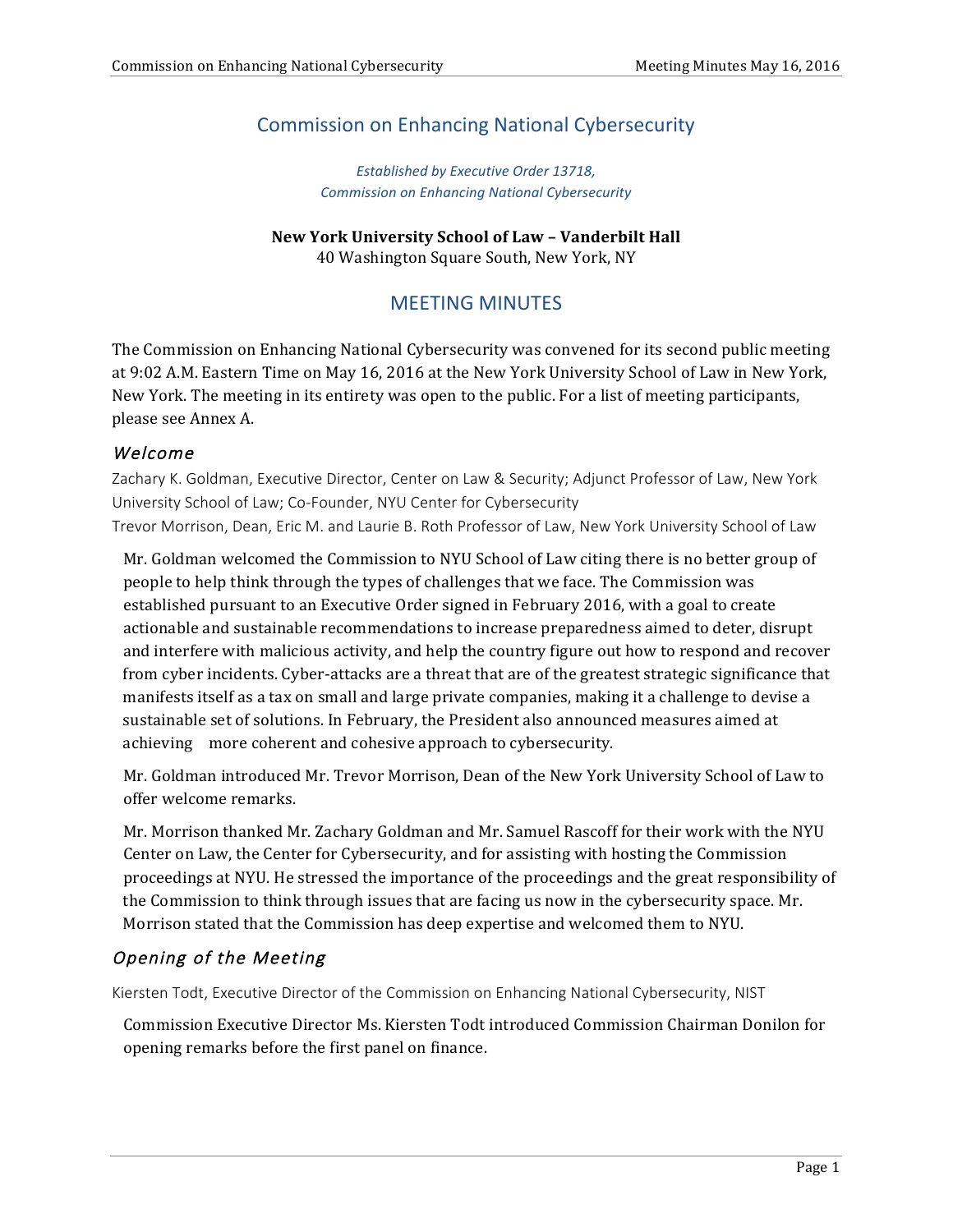# Opening Remarks

 Thomas E. Donilon, Commission Chair, O'Melveny & Myers, Vice Chair, Former U.S. National Security Advisor to President Obama

Chairman Donilon thanked Professor Goldman and Dean Morrison for hosting the commission proceedings at NYU. Cybersecurity has become one of the most pressing challenges facing the country. Cybersecurity attacks have become one of the most pressing challenges for our country, government and American citizens. There is important work to be done.

The meeting today is the first of a series of workshops that will be held around the country. Each workshop will have a specific topical focus depending on the region where the meeting is located. While the panels today will focus on finance, insurance and research and development, the Chair encouraged the panelists not to confine their remarks to these specific areas given their breadth of general cybersecurity experience.

The goal of the commission is to develop a national agenda for the next 5 to 10 years as set forth by the Executive Order. In the nearer term, the goal is to set the agenda for the next President. The Commission's report is due on December 1, 2016, and will be presented to President Obama, and to the president-elect thereafter.

Today's panels will work through three areas:

- Cybersecurity experience and challenges to the financial industry
- Insurance in the U.S. and the power it has to drive standards and mitigate costs
- Research and development and the latest technical solutions for cybersecurity

The financial sector has been more visible and successful due to having more cybersecurity resources, but still faces a series of challenges.

The commission hopes to learn what points can be taken and broadened, and learn what challenges are still prevalent. History has shown that the insurance industry can be very powerful in driving standards and mitigating cost in the United States. The research and development panel will think through recommendations for the latest technical solutions and the country's R&D investment agenda for the next 5 to 10 years.

# Panel 1: Finance

 Phil Venables, Managing Director and CISO, Goldman Sachs Greg Rattray, Managing Director, Head of Global Cyber Partnerships, JP Morgan Chase & Co. Marc Gordon, Executive Vice President and CIO, American Express

Marc Gordon, Executive Vice President and CIO, American Express

Mr. Gordon began by stating that he planned to focus on three areas including the threat landscape, provide some thoughts on how the government can help enhance the security and protections across the financial spectrum, and discuss the differences in cybersecurity financial services.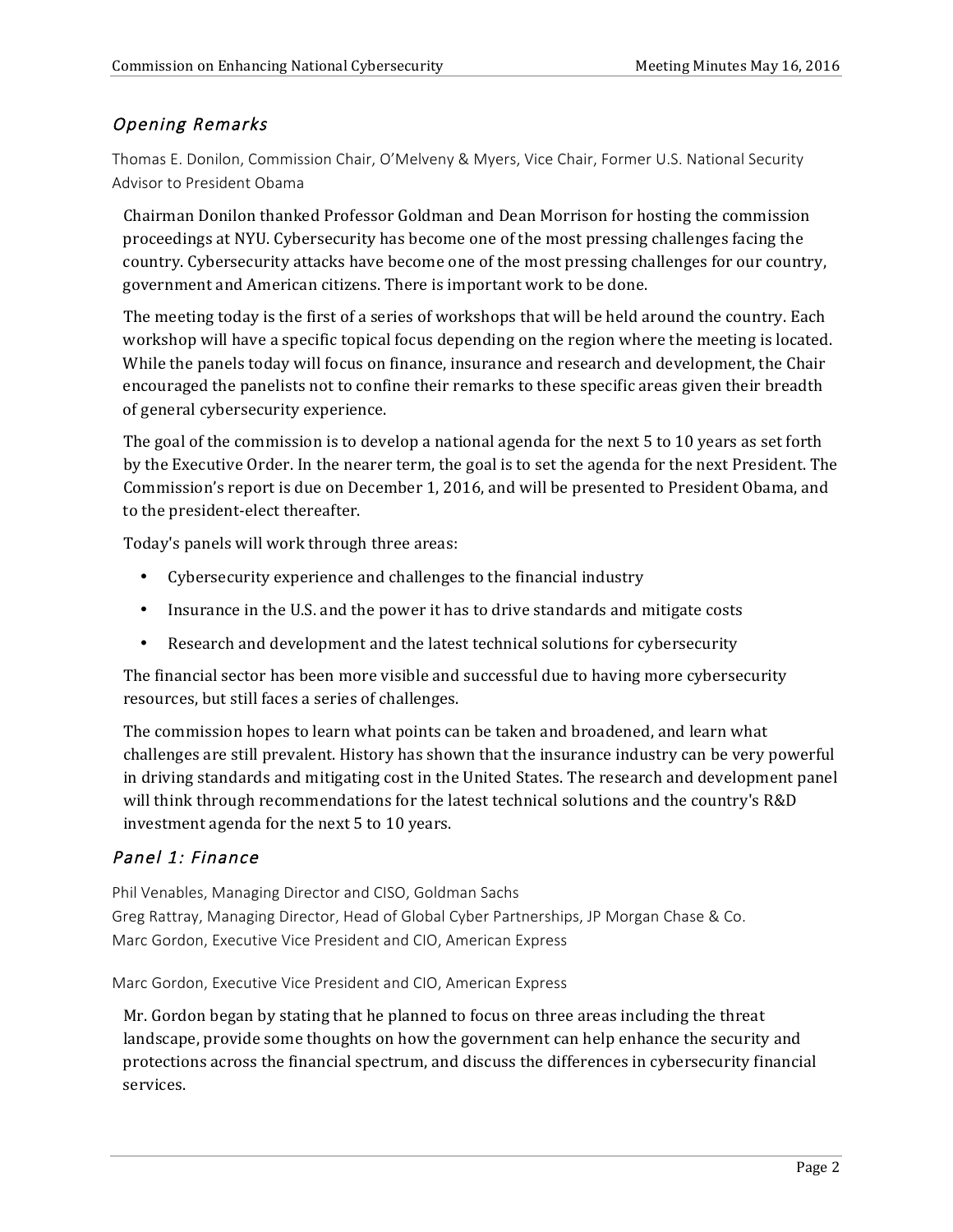In recent years, there has been a substantial increase in cybersecurity threats. There are tens of thousands of attempts to scan financial companies' network perimeters daily. Across the industry, Mr. Gordon estimates that there are well over 100,000 attempts every day. On average, American Express receives five to ten new, broad-scale and focused phishing campaigns every day. Using threat indicators as a proxy for the level of activity, Mr. Gordon indicated that they see 30,000 or more threat indicators every week and more than a million and a half o an annual basis.

He continued by providing some recommendations on how the public and private sector can work together o cybersecurity efforts. First, focus on information sharing. This is one of the best return on investment actions that the private and public sectors can initiate. American Express, along with others in the industry, supported legislation that passed at the end of last year. There is a strong belief that one company's attack can be the entire nation's defense. There is no excuse for the same attack technique or technology working twice in our country, but it does and often.

Mr. Gordon stressed that he would like to see aggressive acceleration of real-time information sharing across industry. Progress has been made. However, at the pace the country is moving, information sharing across industries is probably years away. Information should be shared in real-time, but would settle for getting the information the next day after an attack. The capabilities, legislative support and technology are in place for information sharing. It is not clear how forward- leaning the government would be in sharing government cyber threat information as compared to cyber threat information that is shared in and across private industry.

He encouraged the Commission to look at ways to accelerate the government's information resource sharing as it would be very helpful in protecting businesses and their customers.

The second recommendation is for the government's role at the front end of a cyber attack's life cycle to be clearly defined and forward-leaning. It is often unclear what role the government plays in preventing attacks.

The third area of focus is on the financial services industry, and that the industry has a deeply embedded risk management mindset and skillset which differentiates it from other industries. The following eight differentiators that separate the financial services industry from other sectors are worth noting: 1) Inherent risks and residual risks, 2) Investment levels, 3) Level of collaboration, 4) Interaction with the start- up community, 5) Application of big data, 6) Separation of personal and professional networks, 7) Engagement with cloud providers, and 8) Identification factors to protect customer's identities during payment processing.

Mr. Gordon thanked the Commission and concluded his remarks.

Greg Rattray, Managing Director, Head of Global Cyber Partnerships, JP Morgan Chase & Co. (JPMC)

Mr. Rattray began by stating that his remarks will focus on the need for stronger private and public sector collaboration and provided background of how JPMC views cybersecurity, the depth of its efforts, and the need to uplift how it works with the government. Cybersecurity is a fundamental concern of IPMC and its clients, with many cybersecurity efforts appearing in the top 10 objectives for the company. In 2016, JPMC plans to invest \$600 million in cybersecurity and will have 2,000 people working in this area.

The company works closely with the Department of Treasury, Department of Homeland Security,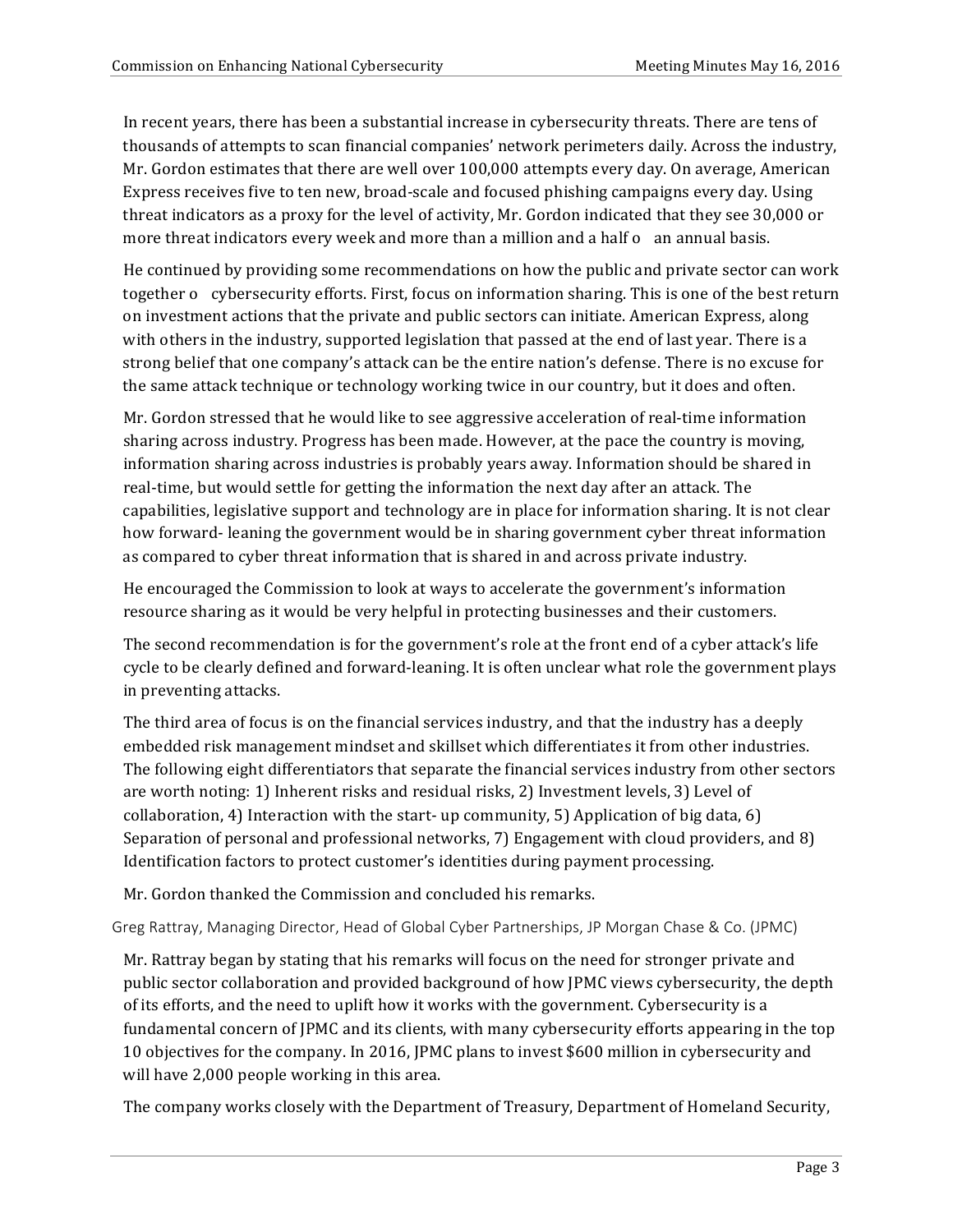the FBI and others on variety of projects, including automated information sharing, and is highly supportive of the NIST Cybersecurity Framework as a basis for constructing cyber programs and oversight. They have also participated in a series of exercise events offered by the Department of the Treasury and the International Cyber Center (ICC) at George Mason University to practice capabilities in order to plan how to jointly respond to cyber events.

In general, the government has very strongly communicated that cybersecurity is a major challenge and has established broad programs to engage in partnership with the private sector. However, in terms of enhancing cyber defense, the programs do not necessarily meet the needs of firms like JPMC that have already invested in developing mature cyber capabilities.

JPMC, and firms like it, seek to build partnerships with the government that have a prioritized focus on providing dedicated support capabilities for large firms like JPMC that have more resources and have already established robust cybersecurity programs. JPMC understands the strategic importance of cybersecurity and will continue improving its cyber defense efforts. However, he stressed the following significant issues that he hopes the Commission will consider when making recommendations to the government on how to improve collaboration with the public sector:

- 1. Information Sharing − Producing predictive, actionable cyber threat intelligence driven in part from our requirements, and including access to dedicated government classified reporting and services. The public sector needs to work with the private sector industrial base cyber-crime center. There is no dedicated service for the financial services sector to get access to the right government reporting.
- 2. Intelligence and Disruptive Operations National-level efforts need to provide intelligence and conduct disruptive operations against organized crime, in addition to efforts against potential nation-state adversaries. Criminal attacks against financial services companies and associated utilities can have wider-ranging national impacts and must be countered.
- 3. Crisis Response and Contingency Planning Improving crisis response capabilities via increased investments in sector exercise programs, establishing joint crisis response protocols, and conducting joint contingency planning for destructive or large-scale attacks. We believe systemically important institutions must receive dedicated support in these efforts.
- 4. Improved Protection of Core Financial Utilities and Infrastructure Improving cybersecurity and fraud prevention integration with core financial utilities (such as Fedwire).
- 5. Prioritize Improvement of the Cyber Environment − Drive efforts with Internet infrastructure and ecosystem providers (such as email providers, Internet Corporation for Assigned Names and Numbers (ICANN), and domain registrars) to reduce malicious activity and improve the environment for clients and customers.
- 6. Limiting Financial Sector Stress Due to Cyber Event Ensuring government resources and leadership attention are devoted to understanding and addressing potential impacts to public and market confidence with clear liquidity guidelines, settlement and cash distribution procedures, updated regulatory guidance and a communications strategy in cases of systemic cyber-attacks on the financial sector.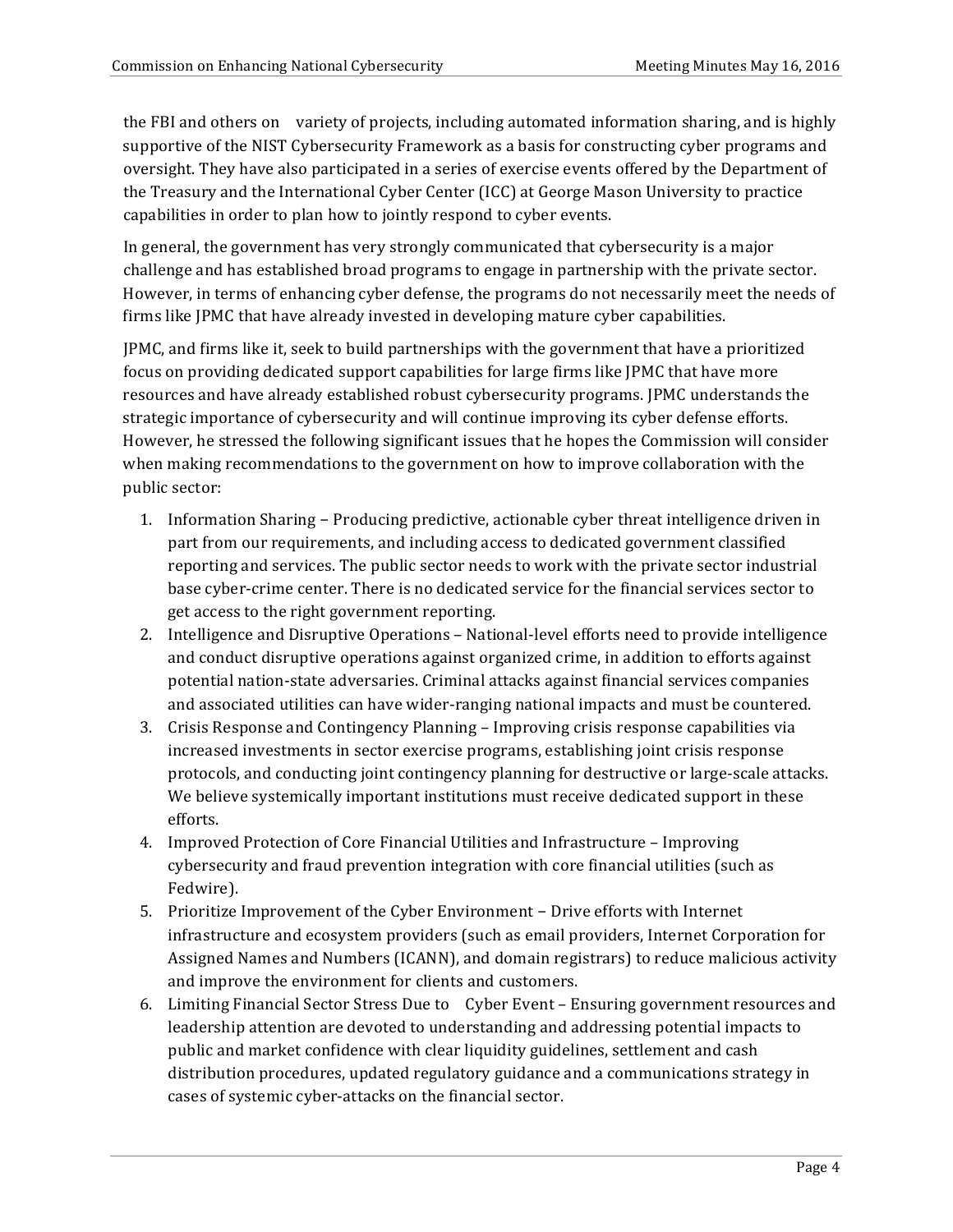7. Efficient Access to Government Resources for Assistance during Disaster Response – expected to result in more effective response and recovery.

In order for these priorities to be effectively implemented, the U.S. Government should make clear across all departments and agencies that prioritized and enhanced support to systemically important firms is authorized and required to protect our nation's critical infrastructure.

The Chair thanked Mr. Rattray for his remarks.

Phil Venables, Managing Director and CISO, Goldman Sachs

Mr. Venables stated that he would be sharing five recommendations that are complementary to the recommendations provided by the other panelists, but wanted to first mention the importance of emphasizing that cybersecurity is not the only technology or information risk that we have to deal with as a nation, or a sector. There are many risks in digital business and society; for example, systems and software reliability, predictability, resilience, and capacity. Large parts of our society are challenged with how we digitally transform and manage all of these risks. Cybersecurity is definitely important, and may be the most critical concern given the potential impact of failure, the increasing number and sophistication of threats, and the supporting and supported role in managing all these risks.

Mr. Venables provided the following five recommendations to create and sustain national cybersecurity risk mitigation:

First, integrate cyber security into the fabric of organizations:

- Risk management must be integrated. It is imperative to ensure that cyber-security risk management is embedded into the main risk management and strategic processes of organizations from the board, to risk committees, to the wider processes of strategy formulation, product development, investments and acquisitions; both within the organization and across its extended supply chain.
- Technology must also be integrated. Experience and observation shows that good technology management/hygiene promotes solid cyber-security, and that for a controlled technology environment to also be agile and cost-effective, it has to have risk mitigation designed in – meaning ambient controls.
- Resilience and recovery must also be integrated. However, no matter how well risks are managed, something may still go wrong: misidentified risk, a control breaks, new adversarial technique, an unforeseen circumstance or an insider threat. It is important to build the muscle memory of effective detection, containment/response, and recovery through continuous scenario planning, drills and exercises.

Second, public and private partnerships must be sustained and improved:

• There has been immense progress in establishing and coordinating national cyber-security measures, from sharing threat intelligence to coordination of capabilities needed to respond to particular events and incidents.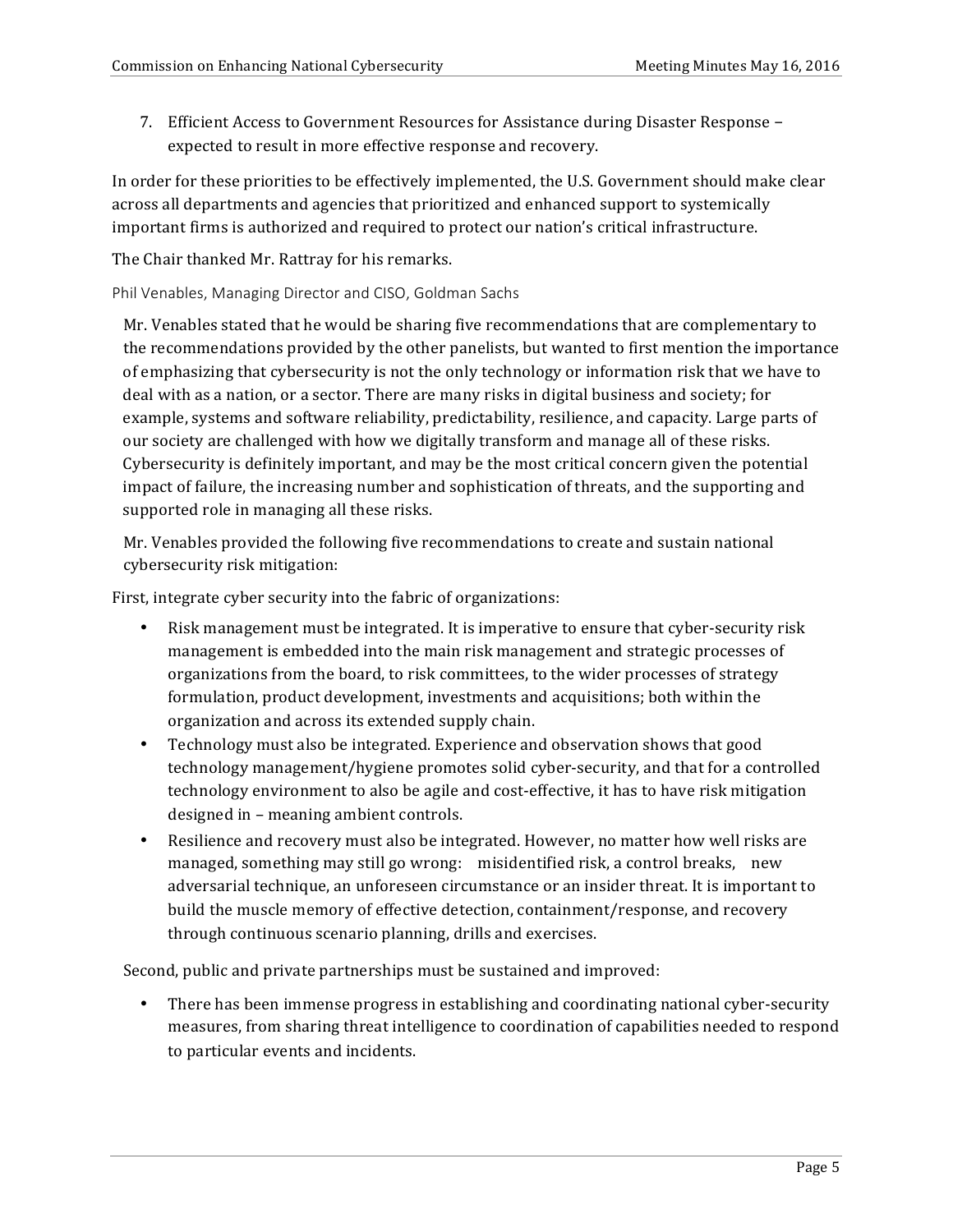- However, we should recognize that threat sharing alone is not enough. It is important to share actual incident data and the vulnerabilities or other factors that led to incidents in a suitably anonymized and protected way, so that everyone can benefit from that experience.
- Information sharing with the private sector requires handling classified material in some cases, requiring potential recipients to hold security clearances. Rather than solely increasing the number of cleared individuals within the private sector, the preferable course of action should be to declassify/desensitize information as much as possible so it can be utilized more readily.
- We also need improvements in international as well as cross-sector coordination. While cyber-security is a clear imperative for our national security, we should remember that many of our businesses are internationally connected and exposed to multiple threats in the physical and digital world that extend beyond our national borders.

Third, harmonize rules and guidance:

- There is a multiplicity of frameworks, standards and guidelines for cyber-security; many of which are effective and practical, but organizations can find it difficult to decide which to utilize.
- We recommend that we continue to emphasize the NIST Cyber Security Framework, and in particular, the development of associated profiles subject to appropriate certification schemes.
- • We should further raise awareness of the need for organizations to more firmly adopt a strong set of baseline controls, such as the Center for Internet Security's Controls for Effective Cyber-Defense.

Fourth, improve capabilities amongst people, processes and technologies:

- There needs to be continued emphasis on embedding controls into all available technology products and services, instead of embedding controls late in the design or development cycle. This practice is often ineffective and is an inefficient use of resources. We need secure products, not just security products.
- Similarly, we should recognize that cyber-security risk mitigation is not solely the responsibility of designated cyber-security professionals but also resides, in the domain of leadership, risk managers and engineers at all levels of organizations. Mr. Venables supports a national program to embed cyber-security training into all academic and professional training and qualifications. We need more security-minded people, not just more security people.
- Mr. Venables fully endorses all efforts to deal with the shortage of trained cyber-security professionals to help manage these risks, but also notes that there is a wider issue: the productivity of the cyber-security professionals we already have, and more needs to be done by government and industry to improve tools, processes and the orchestration of defense across multiple platforms to get the most out of the people we have.

The final recommendation is to design for defensibility: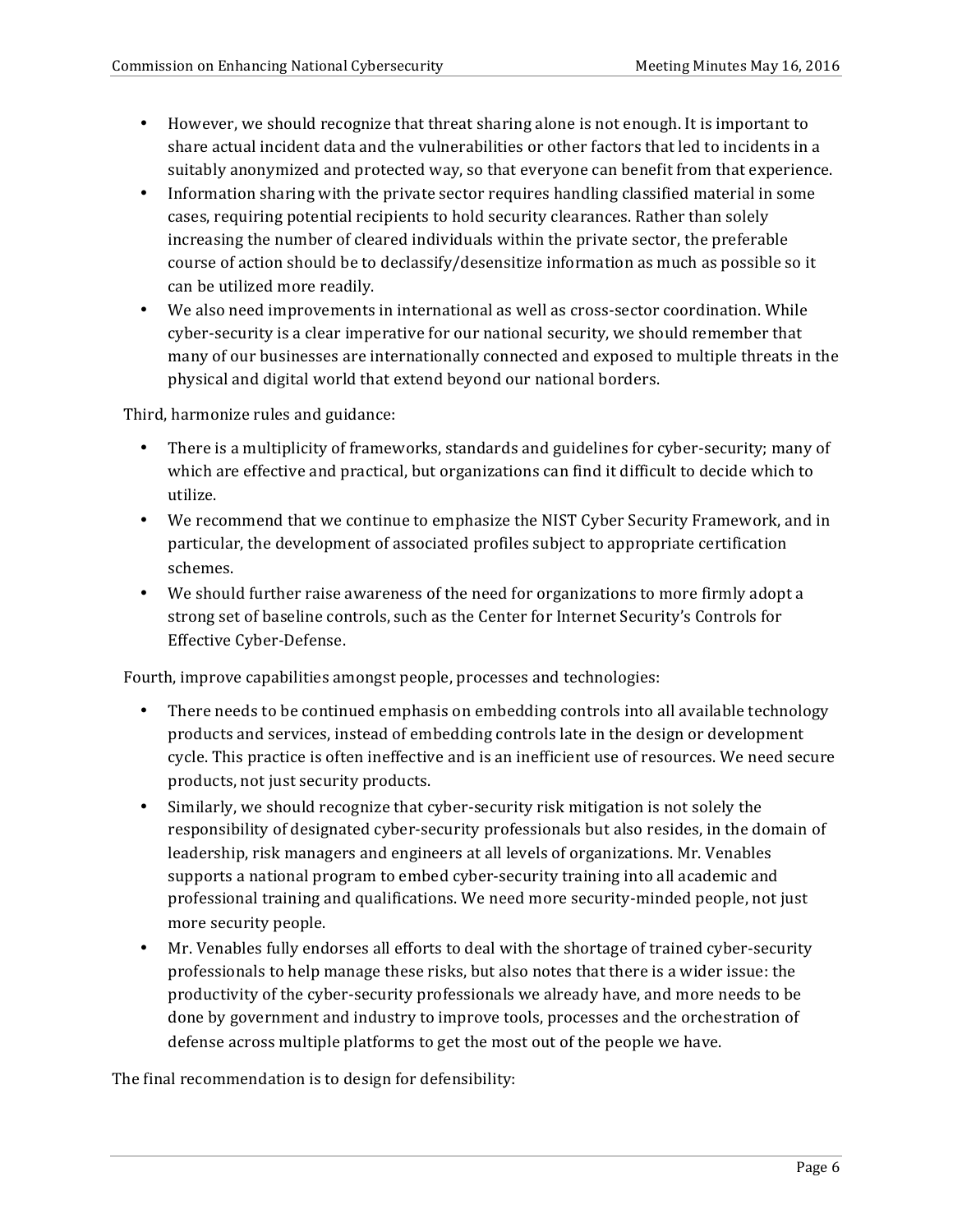- Our goal should be to design our technology and information processing environments to be more inherently defendable: able to deflect, be adaptive in response to, and to continue operation and prove resilient in the face of attacks.
- Such defensibility includes not only currently available technology, but much active research and development that needs to be brought to market faster with government help or other incentives.
- Additionally, much work is needed to assist organizations in transitioning from complex legacy environments to simpler and more defendable environments that are more comprehensively enclaved and less susceptible to one successful attack causing wider compromise. Finally, it is worth remembering that despite the advantages of mass and constant interconnectedness, there may be some things so critical that they should remain isolated under different and higher assurance of control.

Mr. Venables thanked the Chair and concluded his remarks.

## Panel 1 Discussion

Commissioners of the Commission on Enhancing National Cybersecurity

The Chair thanked the panelists for their statements and began the discussion by focusing on the internet of things.

**Mr. Donilon:** In reference to Mr. Venable's fourth recommendation on ensuring technology products and services embed security as a priority from the start, what mechanisms should be utilized to get this dynamic going in the private sector?

**Mr. Venables:** There should be communication of expected standards, including public safety standards. Organizations such as NIST have been working on providing recommendations in this space. Some of the devices that we use in society are embedding this technology and have significant safety dimensions to them. It would not be inappropriate for this to be seen as a set of safety standards for certain products.

**Mr. Donilon:** Essentially, we should set the standards and find a mechanism to communicate to consumers the products that have met these standards.

**Mr. Gordon:** There is n laboratory equivalent available in cyber to determine if a product has been tested and if they followed the standards.

**Mr. Donilon:** What are you seeing as far as market dynamics and the availability of talent? If we are short, what can we do about it?

**Mr. Rattray:** There is a recognized lack of talent overall. The National Initiative for Cybersecurity Education set forth by the President is a good resource designed to provide information regarding the cyber workforce. The initiative does not pay for people to get trained.

The challenges cannot be resolved quickly as the skillsets that are necessary for many jobs are experiential and not academic, and both are needed. The challenges have outpaced the amount of time needed to grow our cybersecurity professionals.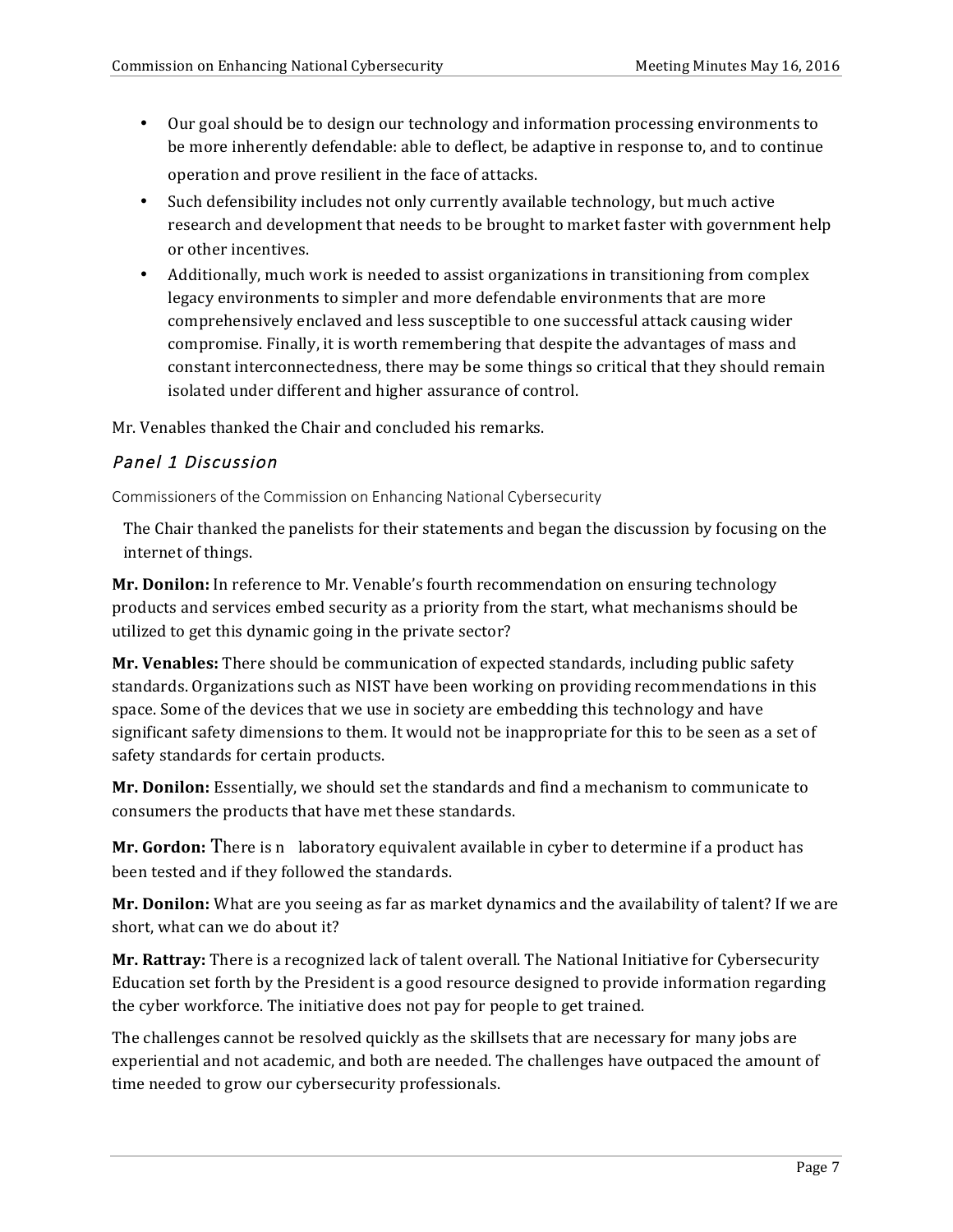**Mr. Venables:** When talking about cybersecurity workforce development, there is a need to determine the type of professionals that are being referenced as there are many different skillsets, some of which can be trained and some are more specialized and can take up to 15 years to accumulate expertise.

**Mr. Gordon:** The field is very competitive and the cost for cyber security professionals has increased substantially. Other industries have now woken up to the threat and are actually hiring cyber security professionals from the financial services industry. The challenge is not being able to find entry talent but determining mechanisms to accelerate the speed of their effectiveness.

There is a great benefit of the internet with it being open. Is there an alternative to the openness of the internet by prioritizing elements of critical infrastructures and doing things in the way they would have been done pre-internet?

**Mr. Venables:** Things will always need to be connected, if not for commercial value but also to manage the level of other risks. There is value in more simple component-based systems which can provide more predictable behavior. However, that is not how we have evolved over the last 30 years. Organizations, including CMU and the Software Engineering Institute, are conducting research on how to transition from legacy, more complex systems to more simple designs which should have increased focus and concentration.

**Mr. Banga:** What is the rule that the Federal Government will develop standards versus the private sector?

**Mr. Venables:** There are several instances in which the public and private sectors have worked, and continue to work, together on developing certain standards. The NIST framework is a classic example. Developing standards should be a collaborative effort.

**Mr. Gordon:** Universally, the NIST framework is thought to be the best collaborative effort between the public and private sectors.

**Mr. Banga:** Small businesses seem to be the weakest link as they are more vulnerable as an entry way to attacks due to lack of resources. Do you address this issue with your smaller partners?

**Mr. Rattray:** The financial sector often considers how it interacts with others and spends a lot of energy to bring a broader and broader set of players together. There are mechanisms for smaller institutions to participate. The NIST framework applies broadly and all institutions, independent of scale, are aligning with the same basic principles and baseline controls.

There are weakest link aspects because every institution is not equal in terms of risk. Strengthening the entire set of institutions is good and focusing on the key aspects of the system that may need specific investments into operations and support is also beneficial.

**Mr. Venables:** The financial sector is keenly aware of designing not only large firm solutions but solutions that small firms can quickly adapt.

**Mr. Gordon:** I is difficult for small and medium size businesses to translate the NIST framework into their environment. They work with many startups to assist. The commission should recommend efforts that would make the NIST framework more actionable for small and medium size businesses.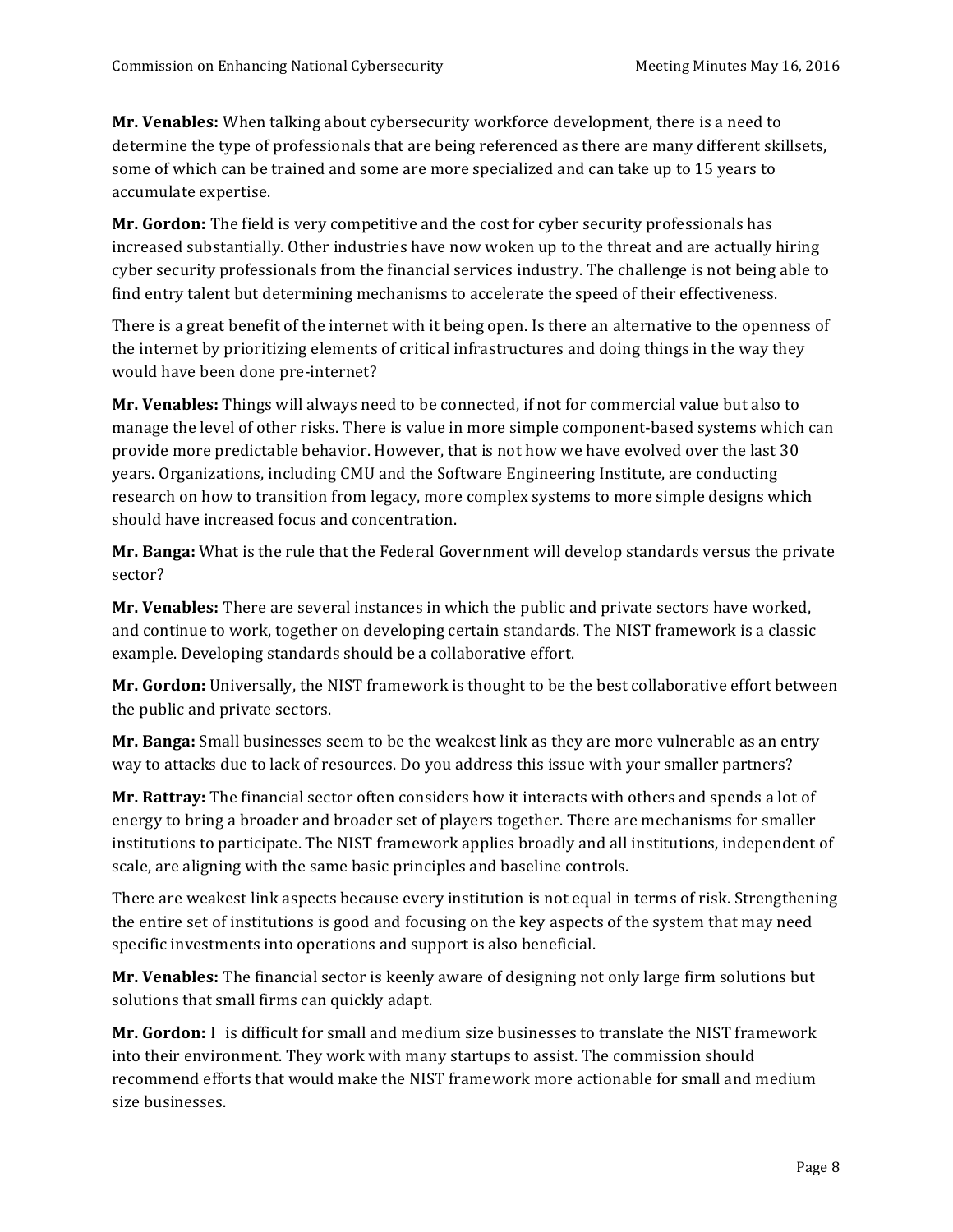**Mr. Donilon:** It is not only a small and medium size business issue, but also with weaker banks, such as the Bank of Bangladesh breach. What do you all think about this problem?

**Mr. Rattray:** As a public and private team, we need to make sure that the payment and clearing systems are as strong as the large institutions when a weakness has been identified. JPMC is working on efforts in this space.

**Mr. Alexander:** Al of the panelists mentioned a need for private and public partnerships that will assist with how to interact with the government in timely manner while also being classified as much as possible. It will be key to addressing serious issues that may arise that are similar to the Bank of Bangladesh breach. Are you suggesting need for real-time public-private partnership?

**Mr. Gordon:** Yes, there is a need for front-end communication. Currently, there is little interaction with the government on how to prevent attacks.

**Mr. Venables:** It is important to look at the different array of threats.

**Mr. Rattray:** The financial sector has been working on developing contingency plans for the top ten scenarios and would like for the government to be involved. Joint contingency plans will enable all aspects to be thought through in order to formulate quicker responses.

**Mr. Palmisano:** Has the policy issue with information sharing been resolved?

**Mr. Gordon:** The policy has been enacted. It has to be activated and tested.

**Ms. Anton:** What is the worst case scenario for the financial sector as far as impact? What are the ways that this scenario could have been prevented and what is needed between private and public partnerships to prevent this type of scenario?

Mr. Rattray: It is better to identify a top set of contingencies, practice responding to them, have the right procedures in place and build a contingency plan for each in lieu of identifying a single scenario. The role of the government in this area needs to be strengthened. He recommends that there be investment in contingency planning and response.

**Mr. Venables:** *(Referencing Mr. Rattray's comments)* There should not be a focus on a single worst case scenario. The work can be deeper and more of a resource challenge than a conceptual challenge.

**Mr. Gordon:** Some work has been done by DHS to identify some scenarios.

# 10:45 A.M. – 11:00 A.M. Break

## Panel 2: Insurance

 Lee Garvin, Director of Risk Management and Workers Compensation, JetBlue Airways Peter Beshar, Executive Vice President and General Counsel, Marsh & McLennan Companies, Inc. Randal Milch, Former General Counsel, Verizon; Distinguished Professor, NYU School of Law Catherine Mulligan, Senior Vice President, Head of Professional Liability, Zurich, North America

Mr. Donilon welcomed the panelists and mentioned that insurance was not listed in the Executive Order. However, the Commission viewed the topic as an important component in mitigating risks and is eager to learn ways to support the industry in this effort.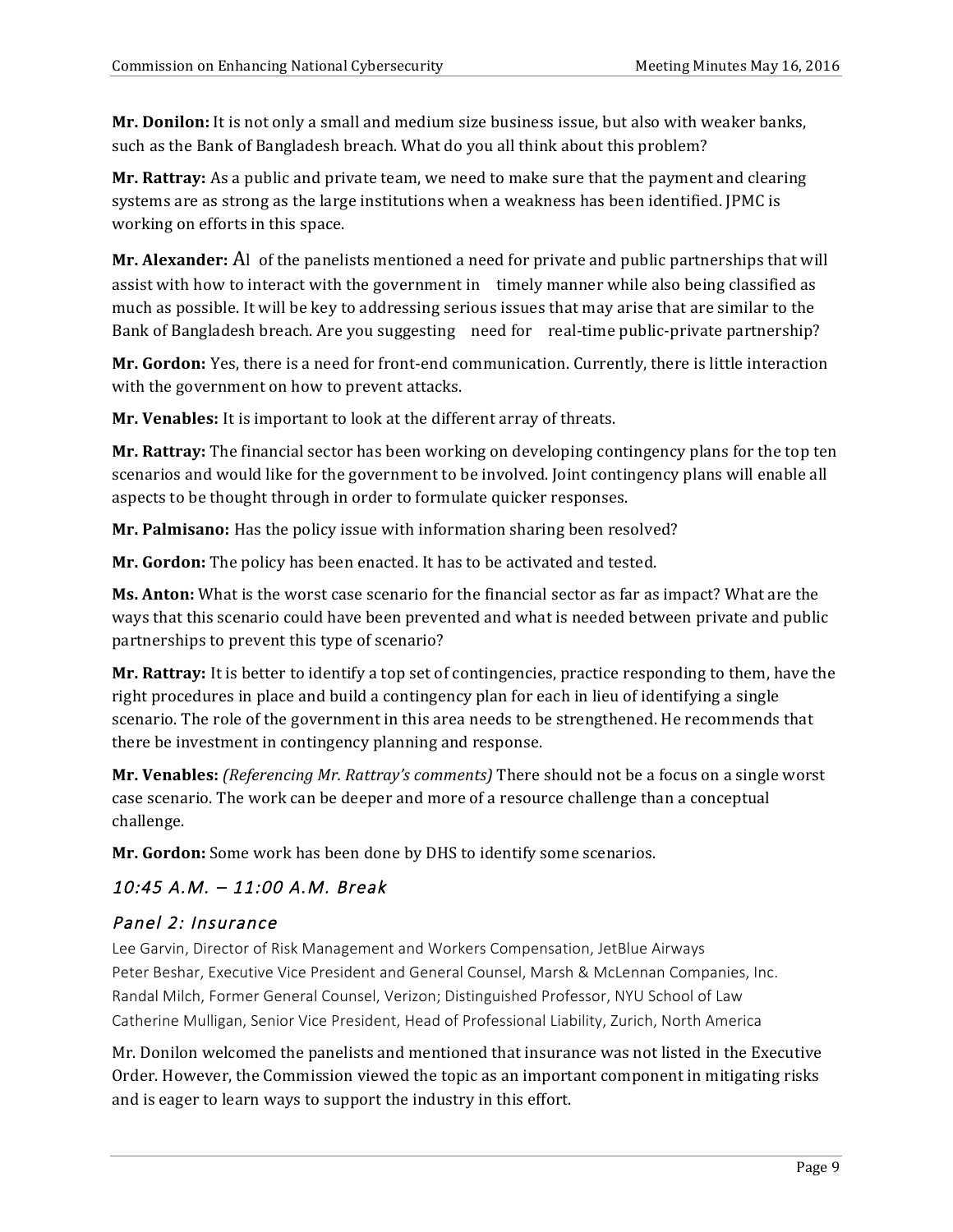#### Randal Milch, Former General Counsel, Verizon; Distinguished Professor, NYU School of Law

Mr. Milch thanked the Commission for inviting him to the proceedings. He commended the Commission for investigating the role of cyber insurance as part of its effort to enhance national cybersecurity and believes that it is squarely inbounds of the Executive Order and charter. A wellfunctioning insurance market does have a chance at lowering cyber risks nationally over time. Many of the issues outlined in his formal statement will be fixed over time as long as the cyber insurance market remains profitable one. I will be several years before it is determined whether or not the market is profitable; however, he noted that in his remarks he would propose several recommendations that could help accelerate its viability.

well-functioning market has three attributes. The first is related to information. The need for information sharing has been mentioned often and the passing of the Cybersecurity Information Sharing Act (CISA) was a great event. However, it needs to be stood up in a way that makes sense. For insurance to work, there needs to be a general level of understanding of cyber risks and how to insure against them. Also, an understanding of where risks fall within the risk spectrum enables underwriters to determine what to charge and provides information on how to lessen risks.

Insurance brokers, insurers and insureds do not have adequate time for meetings to deeply discuss cyber insurance issues. Mr. Milch does not have any recommendations on how the Commission can mediate this resource allocation issue and feels that this is something that the industry would have to resolve on its own. At this stage, insurers receive a better premium or more coverage if they have a better response capability, meaning the right letters get sent to the right people once a breach has occurred. Prevention does not count as much as response at this stage.

Insurer-required assessments of the prospective insured' insurance policy are rare. This would not be rare in a well-functioning market because there would be more information about the insured's capabilities and the ability to provide customized insurance.

The second aspect of a well-functioning cyber insurance market is the ability to have after-action forensic reports. This capability is susceptible to some external assistance. A "carrot" would have to be provided to induce companies to share reports with appropriate organizations that can rapidly disseminate the information on how a successful attack occurred. This information is being closely held by companies and needs to be released in some way. Mr. Milch suggested a less bureaucratic approach if the Commission was seeking to emulate the Patient Safety Quality Improvement Act of 2005, which has had slow implementation.

Citing standards is the third aspect of a well-functioning cyber insurance market. It is important to note that standards can work and provided the Payment Card Industry (PCI) standards as an example. In the past, insurers would give insureds time to meet PCI standards. However, now insurers are more likely to deny companies that are not PCI compliant. Standards can be powerful tools in upping the insurance company's game. Currently, there is a situation with standards being set in the wrong way. In addition, there will be a rise in sector-specific regulators, which is not good because it raises due process and confidence problems.

The Federal Communications Commission (FCC) and the Consumer Finance Protection Bureau (CFDB) are not natural centers of excellence for cyber security regulation. The industry is on the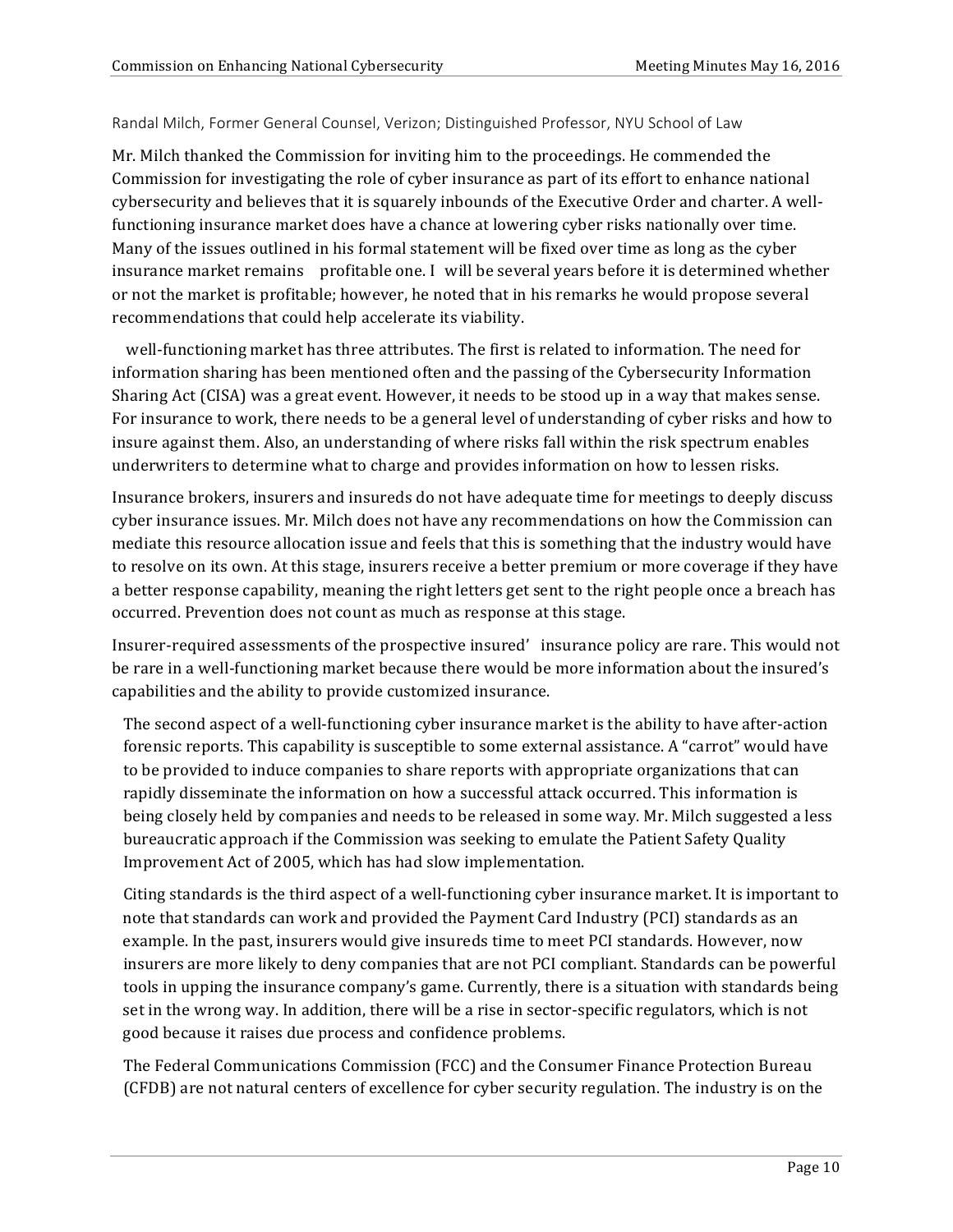cusp of a lot of private lawsuits being instrumental in setting standards which will also not result in developing good standards quickly. There are lengthy ways of eventually getting standards which will be a painful process.

Standards should be developed in sections, and we need to determine who is going to set the standards and enforce them. One way for the government to get standards completed quickly is by requiring the use of standards for its own purchases for anything that is internet connected. There is a need for cyber insurance to become ubiquitous and a need to raise basic cyber hygiene citing that the industry is at the "wash your hands" stage.

Peter Beshar, Executive Vice President and General Counsel, Marsh & McLennan Companies, Inc.

Mr. Beshar began his remarks by citing that recent cyber-attacks in both the public and private sectors have shown neither government nor industry has the ability to solve this issue on their own. There is need for mindset that we are all in this together. In the prior panel, virtually every speaker spoke about the need for a private/public partnership. The question is, how can this be achieved? Books such as *Freakonomics* and *Nudge* have shown that providing incentives can drive the types of behaviors the Commission is looking to achieve. If the incentives are right, then the behaviors will follow. The focus today is on two tools that have the potential of creating those types of incentives. The first is cyber insurance and second is the Support Anti-terrorism by Fostering Effective Technologies Act **(**SAFETY).

Cyber insurance matters because history has shown that the insurance industry has been at the forefront of confronting new perils as they approach. Due to its visibility across multiple industries, it has the ability to identify and use appropriate incentives to drive people towards best practices. He referred to his written statement which highlights Benjamin Franklin's achievements of not only introducing the first all-volunteer fire brigade, the Franklin stove and the lightning rod, but also with creating the first insurance company. Technological innovations coupled with best practices can be driven through underwriting practices. Deaths and fatalities in the work place are more modern examples. Within the last two decades, workplace deaths have decreased by 35%. They have decreased significantly not because it could be mandated but because incentives were provided to urge companies to adopt best practices.

What role can cyber insurance play to address the new perils of cyber? If all that cyber does is simply pass risk onto policy holders like Verizon or onto insurers like Zurich, it is helpful as a financial matter, but not really significant as policy matter. Unfortunately, the underwriting process creates a set of incentives on companies like Verizon as well as small and medium size businesses. The challenge is how to drive behavioral change in enterprises that believe cyber is not a real risk for them. He cited as examples the air condition vendor and take-out delivery service that have recently endured attacks.

Simple things, such as using the NIST Framework and ISO standards, can put companies in a position to better decrease their risk profile and present themselves as better insured. Once the policy has been placed, the incentive then shifts to companies like Zurich because they now have hundreds or thousands of policies in which they want to do what they can to try and mitigate or totally avoid the risk that the policyholder actually places. Because of this, many insurers are offering an array of services to assist policyholders that have been positive, including anomalous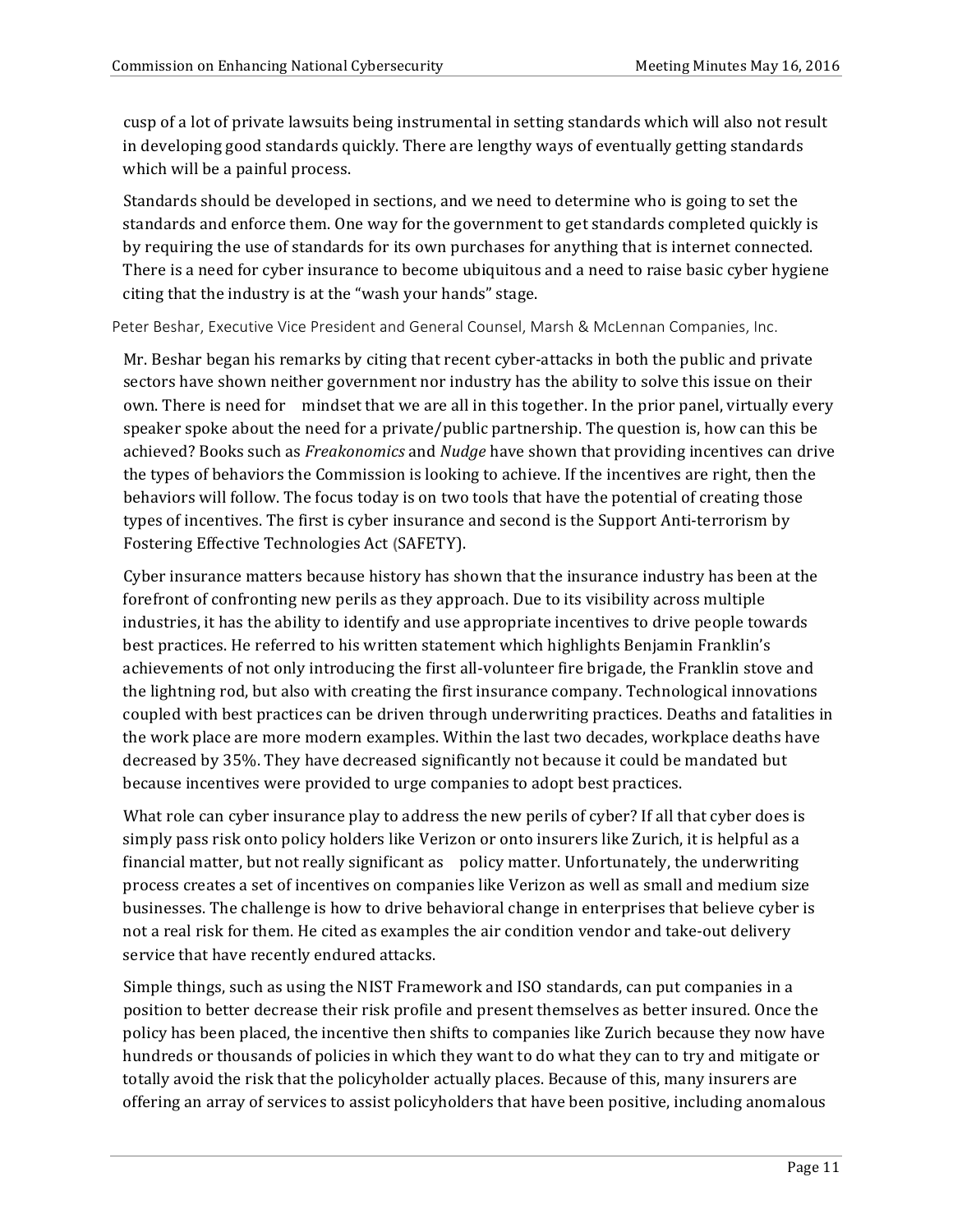behavioral monitoring and rapid response services. This is essentially the promise and power that cyber insurance potentially offers.

The second tool that has the potential of creating incentives is the Safety Act. The threat has changed profoundly. Much of the focus in the past 2 years has been on data breaches involving credit cards at large retailers and social security numbers at the health care companies. In the wake of the attack on the Ukrainian power grid and other various recent incidences, people are really beginning to understand the specter of what it means to have attacks on critical infrastructure and the control systems that underpin them. Now that we are moving from traditional terrorism into world cyber terrorism, there is a need to try and take some of the lessons learned over the last 15 years.

Congress and policy makers will need to determine how to fundamentally embed cyber terrorism into the Terrorism Risk Insurance Act and the Safety Act that were both passed in the immediate aftermath of 9/11. There is also a need to urge companies to innovate new, sophisticated antiterrorism products and services that have the potential to mitigate risks of terrorism. He mentioned that DHS has now granted Safety Act designations and certifications to over 800 companies and encouraged the Commission to take the mechanism of the Safety Act to entice companies to innovate and then have it validated.

Mr. Beshar thanked the Commission for its time and concluded his remarks.

Lee Garvin, Director of Risk Management and Workers Compensation, JetBlue Airways

Mr. Garvin's remarks focused on the buyer's perspective in terms of cyber insurance. His role is risk management and determining strategies to successfully protect companies and their assets. Mr. Garvin noted that he is not an IT expert, but it is imperative for him to get involved in order to ask the necessary questions. Cyber insurance is a new product and many companies believe that they do not need it. Eight years ago, he had difficult time selling the idea of cyber insurance to his company although 85% of sales were coming from the internet. It is still needed today, as the risks have increased substantially. Insurers expect his company to keep spending money in order to be better and safer than the competition. If only standards are implemented, the cost incurred for his company to become compliant as well as its savings on the backend would be a concern. Best practices are different as it would only be an underwriting issue. JetBlue decided not to pursue the Safety Act because of the cost involved to implement it internally.

In addition, because the company does not have a cargo department, it was not in their best interest to implement the act. Mr. Garvin mentioned that i the act ever extends into an area that holds value for the company, he would definitely propose it to his board of directors because he will be able to validate the return on investment. Knowing whether an attack is against his company specifically, or against America, in which his company was adversely affected is an issue. An attack against America should include some protection built in when buying insurance.

Statutory penalties are also an issue and Mr. Gavin expressed concern about what is considered a settlement and a fine. There are 50 different state governments with different policies and rules, which causes difficulty in this area and it needs to be wrapped together. Reporting these penalties is a concern. Often the company is not aware that there is a breach until late in the process. In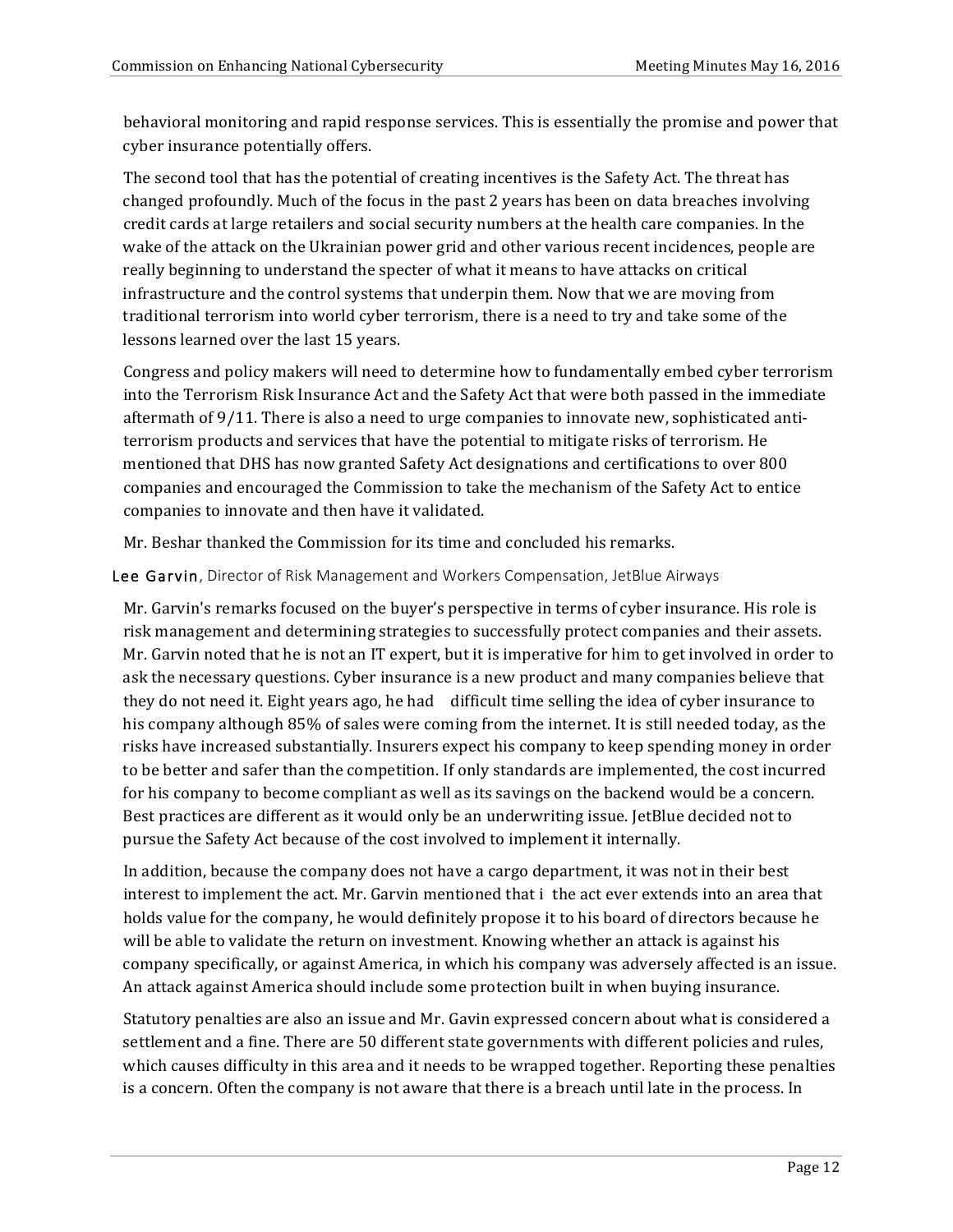addition, the company has to be quiet while under investigation, but is also at risk of backlash for not publicizing the breach. There is a need to remedy this disconnect because if there is a leak of personal information, the company becomes liable. Coverages for cyber insurance are broad. The company purchases it anyway, but this is not sustainable. He is interested to see where this goes in the long term.

Catherine Mulligan, Senior Vice President, Zurich North America

Ms. Mulligan thanked the Commission for the opportunity to provide insight on professional liability insurance. The \$2 billion liability insurance industry is now at a critical point of loss and potential loss in the courts with property damage, bodily injury, business interruption, and supply chain concerns pushing the industry to move forward into new risk management techniques and coverages. It is also pushing underwriters to evolve their understanding of complete exposure.

It might be useful to differentiate between what capacity is currently available and what will possibly be available in the future. The current marketplace focuses on network security and privacy liability and has ample capacity in the neighborhood of \$500 million. Network security involves cyber breach issues, while privacy events can occur simply by misplacing paper. The Federal Insurance Office Annual Report indicated that billion dollar capacity is needed; however, it did not state what was meant by cyber insurance. There is really no such thing as cyber insurance and the term is colloquialism for network security and privacy liability. The full scope of cyber as peril is a network event that is bringing to bear some cause of loss. Currently, the industry is trying to determine how to insure for these losses.

Information on this effort should be forthcoming in the latter part of 2016 and in 2017. The question has been: should the industry add additional coverages onto this already unwieldy product, or, should they push cyber-as-a-peril into an existing product such as property, home or general liability insurance. How do they get the underwriting expertise to proceed in these areas?

There is ample capacity in the network security and privacy liability space. Seventy five percent of the premiums are written by five or six primary markets and are not evenly distributed amongst industry segments. Most of the buyers consist of highly regulated industries and those with the most personally identifiable information and personal health records, as well as larger companies with billion-dollar-plus brands. Diversification is still needed for this type of portfolio. Small and mid-size enterprises are slower to purchase the insurance because they assume they are not a target, although the data shows otherwise.

Another component that will drive enterprises to purchase the insurance is through development of the industry's actuarial knowledge. In North America, all commercial enterprises have been purchasing general liability insurance regardless of size or industry segment for decades. The industry has been able to slice general liability data to refine and price other types of coverage. However, the data is not available to extrapolate for use of refining and pricing insurance for cyber.

Loss reporting is an additional challenge. Notifications to insurance carriers often do not occur. In some instances, law enforcement has advised insureds to not disclose that there was a loss to their insurance, which makes it difficult to adjust the loss properly. Additionally, outside counsel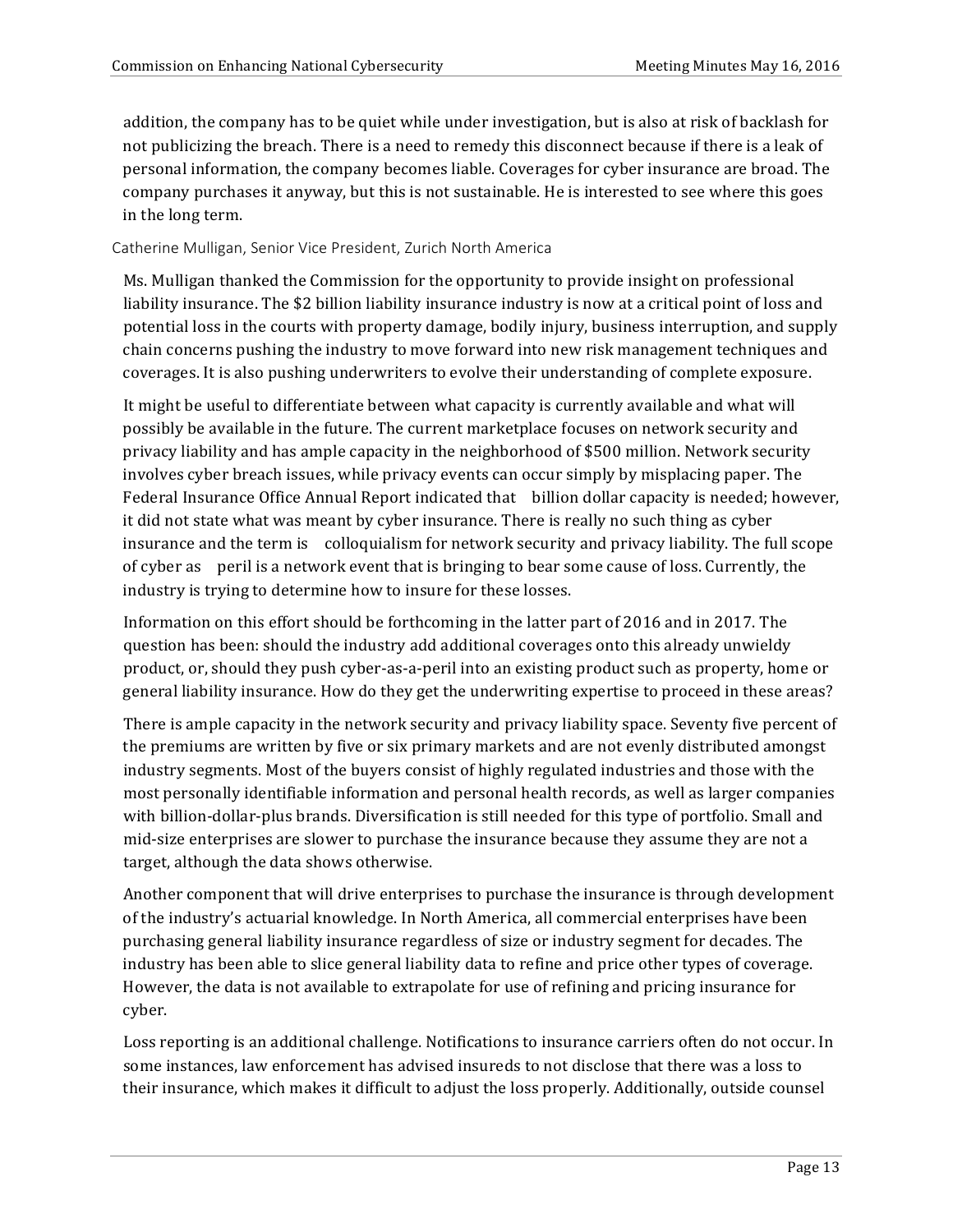will often cite that information is client-privileged and therefore, will not provide the necessary reporting to make claims whole. The data collection does occur over time as the losses and lawsuits go through the system in order to determine the appropriate direction.

Aggregation is another area of concern for the industry. Aggregation by line of business makes enterprises susceptible to shareholder suits if a cloud service goes down or another major external breach where customers are at risk occurs. The insurance industry is regulated industry and they are being asked for prudence in this area and regulators are asking insurers to be thoughtful in how fast they are growing. There is a balance between delivering customer needs and growing in a thoughtful and prudent way.

The industry is looking to refine underwriting by sector. Cyber hygiene is a challenge with achieving this goal, which the industry is trying to overcome. Ms. Mulligan echoed what the previous panelists stated about information sharing and noted that the insurers are not aligned on the best practices. Some underwriters may see the need for the Payment Card Industry (PCI) and others may not.

The other issue that will need to accompany new coverages in the expanding world of cyber as a peril is business partners providing assistance with risk management issues that are increasing. The industry has been teaching resiliency instead of protection. Therefore, one of the challenges has been determining how to fit the need for help into the insurance process. This need is critical as insurers are sharing that they are challenged with how to communicate key exposures and controls.

# PANEL 2 Discussion

Commissioners of the Commission on Enhancing National Cybersecurity

**Mr. Chabinsky:** Am I hearing correctly that companies are getting actual direction from law enforcement not to provide information to their insurance carriers without timelines? **Ms. Mulligan:** The loss notification will come in bare bones. The feedback that I have been receiving from insurance brokers is that the companies are saying that law enforcement is stating there is a certain amount of data that cannot be shared with the insurance company.

**Mr. Chabinsky:** My recommendation is that the industry begin to request that insureds obtain documentation from law enforcement citing this information.

**Mr. Chabinsky** Is there a requirement to report a cybercrime to law enforcement?

Mr. Lee: It is not a requirement outside of what is required by the state attorney general.

**Ms. Mulligan:** Not every incident requires law enforcement. I would be helpful to have

standardization for all states instead of having 47 different laws in place.

**Mr. Chabinsky:** What is the government doing well?

Mr. Beshar: Notification of breaches from the FBI and Secret Service to companies is something that the government has done well. However, over the last 2 to years, the government seems to fault companies for not having the right systems in place to combat risks instead of the actual perpetrators.

**Mr. Chabinsky:** Is it not allowed by law for insurance companies to cover government-imposed penalties or is it market-driven?

**Ms. Mulligan:** would have to get back to you on that.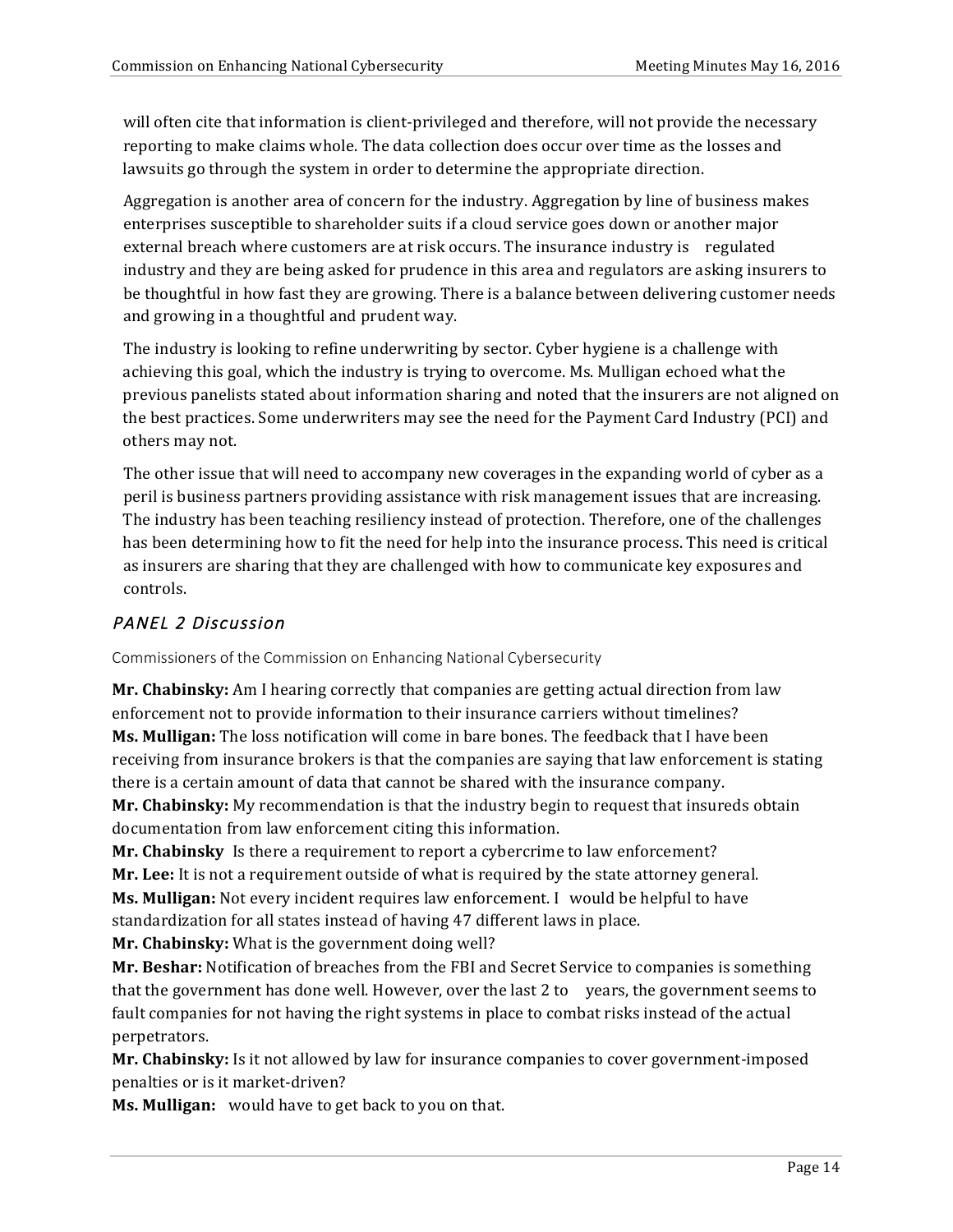**Mr. Beshar:** I varies. In some places, it is against public policy to d that. If you look at the outstanding judgements to date versus the amount of fines that people have to pay for privacy infractions, you may understand why insurance companies may be reluctant to pay the latter.

**Mr. Chabinsky:** For our perspective, I am trying to figure out if it is market-driven or if the insurance companies cannot do it because they are not allowed.

**Ms. Mulligan:** In some instances, the insurance companies are not allowed to pay governmentimposed penalties but there is also a practical challenge on how to price it.

**Mr. Milch:** The Patient Safety and Quality Improvement Act (PSQIA) does provide a recommendation. The interaction of law enforcement is very transient and not the most difficult problem that the Commission has to worry about. Standards and best practices gathering is more important.

**Mr. Palmisano:** The nuclear industry has suggested that the government and insurers should work together. Is this something we should advocate?

**Ms. Mulligan:** In regards to information sharing, DHS has put together a working group to help to mitigate loss and improve standards. They have made recommendations by gathering ideas from the insured marketplace and CISOs and now the question is who would manage the process. They all agreed that it should be someone in the private sector in this role, but there is still the issues of anonymization, getting the reporting in a safe way and having liability protection. We are seeing value with insurers using captives which can potentially pool out, expand out.

**Mr. Alexander:** The impression is that the private sector has more of the risk than the public sector. Is there a place where the government should step in?

**Ms. Murren:** How do you think of the framework within the healthcare industry?

**Mr. Milch:** Ransomware is a substantial issue targeting the healthcare industry.

**Mr. Garvin:** I is important to note there needs to be a distinction on the type of loss. The personal is only about \$10 million, which is not significant enough. The major loss is in the infrastructure. Don't think it is great threat. Shutdowns and cyber-attacks are more critical. There is nothing to indicate the loss of private information causes the greatest risk. There is a question of whether it should be easier for people to replace their own identity, and how can someone re-establish themselves as themselves through a more convenient process. Public messaging in schools can be effective. There is a need for more to be done about messaging on corporate and government cyber actions. There can be better technology. The fingerprint button is a great advance. However, we are not sure how to use browsers more safely.

**Ms. Mulligan:** There has been a dramatic increase in electronic health records. The privacy potential risk is high. NIST, DHS and multiple stakeholders are working on the problem. The Health Insurance Portability and Accountability Act (HIPPA) regulations are evolving.

**Ms. Anton:** What drove the underwriting of privacy as an insurance area?

**Ms. Mulligan:** As the world became more networked, it has evolved to bring in the privacy breach and cost to respond to claims. Insureds were asking for first-party cost to be covered that they were incurring to mitigate a response.

**Mr. Beshar:** I is assumed that we have these mandatory notification laws, but this is not the case. There is a need for improving the notification process.

**Mr. Gallagher:** How much penetration is needed to make a difference in the market?

**Ms. Mulligan** Incentives are needed in order for smaller entities to purchase cyber insurance.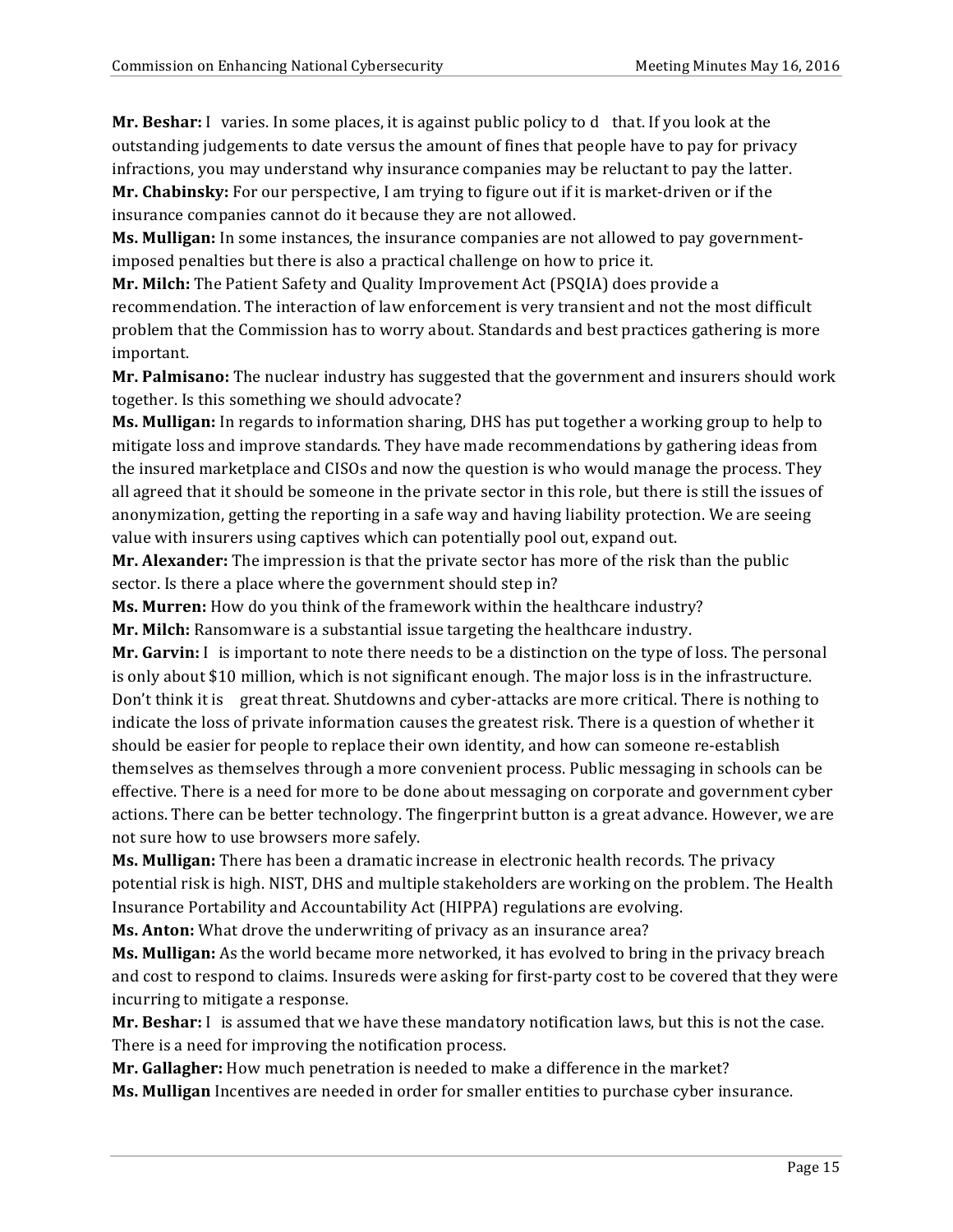There are questions of whether it can be included in existing policies.

Mr. Garvin: Some of his vendors have cyber extension on CGL policy. The return on investment is a concern.

**Mr. Gallagher:** How concerned should we be if the insurance market does not move?

**Ms. Mulligan:** Having the differentiation would be good and is currently a challenge. There is a need for more benchmarking.

**Mr. Milch:** There is a need to differentiate amongst vendors. In addition, there is absence to judge if a particular software is good on security. Maybe this is an area in which the commission can help.

**Mr. Banga:** There is need not to dismiss small businesses as they are often the entry point. How do you manage incentives at premium prices when there are 4 state regulators?

**Mr. Milch:** The industry would like for the Commission to help us solve this issue.

**Mr. Lee:** How would you go about finding the right threshold for technology?

Mr. Milch: Encourage technological innovation. Determine new cutting-edge ways for threat detection and prevention. You have insurance up to a certain point. Also, urging the power companies to be more forthcoming with sharing information, companies to refine information and provide incentives are ideal.

**Mr. Garvin:** He is a component for knowing that his company is protected by the government at a certain point. If they are spending money, he would like to see a cap.

**Mr. Milch:** There needs to be a standard for getting incentives. There are several questions to be asked for any company that eliminates risks. When you eliminate risk, there is a moral hazard that comes along with that.

Mr. Donilon stated that there needs to be a path to getting standards set which is a core point with insurance helping to drive. He thanked the panel for participating and concluded the session.

# 12:30 P.M. – 1:30 P.M. Lunch

# Panel 3: Research and Development

 Greg Baxter, Global Head of Digital, Citi Jerry Cuomo, IBM Fellow, VP Blockchain Technologies Irving Wladawsky-Berger, Visiting Lecturer of Engineering Systems, MIT; Strategic Advisor, HBO; Executive in Residence, New York University; Adjunct Professor, Imperial College, London Alex Pentland, Professor, MIT

## Afternoon Session Opening Remarks

Mr. Sam Raskoff opened the afternoon proceedings with brief remarks on NYU's cybersecurity activities. NYU Law School has entered partnership with the NYU Tandon School of Engineering. Everyone at NYU appreciates the need to train the next group of leaders. NYU is attempting to address the need for new talent. There are five students on scholarship sponsored by the National Science Foundation (NSF) who are able to take law and technology classes, graduate with law degrees and commit to working in cybersecurity for a number of years following graduation.

### The Chair welcomed the research and development panelists to the meeting.

 Irving Wladawsky-Berger, Visiting Lecturer of Engineering Systems, MIT; Strategic Advisor, HBO; Executive in Residence, New York University; Adjunct Professor, Imperial College, London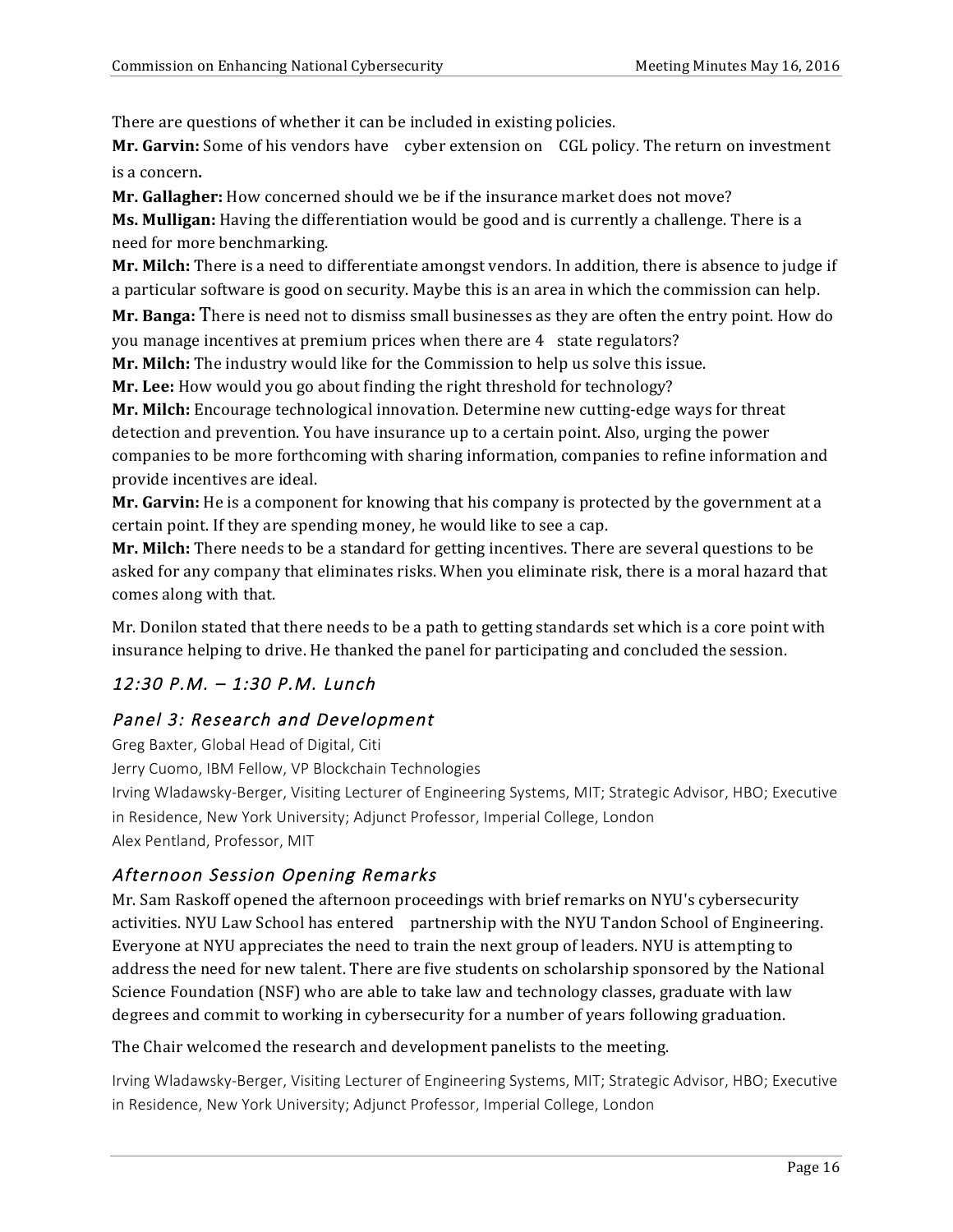Mr. Wladawsky-Berger noted that he started getting involved in digital currency about 10 years ago. One of the first lessons learned was that money makes the world g around. Money is one of the most critical inventions. Money facilitates transactions and commerce. Today, money is mostly intangible. Digital funds dominate today's financial transactions. The digital financial ecosystem has become very complex and sophisticated.

The financial sector has created global payment infrastructures, personal identity management, regulatory regimes, etc. The digital ecosystem has served us well so far, but it is complicated, inefficient and inflexible. It may not be up to 21st century demands of scalability, security and privacy. There are billions of people around the world who pay for things with their smart phones as well as the many billions more using internet-of-things transactions of all kinds that need to be evaluated because of health and safety impacts.

Changing the digital ecosystem requires government, international and other stakeholders to embrace innovation. All stakeholders must be encouraged to embrace change in the ecosystem for it to evolve. The internet has changed everything. Once the internet was embraced during the 1990s, it became much simpler to send emails and other activities. Everyone was using the same standards back then, including open source implementations of key protocols. Institutions collaborated on developing a common internet architecture and internet-based applications like email and the world-wide web.

International organizations were created to oversee its evolution, including standards. Open collaborative innovation was encouraged. Innovations can take on a life of their own once they hit the marketplace. This is what happened to the original conception and implementation of Blockchain. Today, blockchain has transcended its original purpose. It has adapted to have the capability to accept trustless transactions. Parties do not need to know or trust each other for transactions to complete. Blockchain has brought the concept of the accounting ledger to the internet age. Institutions have automated the processes used to manage ledgers, but the underlying structure has not changed.

The bank of England stated in a recent article that the ledger system has not changed since the 16th century. Today, each institution still owns and manages synchronizing its records with other institutions. It is often a cumbersome process that can take days. The internet proved to be a major catalyst for change in global supply chain ecosystems. It is too soon to tell if Blockchain will become a major catalyst for change in supply chain applications. Much more work needs to be done with the Blockchain. The evolution will be a tough and lengthy undertaking, but very important and exciting.

#### Greg Baxter, Global Head of Digital, Citi

The global financial infrastructure is built on trust. A breach of that trust would have severe implications. In an increasingly digital and global world, the ways in which clients are served and protected is changing significantly, but the need for trust remains absolute. The digital revolution has transformed financial services. With it comes significant opportunities and tools to facilitate success and prosperity. The migration to digital money brings new, sophisticated and growing cyber risks. The migration to digital financial services is already well underway.

Investment in financial technology has grown exponentially. It reached \$19 billion in 2015. Over 70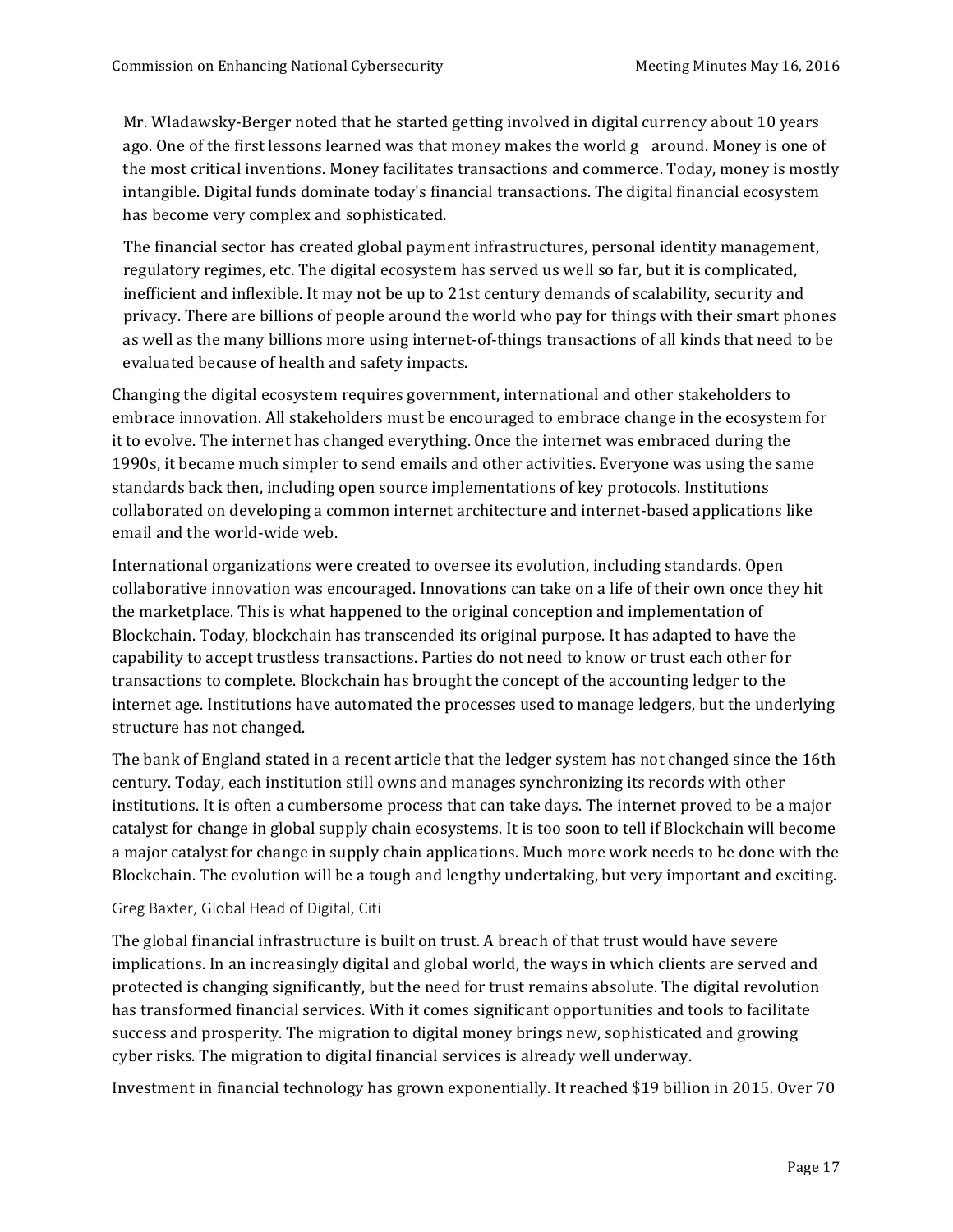percent of investment has been spent on the "last mile" of the consumer experience. The United States leads in this type of investment, followed by China, the United Kingdom and Sweden. Most of the spending to date has been in the areas of payments and lending. The U.S. and Europe are still at an early stage of disruption. We project the rate of disruptions in North America in the banking sector will grow from 1 percent today, to a 10 percent rate by 2020. Innovation at lower levels of the underlying structure is now occurring.

We are at a disruptive shifting point. There is a shift in financial products from vertical products to horizontal services integrated in the new digital ecosystems. The new realities are much broader ecosystems with many more points of access and cyber threats. Protecting people and assets requires new ways of identifying and authenticating customers and devices, new approaches to managing and using payment credentials, and new and more sophisticated monitoring capabilities. Advances in bio-metric technologies and behavior analytics, and adaptive technologies allow us to combine both of these without being so intrusive, which allows us to improve authentication substantially.

Tokenization of payment credentials no longer requires storing or transmitting static payment details, but instead creating dynamic single-use payment tokens bound by time, location and value will dramatically reduce the volume of stolen credentials. It will also eliminate the need to store payment details. Static tokenization is already being deployed and marks an important first step to enhance security and privacy.

Proliferation of new payment nodes creates new points of vulnerability as well as millions of information points. Each node in the network must become intelligent and have awareness of upstream and downstream threat activity. Big data and analytics provide the potential to collect threat data and to respond in real time. Security includes every node on a network and every participant in the digital ecosystem. In a more open and inclusive ecosystem, collaboration and accountability will be critical in solving threats. There can be no free riders.

There is a more systemic threat that needs to be faced. An attack on the global payment system represents a far greater threat to global economies and society: Sophisticated actors do not want to steal assets but attack companies or destroy downline systems. Defending against these sophisticated actors requires significantly different objectives, incentives and capability. It requires extremely sophisticated defense capabilities, and many businesses will be ill-equipped to respond.

There are 3 ways where the government may be able to support the private sector: 1) Intelligence sharing – increasing speed and quality of two-way information flows, 2)  $R&D$  dramatically increase speed and scale for public and private sectors, requiring increased investments in R&D, and 3) Workforce Development − a shortage of trained personnel may be the most critical issue facing larger corporations. We need to increase and maintain the available work force which may require and need educational capacity and incentives.

The potential role of the government to provide a proactive defense to critical companies that come under cyber-attack needs to be evaluated. We need to look to real time intelligence, in response across public, private and government agencies, accompanied by legal framework required to implement such progress. Our solutions and partnerships need to stretch beyond the USA. In a world of exponential technological change, investment must grow at the same rate. New threats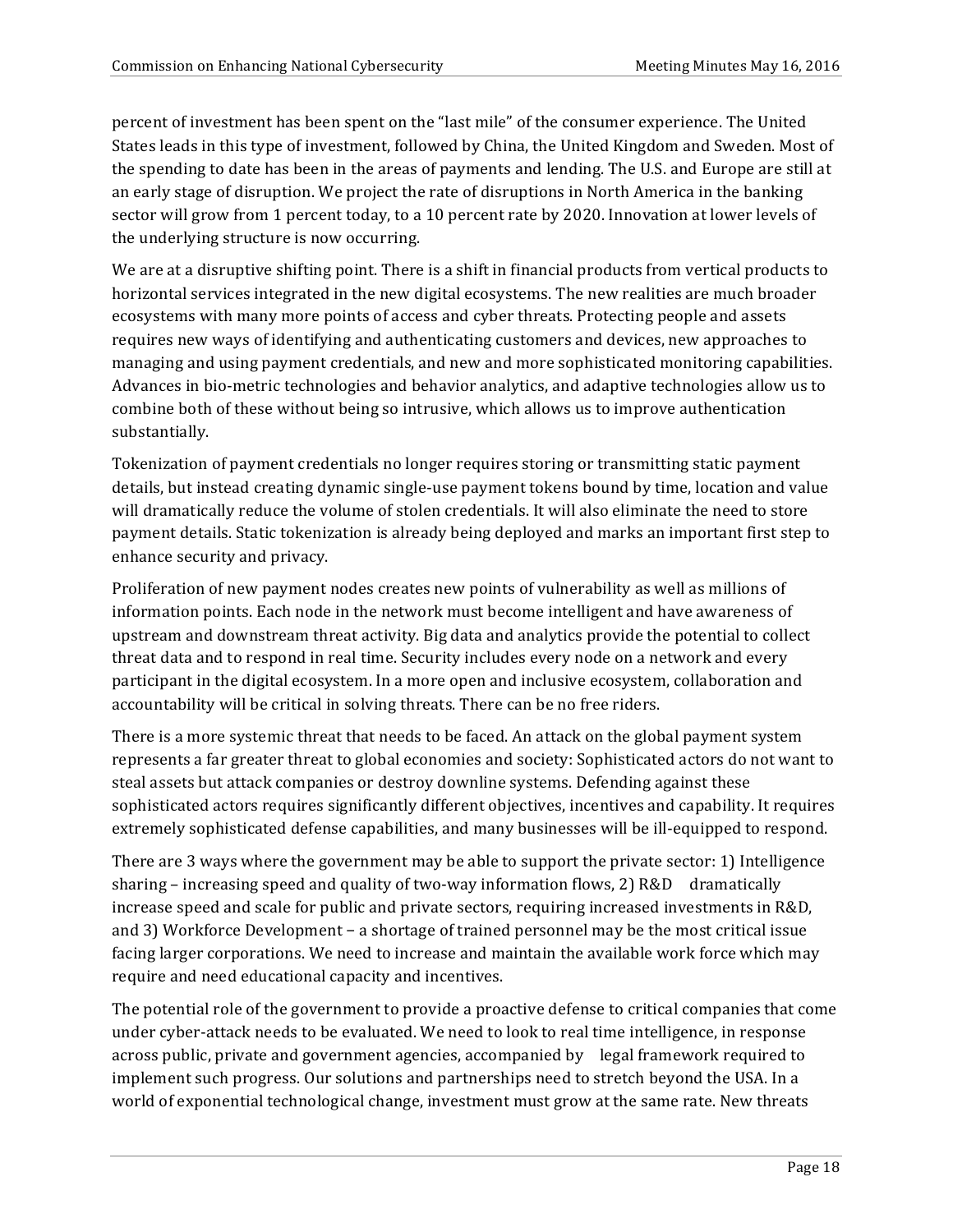will emerge that will have a significant impact on quantum and current cryptographic algorithms. A public/private partnership must emerge to develop new national and institutional capabilities.

#### Jerry Cuomo, IBM Fellow, VP Blockchain Technologies

Eighty years ago, IBM assisted the U.S. government with creating the Social Security system. At the time, it was considered the most complex system ever developed. As financial systems are increasingly digital and networked, the public and private sectors again need to combine forces to make the financial systems of the future more efficient, effective and secure than those of the past. Social security numbers became the key to personal identity for an entire generation of systems. Today, institutions must collaborate to create digital methods for establishing identity to secure a new generation of transactional systems.

Blockchain technology is becoming an essential tool as businesses and society navigate the shift. It holds the potential to transform commerce and the interactions between governments and individuals. It provides trust and security, but for it to reach its full potential, it must be further developed and rely o open source to make it deployable o a grand scale. There is a critical role for government to enhance national security and competitiveness. The government must invest in scientific research to accelerate progress.

NIST can help set standards for interoperability, privacy and security. Government agencies can become early adopters of blockchain applications. The government can certify the identities of participants in a blockchain-based system. Blockchain came to prominence as a core technology underlying bitcoin. Industries and government agencies are now exploring the use of blockchain where transaction participants are known.

This is known as "permissioned blockchain." A distributed ledger shared on a peer-to-peer network contains an ever-expanding list of data records. Each participant has an exact copy of the ledger data. Additions to the chain are propagated in real time across the network with all parties consenting on the validity of the entries. Everyone in the chain has an up-to-date ledger with the most recent transactions. Once transactions appear in the ledger, they cannot be changed. Cryptology and digital signatures are used to verify identity authenticity and enforce access to the ledger.

It is fast and resolves transactions immediately, eliminates cost and is resistant to tampering, collusion, and cyber threats. IBM is the founding member of the Linux Foundation's Open Source Hyper Ledger project, helping to build foundational elements of a business-ready blockchain with privacy, confidentiality and auditability. IBM is pioneering the use of blockchain to re-engineer some of IBM's business processes.

There are four areas to enhance:

- 1. Proof of Identity The Social Security Number (SSN) is not a secure or certifiable enough identity tool for a blockchain-based ecosystem. A new identity management system must be created. As an example, India is issuing 12-digit identity numbers to its entire population. An individual's number is linked to biometric and demographic information, and can be used to set u a bank account or access government services.
- 2. Data provenance Ensures the safety of exposing personal and confidential data to financial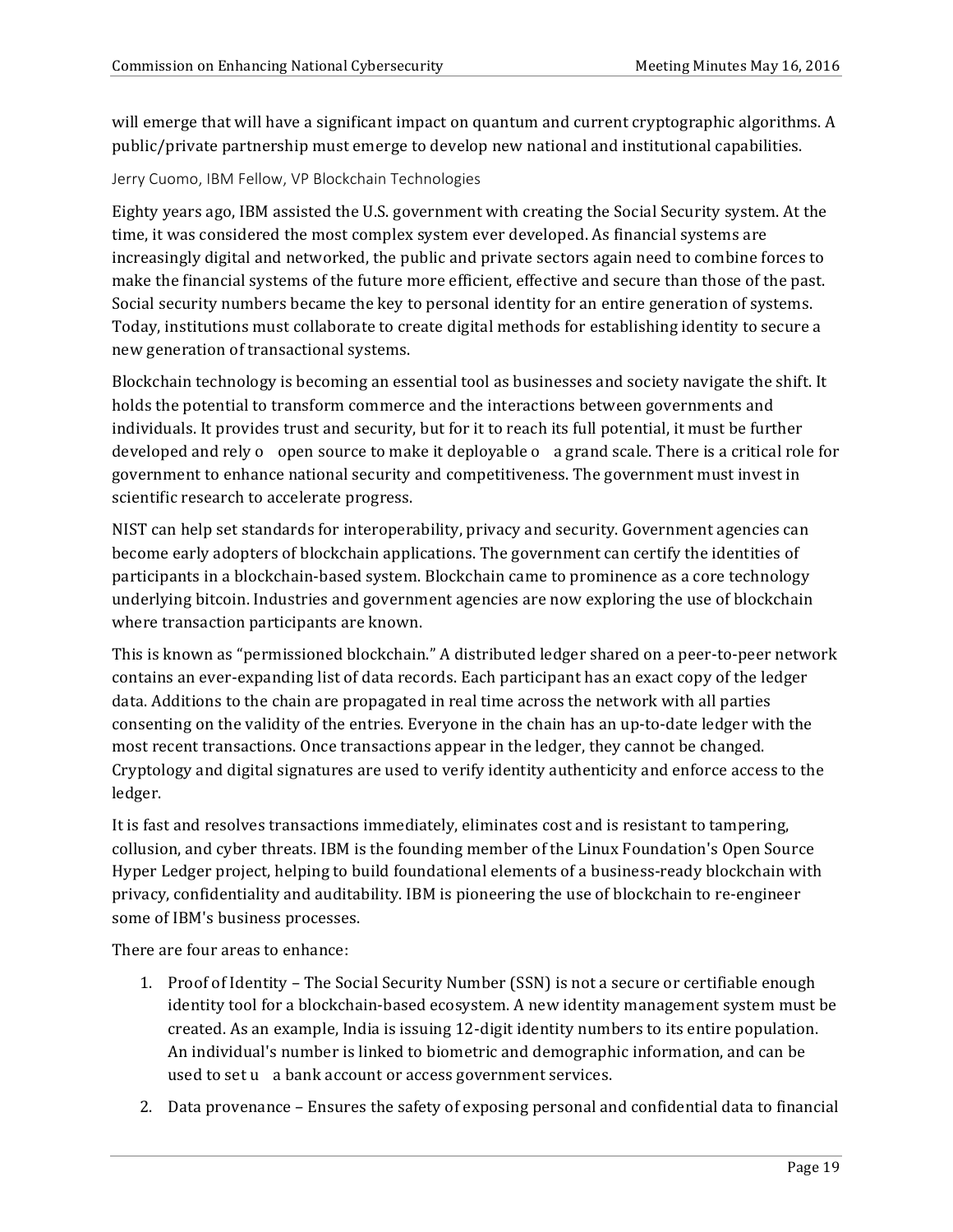applications. New systems must track every change to financial data so that it is auditable and completely trustworthy. Data provenance must provide fingerprint and time stamp to show that information is up to date. It must be accurate, up to date and un-tampered with.

- 3. Secure transaction processing While the parties in the transaction using blockchain are known to the system, the individuals only have access to the details of the transaction. The entities validate transactions to verify the contracts are being fulfilled without revealing confidential information to them. This involves onomorphic encryption. It makes it possible to verify information without having to de-encrypt it. This technique is still several years from being practical, but it is coming.
- 4. Sharing intelligence The good guys are under pressure to change the game due to a rising tide of threats and cyber terrorism. Blockchain has that game-changing potential. It is more secure than other networks, it can be used to share threat information. Many financial services firms are reluctant to share threat information, but blockchain makes it possible to share securely. Threats can be shared in real-time so that accounting measures can be taken. IBM looks forward to working with government and industry to get this done.

#### Alex Pentland, Professor, MIT

Mr. Pentland had a conversation with Secretary Pritzker and the European Union Vice President of Digital Marketing about privacy and security. The Department of Commerce is in the process of coordinating negotiations on data transfer with the European Union. In the areas of finance and the internet of things, they agreed they needed to make some crucial decisions on data transfer. We need to specify what standards we should hit with these new technologies. Technology moves too fast to really keep up. Unless it is done at the beginning, there are few opportunities later to improve security.

Secretary Pritzker suggested Mr. Pentland's group work with NIST. Mr. Pentland's trust consortium represents approximately 85 percent of the authentication mechanisms that think about where we are going as far as technical standards and how they interact with legal standards.

### Things to discuss today:

First, secure multi-party authentication – If data is ever de-encrypted, it will be attacked and stolen. Data must always be encrypted and never decrypted. We are heading toward a world of complete encryption. It is estimated that 70 percent of the threats come from insider attacks.

Second, there needs to be a way to do things even in the presence of bad actors. Blockchain helps to do this. People can attempt to fool blockchain or make mistakes and it will work correctly. This helps to solve the problem instead of putting more band aids o the problem.

With secure multi-party authentication and blockchain, two things happen: 1) it becomes more practical than before, and 2) it is the law that all the restrictions on data sharing can be overlooked. We could not do this before because of conflicts of risks, ownership, etc. It becomes transformative in terms of risk. In transforming the world this way, we are driven toward the world of completely encrypted data and distributed ledgers. It makes attacks extremely difficult. It also means that the NSA and FBI cannot get data because it is encrypted. There are ways to engineer so that these entities can get data without compromising security. We need to discuss how law enforcement can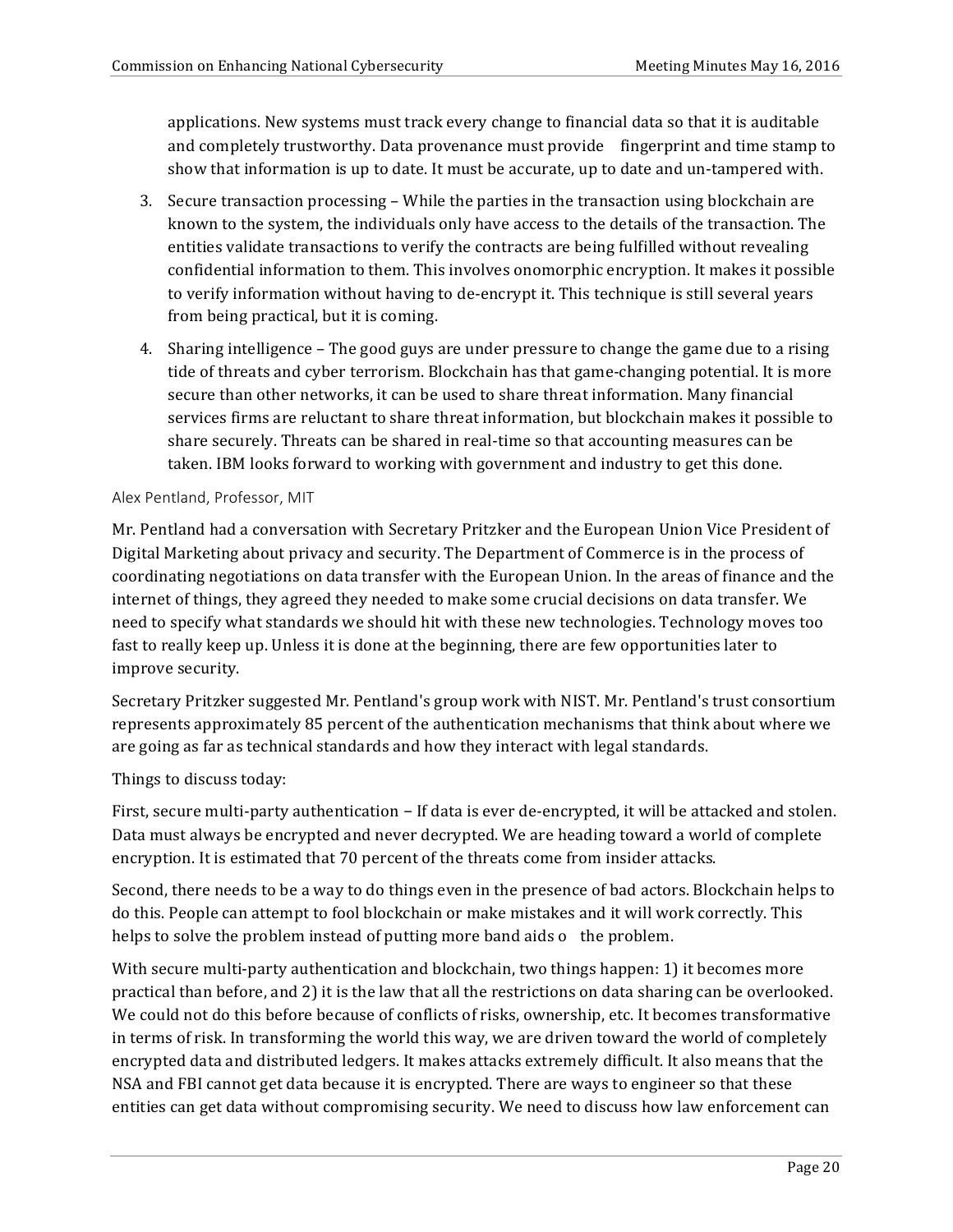view selective data in an encrypted world. We will not have true security until this question is resolved.

# 3:00 P.M. – 3:45 P.M. Commission Discussion

Commissioners of the Commission on Enhancing National Cybersecurity

Mr. Lee thanked the panelists and asked a technical question and a broader question: In the concept of permissioned blockchain, would there be law enforcement challenges in its use?

With permissioned blockchain, the rules can be set up at the network level, with member services and the governors of that network deciding what the permissions mean in terms of access and roles. An auditor role may have greater permissions than transaction-related roles. It is set-able at the network level.

What is the sense of inevitability and how democratized will this technology be? Is this something the U.S. government might adopt? Mr. Lee also noted the technology could exist outside of government control. Many people feel the government should not do this. It should be in the hands of banks and representatives of the citizenry, with all stakeholders represented. The example we set will be copied. All stakeholders must have a role in the certification aspect of the technology used. There is a large fraction of the technological community that would insist upon it.

*Mr. Wladawsky-Berger* The internet started with Defense Advanced Research Projects Agency (DARPA) support. Then the NSF developed NSF Net, which became a major manifestation of the internet. Government has a huge role to play, but not a controlling role. It has an enabling or participating role, and this has worked well in the past. There is concern that it takes a lot of research and development; it is extremely complicated. When it comes to long-term research, the government has the capability. The Commission will be making recommendations for technologies for the next to 1 years. When it comes to long-term research, there is no one else. If the government does not do it, will it still happen? Perhaps eventually.

The problem is not lack of technologies, but there are no system architectures that can accomplish what we are attempting to do. We need to have living labs to make sure systems do what they are supposed to. The internet was widely used as a test bed in the late '80s and, once proven, went into general use. The hope is that government and industry would come together to envision and test the systems of the future.

**Mr. Baxter:** There is not a great deal of traction in the consumer space or need to replicate what we have in place at the moment. Digitization of a fiat currency may or may not use blockchain. As an alternative to digital currency, it is not inevitable, as governments will continue to seek to control monetary flow. In the corporate space, there are multi-party settlements and multi-step money movements. Treasury, trade, supply chain financing and settlement of exchange traded goods are areas where digital currency has a greater potential to play a role.

The only way these systems work is when all players come together in a network. Investments at Citi are less associated with technology and more associated with players, and participants with two things – credibility to bring together a consortium within the industry, who can then bring the liquidity and that they understand the problem we are trying to solve. We see it as less of a technology question, but as selective in its adoption over approximately the next 3 years. Beyond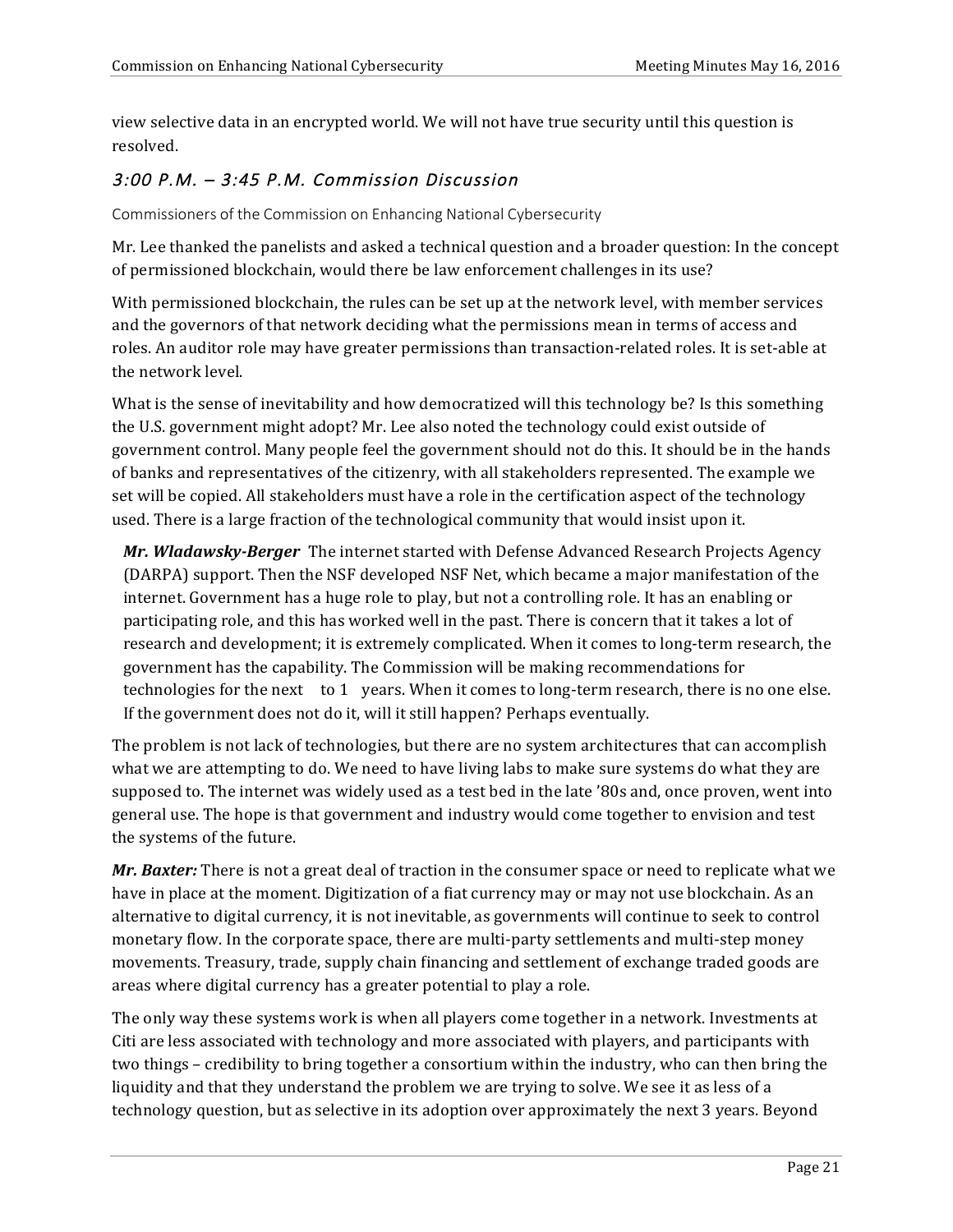that, there are significant opportunities. Distributed ledgers need to be put in place and data must be migrated to those ledgers. Legacy systems would need to be cut off and reporting tested to be sure it has maintained its integrity. Many areas are being tested to evaluate potential impacts.

*Mr. Pentland* One thing that may be different going forward, is that we are entering a world where the internet of things and wearable computing is likely to become one of the dominant sources of interaction on financial networks. Finance and micropayments, in particular, represent more than dollar bills. We need to see how it will actually work. There are many visions about how things may work, but we do not really know what the reality will be.

*Mr. Palmisano* There always has been someone looking at the end-to-end architecture. Who is the one able to get global adoption to this standard of architecture? What is the appropriate mechanism to establish that entity?

*Mr. Cuomo* Proving out the uses of blockchain will be important to work on continuously. A proven way to do this is through open source. It is a mechanism to quickly try ideas so that academia, government and technology companies can evaluate new things. We are working with the Linux Foundation to discuss open government to try to create balanced views, and working with the Hyper Ledger project.

*Mr. Pentland:* Open source enables communities to discuss developments. Academia, companies, and non-government offices representing citizen views need to be at the table. Open source, government and citizens working together can make real changes. Discussions should be open to all these entities. Organizations such as NIST can act as the standard setter, with other entities funding the efforts.

The World Economic Forum has been active in Europe to bring parties together. The commercial members of the forum worked together to establish best practices for privacy, and had some positive results. Standards need to be interoperable and not stifle innovation.

One way to bring things together is through application. The government has some excellent applications. There are a series of smaller steps that can be made along the way. Picking  $\sin\theta$ problem to solve together can create the impetus to go for larger challenges. There is not a single convener that will make things happen.

*Ms. Murren:* Mr. Pentland, you have mentioned that the body who convenes to work on these problems should contain citizen advocates, do you have recommendations you would make if you were on the commission to enhance cybersecurity and information security for individual citizens or households?

*Mr. Pentland:* There are a bunch of standard ones to look at, starting with the Mozilla Foundation, the Linux Foundation, and the Electronic Frontier Foundation. There have been a series of foundations that have been active in setting technical standards and convening people to have those discussions. They are not the only ones, but they are the ones that show up at DAVOS [conference], so you have the head of the Federal Trade Commission, the head of Bank of America, and the head of the Electronic Frontier Foundation, and they all sit in room to discuss what would be a win-win.

That is the convening portion, but it is not a "let's try it and test it out"; because in that discussion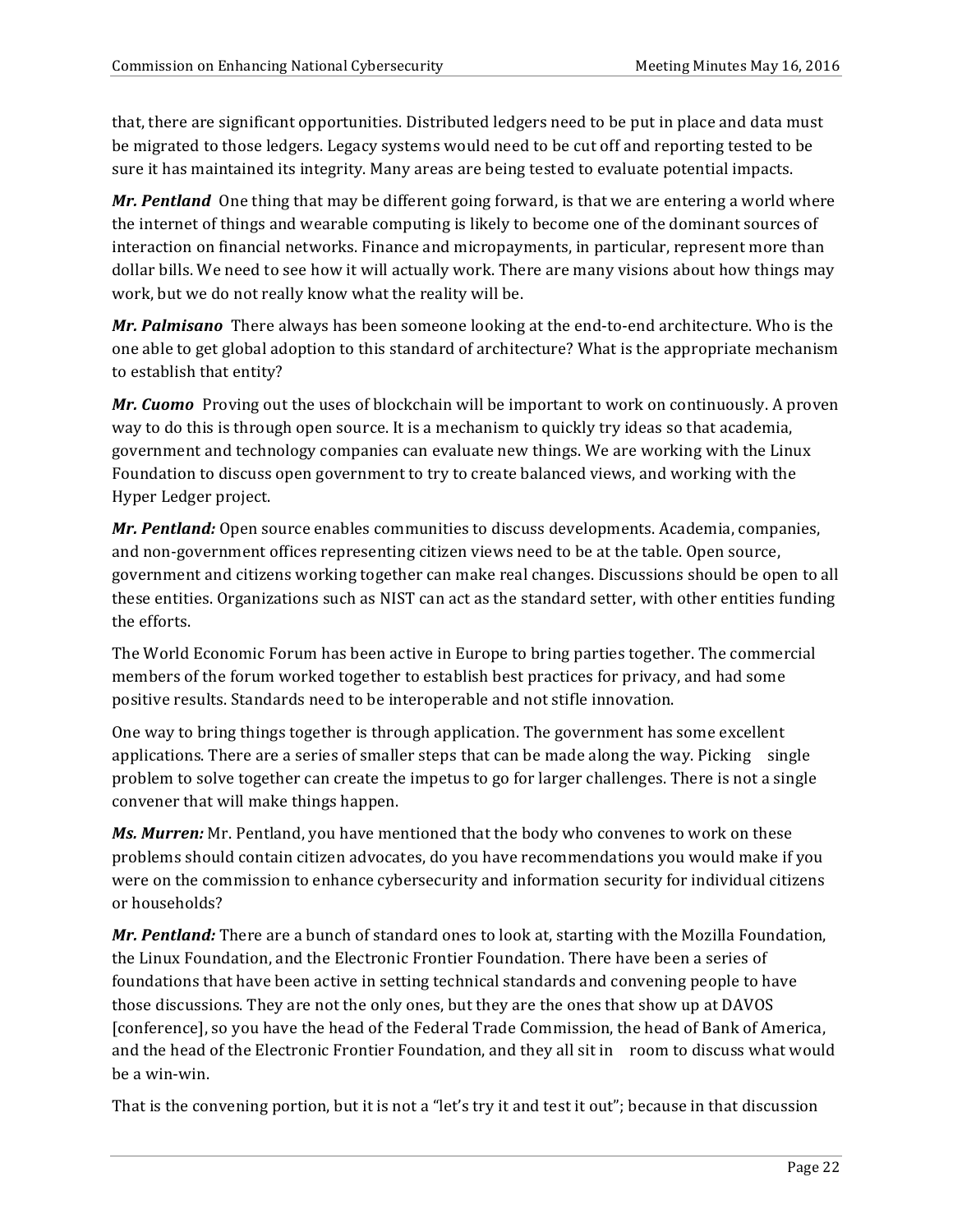there is speculation about what will happen if it was actually tried. So, there is a secondary step of building something, testing it out and seeing what people actually think about it. These are very complicated systems with a lot of unintended consequences, so you actually have to build it and see who comes.

*Ms. Anton:* Mr. Cuomo, you mentioned the identification card in India and one of the challenges I think of, when discussing this case in particular, is enhancing national cybersecurity and how we preserve privacy and human dignity. How do you manage the collection of biometrics when the information is going to be scattered for every basic use? How do you handle government usage and oversight of this personal information?

*Mr. Cuomo:* I think there is a piece that is missing from some existing systems where they tend to be more a database of things. The nice part of blockchain technology, while it has a shared ledger aspect of storing personal information, there is this notion of smart contracts, which is logic that goes along with the data. A citizen would control their own data through smart contracts. In a healthcare situation, a citizen entering a hospital for 24-hours would provide keys to their healthcare information for 24-hours and those keys would expire after that time.

**Ms. Anton:** That is a lot to ask when we are talking a lot about cyber hygiene and people not knowing how to protect their information, and frankly  $\;$  lot of people d not know how long they are going to be in the hospital, so there is lot to think through for real scenarios.

*Mr. Cuomo:* With any contract there are legal agreements, such as standard rental agreements, so there could be some standard agreement in place for these types of scenarios.

*Mr. Pentland:* There is a fundamental point that Annie is making. Our group helped chair the National Strategy for Trusted Identity in Cyberspace and there is a broad consensus on the point being made and there is a way to begin to approach it.

It starts with a secure private identity, in which you can generate, at your will, a persona. The persona is not your biometric, but rooted in your biometric, by your choice, when you want it, so that you can be the "public" Sandy, "work" Sandy, or "hospital" Sandy and no one knows that it is the same person. These personas can be thrown away at any time, without deleting the root.

We have the technology to do these things, but we have not gotten to that point. Like Annie, he is nervous about having a uniform cyber identity. I met a person who told me that his grandfather, when the Nazi's invaded the Netherlands, he worked at the National Statistical Offices, and burned the building down to save lives. This is something that  $Id$  not think will happen here, but our model will be used in other countries, where this could happen.

*Ms. Anton:* More recently in Rwanda, the genocide was fueled by using national identity cards as well, to which Mr. Pentland agrees, so it is a serious concern we must consider.

*Mr. Wladawsky-Berger:* One thing that I find interesting in looking at these issues is that safeguarding money, digital identities and personal data are much intertwined and you cannot do one without the other. That is why you see consensus that this must be done as a system. Because it is so complicated, it cannot be designed but must evolve over time and see where it takes us. We need research and experimentation in the evolution.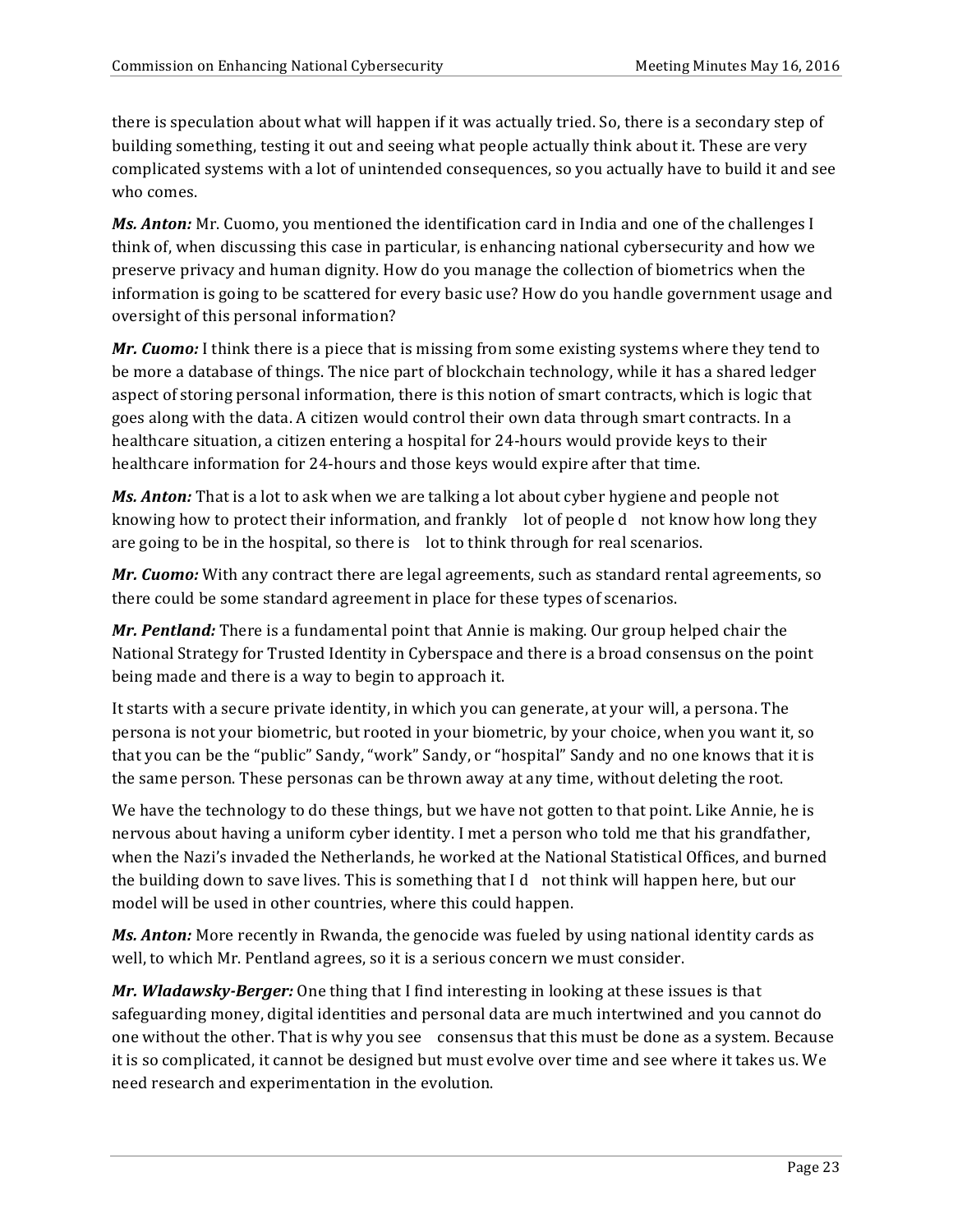**Ms. Anton:** I agree, but I feel if we let it evolve over time, then we will not have built in the security that we need to ensure privacy.

*Mr. Pentland:* This is part of the need to actually do live experiments where you can see what happens. Let me reinforce Irving's point about data, in that money and data are not so different anymore and you need to have something that is very holistic to deal with personal data, just as you would with the strings of ones and zeros we call money.

*Mr. Alexander:* Sandy (Mr. Pentland), just to pick up on part of your discussion can you give us how you would, if you could enact all you talked about, how this would work between Apple and the FBI, calling it the next generation (or iteration), where we now have some ability to authorize the government on the security side and industry to protect, but to do it in a disciplined manner where both sides could win?

*Mr. Pentland:* I have an opinion as to what the end game would look like, but not sure how you get to the end game. I think that the end game, all data is encrypted all the time, the ledger that keeps track of that is also encrypted, but is synonymous so that there is a unique hash for each actor, rather like what NSA collected. Some examples of what this allows for is money laundering and discovery of terror cells, without knowing who the people are, with this sort of permissioned system.

With a court order, you can challenge it and reveal the true identity. So you need something that you can get to the root identity with court order. We need balance where there is metadata that is open and visible but the actual private data requires a much more visible formal mechanism, but by default everything is encrypted. The reason is to prevent bad guys from "blowing up" everything around us.

*Mr. Alexander:* I am an advocate for this. So, it seems to me that we should do what you are saying in this country and test it, then work with our closest allies in an attempt to make this international. The issue is you are going to run into some countries that will not adopt it because of their view on what they should have access to. I do not think we should take that on at first, but we should see if this works, and how it works, and can we make it work, then take on some of the other fights in a sequential and not parallel manner.

*Mr. Chabinsky:* One area that intrigued me is where the government can do a better job of being the "test bed" and having all of these applications of use. A couple of things come to mind if you have views on, one being the permission blockchain idea. I think that we might be in a situation where some of the areas with the highest security requirements have the lowest privacy demands. It might be a really interesting "test bed" for some of these notions, where more permissions are acceptable, and we can see what is the best security can do without being embroiled in the privacy debate. If you have ideas in that range, in what the government can facilitate in "test bed" for high security/low privacy, maximizing R&D and full bore ahead of attribution with full security, that would be helpful. Secondarily, what are some of the areas that the government can start on as a "test bed," even if it is a portion of the program?

*Mr. Wladawsky-Berger:* For example, internet of things (IoT) devices, of which there are already billions and there were/will be many sensors tracking traffic. It is hard for a sensor to say, "Irving, a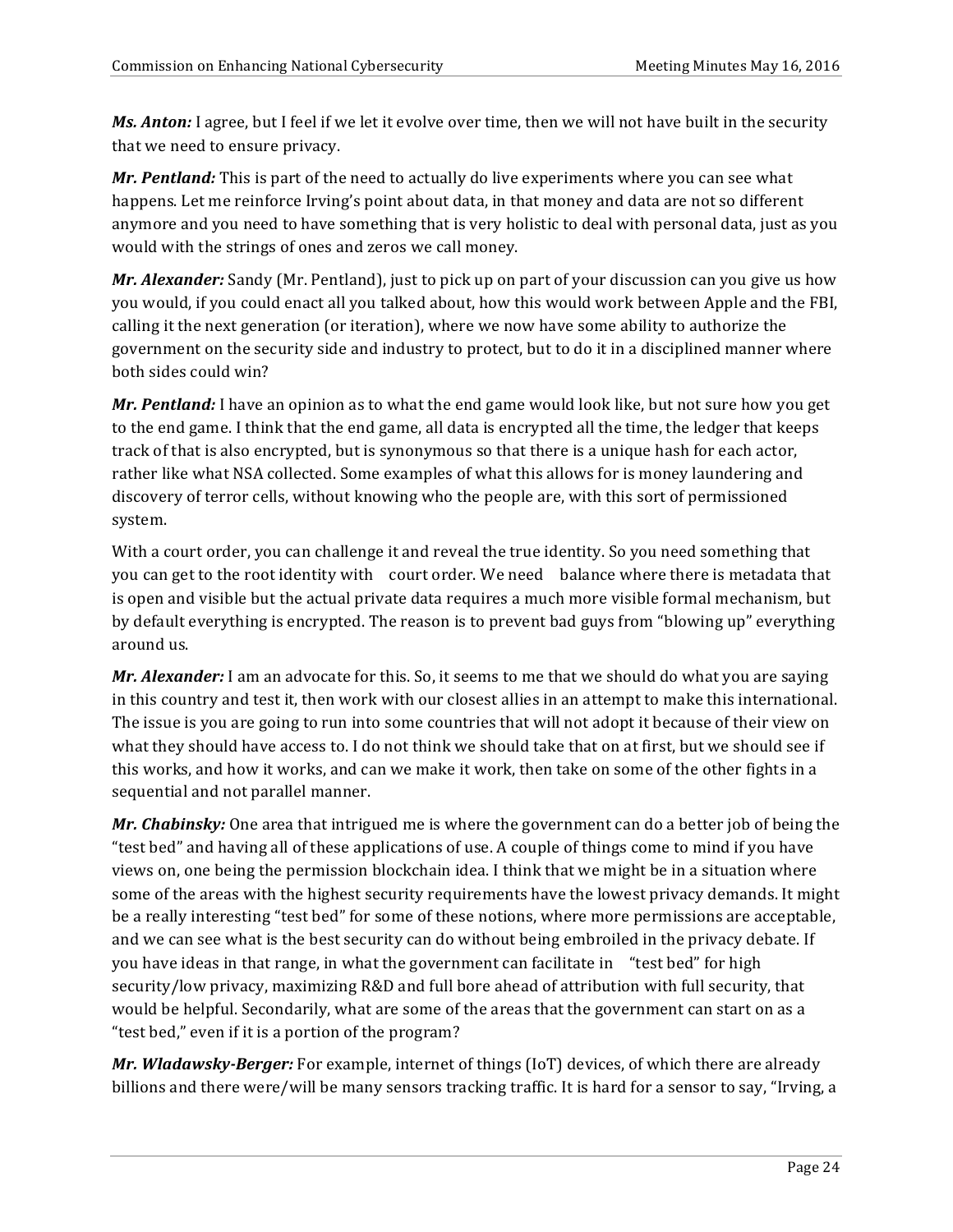little privacy please." Security is very important but a lot of these devices do not have the privacy a human would have, but yet the underlying infrastructures would be very similar. There is quite a bit one could test with the infrastructure, so that the type of privacy a human being may want is not as big an issue and then let it evolve from there. So, you are making an excellent point.

*Mr. Baxter:* It is looking at where our flows are already occurring and where you are already sharing the data. Blockchain makes it more tamper-proof, more transparent, so that you can go and look at it, and it makes it to where it can be encrypted in flight or at a steady state. We run into a lot of complexity when we think about how to expand this technology into areas that d not exist today. In a commercial sense, we focus on where things are done today that have multi-party steps in them with multiple versions of data at rest in multiple locations. It does not transform the whole of financial services, but there are use cases where we all would look and say that is an area where we can get some savings and prove the technology out, without any detriment to the stakeholders.

*Mr. Pentland:* We have discussions with Treasury about doing these sort of things in financials between banks to instrument dark pools for risk reduction. That is the hardest privacy case as the banks cannot reveal anything about what they are doing so this notion of secure data sharing is critical. Similarly we have discussions around private and small business tax returns and being able to do careful permissions sharing. There are areas of immediate high value, not in terms of just cost reduction but risk reduction for the entire system.

*Note* Mr. Alexander and Mr. Pentland had to leave the meeting and leave the commissioner and panelist tables respectively.

*Mr. Cuomo:* To reiterate, we do not have to bite off the whole problem. There are aspects of maybe tax returns, the dispute side of it, where this technology can be used. We call it a shadow chain where it shadows the main business process, but not the main business process or business network, which is a way to introduce this without replacing the whole current system.

*Ms. Todt:* On behalf of a commissioner that could not attend in person, what are the most promising areas for investment related to better consumer authentication online? The questions stem from more of a retail perspective in looking at the digital economy, which is the focus of this commission. The Washington Post ran an article last week about how there are fewer individuals doing consumer retail online because of the concern they have with trust and privacy.

*Mr. Sullivan:* What are we doing to look at this consumer authentication online, beyond the financial sector?

*Mr. Baxter:* There are a couple of key areas from our perspective. One of those is around biometrics and the use of biometrics and behavioral analytics, which are starting to be used by a lot of people today. They are not federated in a way consistently or in a standard way so that when you do authenticate yourself, on say mobile device, it does not create pass that allows you access to applications or to pre-fill information.

There are various industry groups that are looking at how to create a federated identity that involves biometrics and other areas, where people are comfortable with the biometrics today. I think this is an important area as it is less evasive than areas where you receive a text message or out-of-band communication. Behavioral analytics is interesting as well as it looks at the way that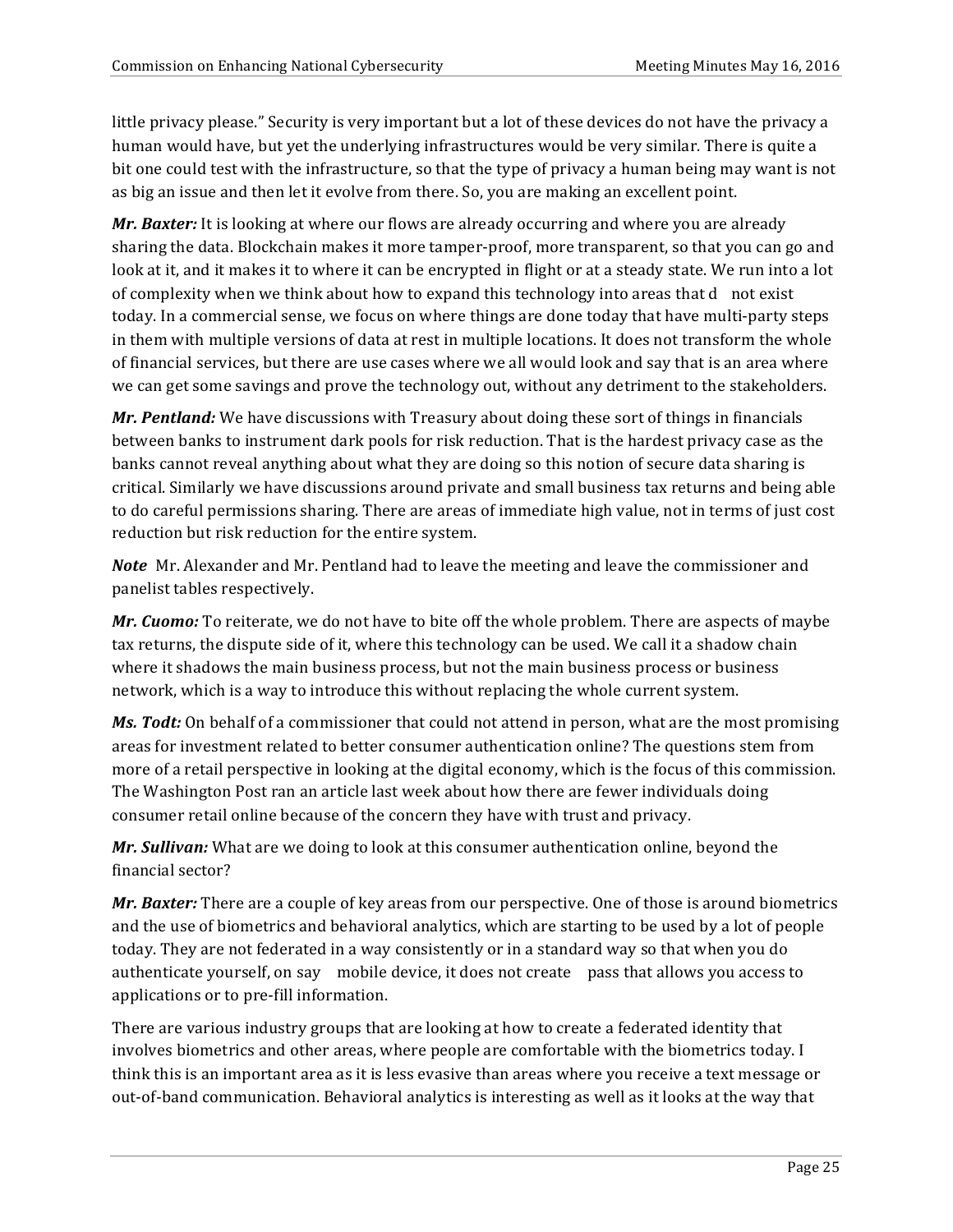people behave and you can apply both biometrics and behavior to things as devices have a unique definition and they have particular behaviors.

I do not have a great answer for how you resolve the privacy side, but unless we start to get participation and collective accountability, it is going to be difficult to see these billions of devices being nothing more than vulnerability points. I do believe that with awareness and education, consumers would opt in to solutions that would allow them to be better protected as long as they knew how it was being used.

I also touched on tokenization briefly, which is not storing static payment credentials in all of the sites you go to and now all of the things you use to make payments. You should not have a permanent payment credential anywhere; it should be a relationship with yourself and the financial provider. So, moving towards static tokens where you have a replicate key of your payment details, so that way if it gets attacked, you replace that key and not all of them. Over time, one moves towards dynamic keys, where point and time, value, and location give you a token for payment for that particular transaction. This will protect the individual from putting their payment tokens out there or that particular token being valuable to anyone.

*Mr. Wladawsky-Berger:* That means nobody gets to see your credit card. When you put in your credit card information, it goes to the cloud, retrieves a token and sends it back to make the payment for your purchase. Currently, there are credit cards with the chip, but there are stores where that type of payment is unavailable and you still have to swipe your card, even though payment with a chip is much safer.

*Mr. Baxter:* We have seen very little true uptake in payment devices and the question is still, why is that? We see two main reasons for this, value proposition is not much better than plastic, and secondly, it is the safety and security. I think the idea of saying you will never have to store payment credentials in devices is an argument that anyone can understand and we are very excited about tokenization.

*Mr. Banga:* I live this everyday so will try and stay away from giving my perspective. Both of you talked about data versus devices and a lot of the conversations we are having tend to go back and forth. Since you use both, I find it helpful to break up the discussion into those two aspects. would like to get your perspective on both as I view data and the encryption of data as being a different imperative than devices and their encryption. My reasoning is, in some countries in society, there is due process for accessing encrypted data, but there is n due process in place for accessing encrypted devices and that is some of the friction we are currently seeing.

*Mr. Cuomo:* One of the things we have been thinking about is for identity, it is really hard in certain situations to draw a relationship between your biometric identities. Your digital identity is intimately tied to that device and essentially the two are bound together, so i one is compromised, so is the other. Looking at device identity is as important as looking at personal identity; being able to work with device manufacturers and new identity ideas, such as tokenization, to make sure we have as thorough a way of linking these two as possible.

*Mr. Banga:* I think the important thing is to make this completely pass-through to the consumer. It should be seamless to the point that the consumer does not have a lengthy thought process to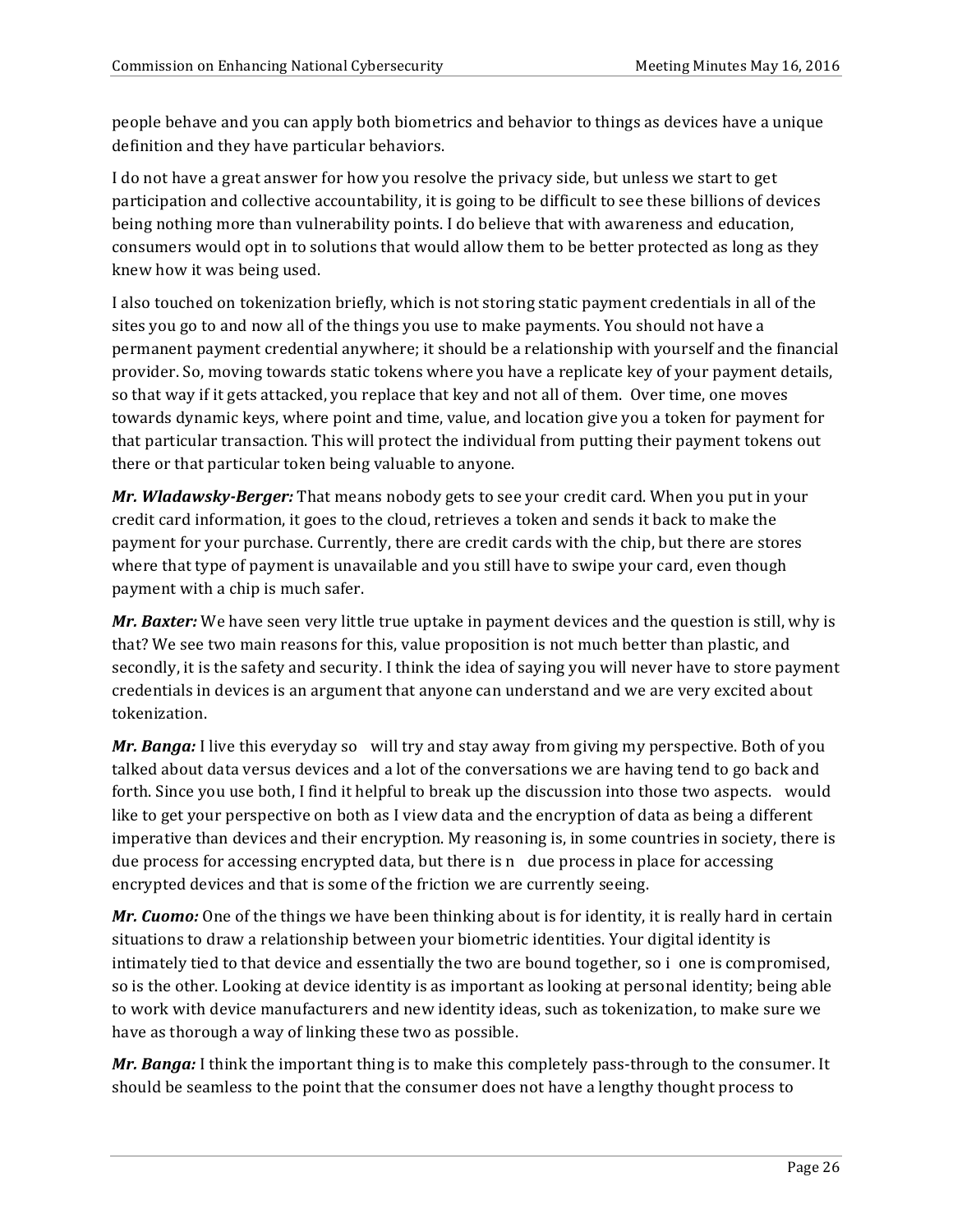provide access to their keys for 24 hours, which can be difficult. Everything we are trying to accomplish must hide the complexity from the consumer in order for this to be successful. What are your thoughts on that with respects to data and devices?

*Mr. Wladawsky-Berger:* This gets back to the need for market experimentation because it is hard to tell ahead of time what people are willing to "tolerate" and "put up with" and what levels of additional work people are willing to put in. In the mid-'90s when e-commerce was beginning to rise over the internet, IBM worked with VISA and MasterCard to create secure, encrypted transactions, which were a lot safer than what everybody started using, but failed due to the fact that a certificate authority was needed ahead of time.

It failed because users thought the other option was good enough and if a transaction is fraudulently made, then the bank or credit card company pays, not the individual account user. Dual authentication currently exists, which has to be used in some instances, and works very well, but I wonder how many people actually use dual authentication for purchases. I do not think there is going to be just one thing, we just have to keep raising the bar and maybe eventually people will have to make a decision o how protected they want their identity to be. Maybe incentives need to be made to use these different methods, such as the financial institution not being held responsible, in order for these actions to take place.

*Mr. Baxter:* To reinforce that point, everything that is getting adopted is seamless and simple to use. For instance in an Uber transaction, no one gets into the car with bank and they love the fact that no bank is sitting next to them when they do that transaction. The concept of splitting data and devices makes sense, expect for the fact that devices and people are becoming synonymous as the identity of a person and the identity of a device are becoming linked. Along with that, the behavior of person and the behavior of device are becoming linked.

This makes behavior and biometrics so interesting in that they link things that are easy for people to have, to touch, to speak, to be looked at in the eye or face, to be able to detect where a transaction is being made and where your device is located, and are they in the same city when you are making a transaction. If we can create awareness, participation and rules around usage, I think we can make the experience relatively seamless using natural behavior and natural interactions with devices while improving security.

*Mr. Cuomo:* To add to that, one of the keys to making it simple is to delegate the complexity to someone you trust. Trust plays a really big role in this. You trust the manufacturer of the phone, you trust the network provider, and you may not know you have put all of your trust in them, but you have implicitly done so. I think this is where standards come into play because some of the things we are talking about are not simple; however, we are starting to understand some of the complexities and do something about them.

We recently put out a set of emerging standards as to what it would take to run blockchain in the cloud. It is really looking at whether to trust the cloud authority. Here are some of the things you should be asking them: At some point the rubber is going to hit the road and you are going to have to delegate that trust to someone else. This is one area that we can provide standards for. What are the elements that I should trust you by?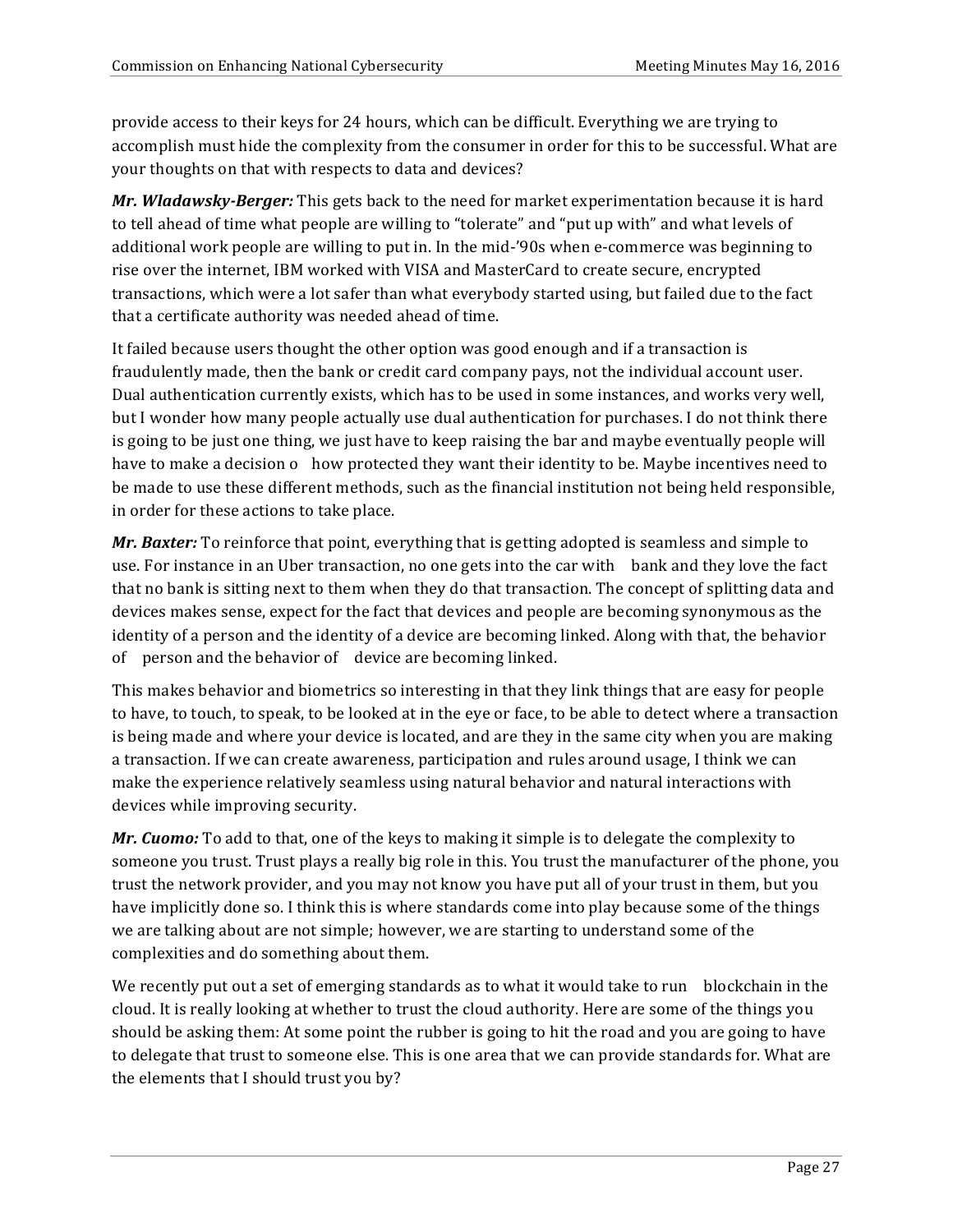Everything we do, we do with a sense of certainty. I work with a bank because there is a sense of certainty there. I may not understand the details of what is going on, but I trust it, because my dad and generations before have, so I do. Trust is an important thing and to gain trust around digital identity as it pertains to devices is going to take time. Ultimately, it is going to take folks like you and I to provide that level of trust through a set of standards, which not every citizen is going to have to understand.

*Dr. Lee:* Listening to this discussion is really interesting in the sense of trying to be relevant to consumers and so seamlessness seems to be one obvious effort. Another is that maybe people can be inspired by what touches them directly, so I wanted to get back to what I detected as a somewhat cheapish discussion involving the replacement of social security numbers. The kind of model that was mentioned several times was the internet and the role of ICANN, the International Automotive Task Force (IATF), National Science Foundation Network (NSFNET), and DARPA. But another model going back to that era would be a moonshot. I guess I wanted to pin you down as panelists, truly on your thought as to whether the social security example was brought about as a throw-away example or if there is more commitment, and your thoughts behind that.

*Mr. Wladawsky-Berger:* More of a commitment to evolve from the social security number to a digital identity? I honestly do not think we have a choice. I think it is shocking that my Medicare card has my social security number listed there and that is one of the easiest ways to steal identity. We have all of these other technologies from EMV chips to digital certificates and certificate authorities. The technology is there, it is just question of evolving and it is no longer complicated. It is much nicer when am logging on to check something at MIT, it checks my certificate authority in my laptop or device and, i it is happy, it goes ahead and does what it needs to do. Obviously, if someone steals my device we have some other problems. The good thing about social security is that it has been around forever, but people can use it for so many nefarious ways that we need to evolve to something much stronger digitally and the technologies are there, it is just a matter of mapping out how to do that evolution. This does not take technology research, but market-facing research as to what people are willing to "evolve to" to protect their identities.

*Mr. Baxter:* As a non-American, I came here without a social security number, so I know the challenges of not having an identity. And as someone that leans into digital, would say yes, you should go in that direction. I just do not know if it is possible to do this practically. That being said, I touched on biometrics and behaviors and there are other ways we can achieve some of it. Another important thing to note is, this is happening anyway, separate from government identities through federated biometrics.

For example, when you authenticate yourself through your phone, you can now see transactions from certain banks, ourselves included. We currently use the Apple or Samsung biometric as a means to access data, as well as other institutions. We are slowly building up that sense of identity and trust. Would I prefer it to be more structured than a Facebook, Google, etc.? Absolutely, but I think we could lean into it by getting more government support around some of these identity agencies. I think biting off the whole SSN question is extremely ambitious.

*Mr. Cuomo:* While this is a moonshot, I think there are things we can do between now and then. If you g to website, you might see at the top number like, 192.XX.XX.XX, which is really no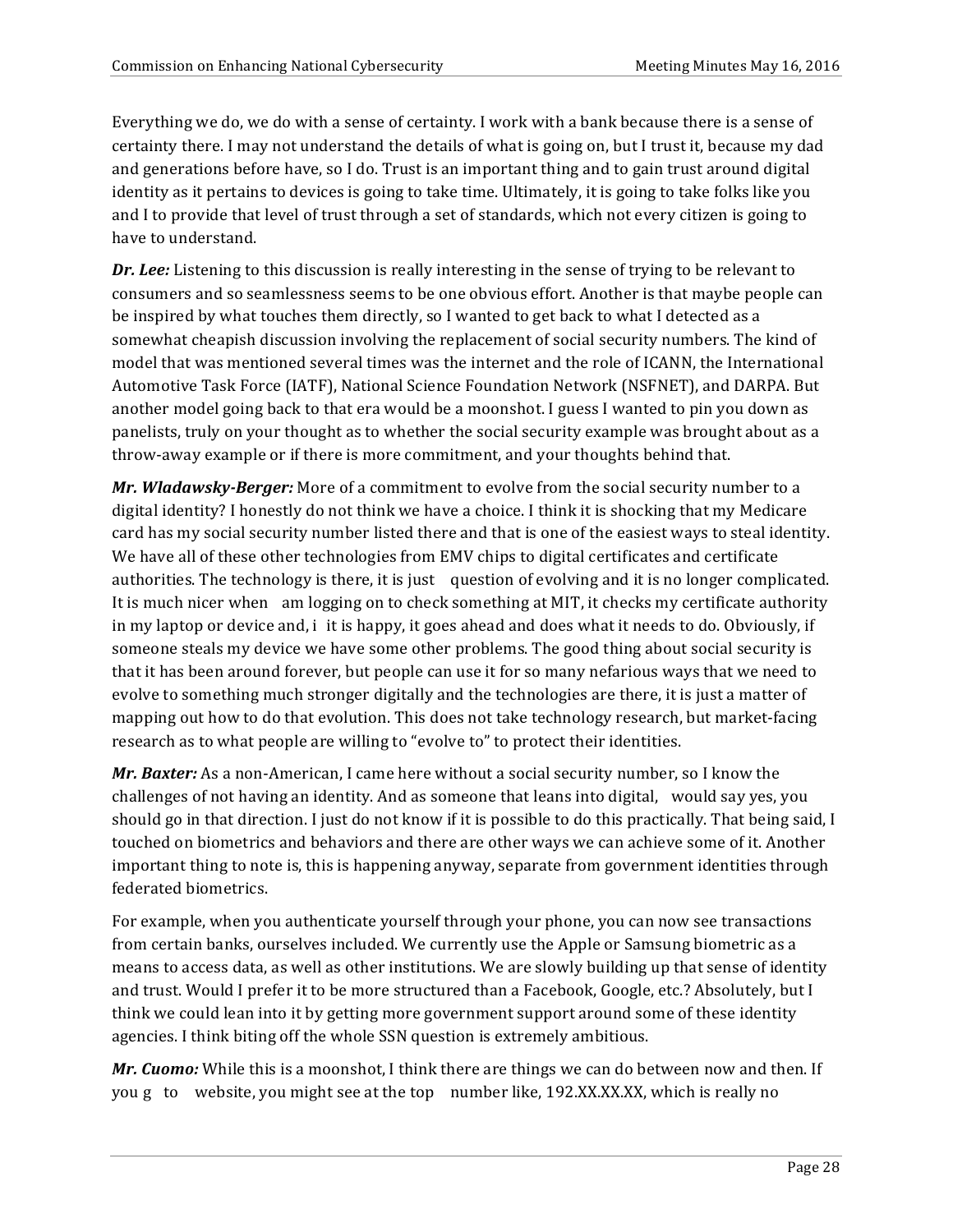different than a social security number. At some point you need a number, but it is what is under the number that counts. The cool part about going to a website, like Amazon.com is that when you g there, the bar turns green, which means that they are trusted, but what does that mean? It means that they have a name that is registered in ICANN and it relates to that number and Verisign has sent certificates out and validated that those certificates are correct.

So, if person's social security number was backed by mechanisms like that with cryptography and validation, you could wear your social security number on your hat and not be afraid, just like you have your name on your business card. I think there is nothing inherently wrong with the number itself, it is what we do with the number that is really important. I think we can start incrementally building those systems behind the number.

**Ms. Anton:** I have another question based on some of the information we have been asked to look at as commission: can you point to good examples of academia, government and industry collaborating and investing together in research that has led to significant technological advances? What advice do you have for us as to what we should be proposing so that we can continue to invest as nation in research?

*Mr. Wladawsky-Berger:* I would say the internet itself is exhibit A. The way it happened was incredibly close collaboration between government, academia and the private sector. They each played different roles along its early life. That has been a superb collaboration and the reason for the model in my head for what we have been discussing about cybersecurity. When say cybersecurity, I mean cybersecurity that enables life to go on and become even better despite there being bad people out there. I honestly really believe in that model.

Linux, by the way, was similar model in that universities played a huge role, super-computing centers used Linux. When I was in the President's IT Advisory committee in the mid to late '90s, there was a question, will open source make the software much less secure? We had hearings and people from the NSA said it is the opposite. The more people you have looking at the code the better. Yes, there are bad people that may try to do things there, but there are many more good people who will catch it, in comparison to proprietary software where it is a smaller number of people within a company who have to catch it. So, I think we have superb examples of collaboration and I think this should follow that kind of a model.

**Ms. Anton:** S as follow on to that, where are we falling short today with federal investment and research and basic science and technological research?

*Mr. Cuomo:* I think if we look around to see what other countries are doing, the CTO of the UK has written some pretty nice papers on the application of blockchain in the government. I hope that implies that they are looking to utilize and build some of those applications. One of the things that the UK government has done is given more encouragement to some of the businesses in the UK to be bolder in this space, just because as they are casting an opinion on this, it makes citizens more confident to go out and use it. So, one thing I see is, just put the opinion out there, and we would love to help you establish that opinion, because it will encourage the rest to come together and contribute.

*Mr. Baxter:* Interestingly, we have opened a cybersecurity center in Israel and we see so much of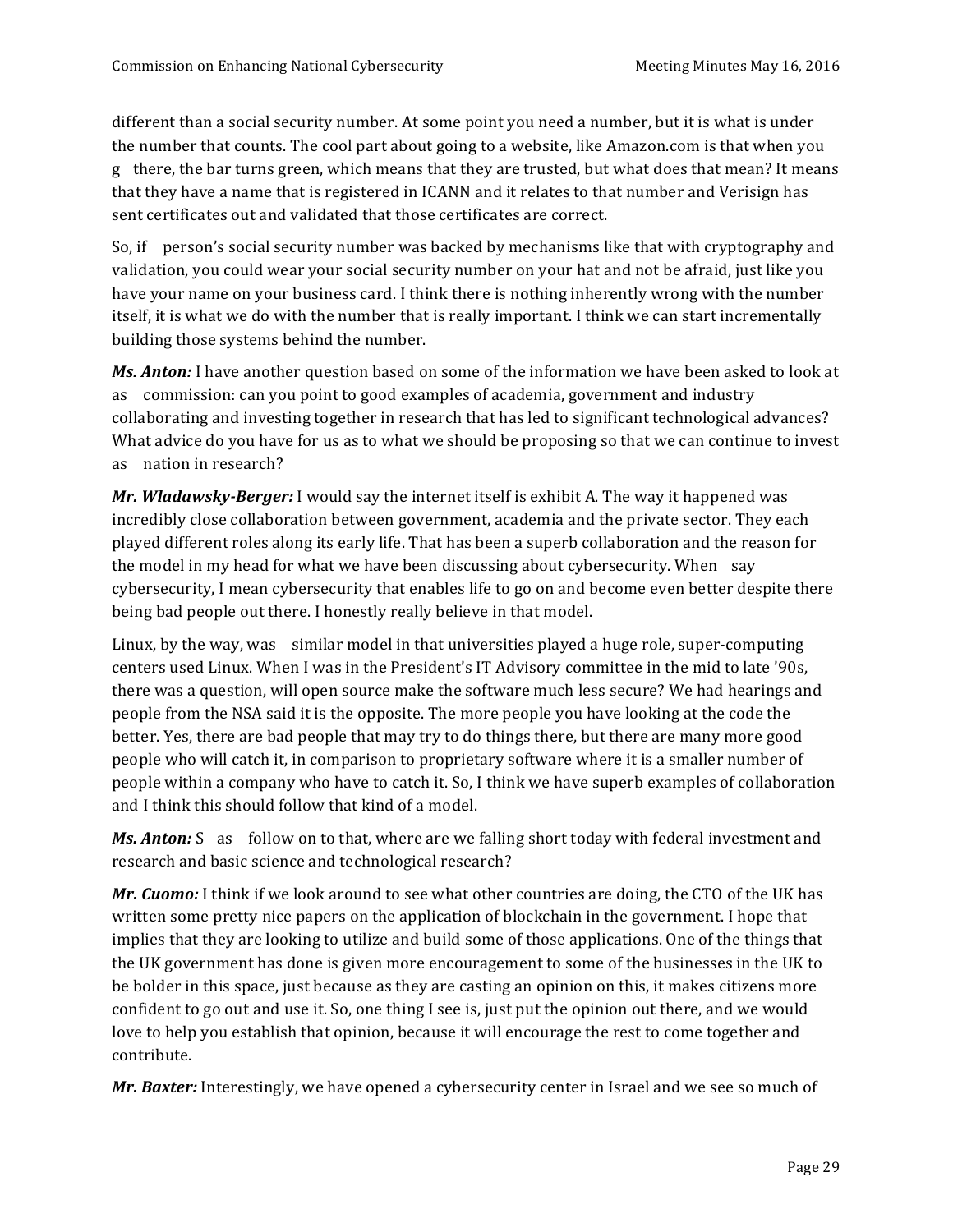interesting non-periphery but core innovation coming out of that space and I cannot explain exactly why. I know that all the way from the PM down they talk about this and that is a clear statement of commitment. I think it would be an interesting case study to see what is driving that and why do companies like Citi and others open a center there versus here.

In the UK, think the ID program where they have done a federated ID with the private sector is a way to get the sort of identity without having universal ID, in which they do not have either. When it comes to data flows, there are very few companies that can do what large corporations can do in the space. From an out perspective, it is probably an attack on the systems every 17 seconds. The more data we have, the more global insight we have of flows, the better, and what we are seeing is a consolidation of data back towards national boundaries.

The last one on my list I wanted to mention was quantum computing and I really do not know how close we are to this. I would think we are about 5 to 15 years, probably closer to the latter end of that spectrum. So much of the encryption we are built on is based on technologies that could be threatened by quantum computing and before we hit that point we need about 2 to 3 years of a solution in order to embed it, get to learn it, stabilize and scale it before the technology gets here. So that would be another area I would say government/academic research needs to lead us as well ahead of what industry is going to be capable of doing.

*Mr. Donilon:* That is an excellent finishing. The Israel case is one that we will look at as it is an interesting case, which is a case of national priority and talent development through their schools and their military service system. We do not have time for it here but we may come back to you on this sentence on quantum computing and the effects on current cryptography algorithms, which is another good, important R&D point. Thank you all very much.

As I was listening to you, there was a very strong point on the importance of research and how to make systems, particularly security systems, work for people in a natural way because if you do not, then they will not use it. Thinking about the discussion, we had at least three different baskets of things. We had the Internet of Things basket which was, let us get this right from the beginning with some set of standards. Then the medium term set of authentication advances like biometric, tokenization and behavioral analytics. Then, the third basket felt to me like the secure data sharing systems such as blockchain, and other systems that we were talking about here today, which are longer term systems which require more research and testing. It was a great discussion and we really appreciate all of the thoughtfulness you put into the presentations. Thank you very much.

# 3:45 P.M. – 4:00 P.M. Public Comment

*[No name given]:* My background is for 3 years I was IP and Tech Law and JP Morgan, BCC Committee Chief for Cybersecurity Compliance. Before that I was an advisor at the State Department, World Bank, and programming since I was 9. There are two main elements I found through the discussion that we have touched upon, but would hope could get incorporated in the dialogue in the future a bit more comprehensively. The first is the global perspective and the other is the about the involvement of SMEs or SMBs, whatever you want to call it, small to medium enterprises; to the extent that small- to medium-size enterprises have solutions which also present vulnerabilities when they are purchased by larger financial institutions.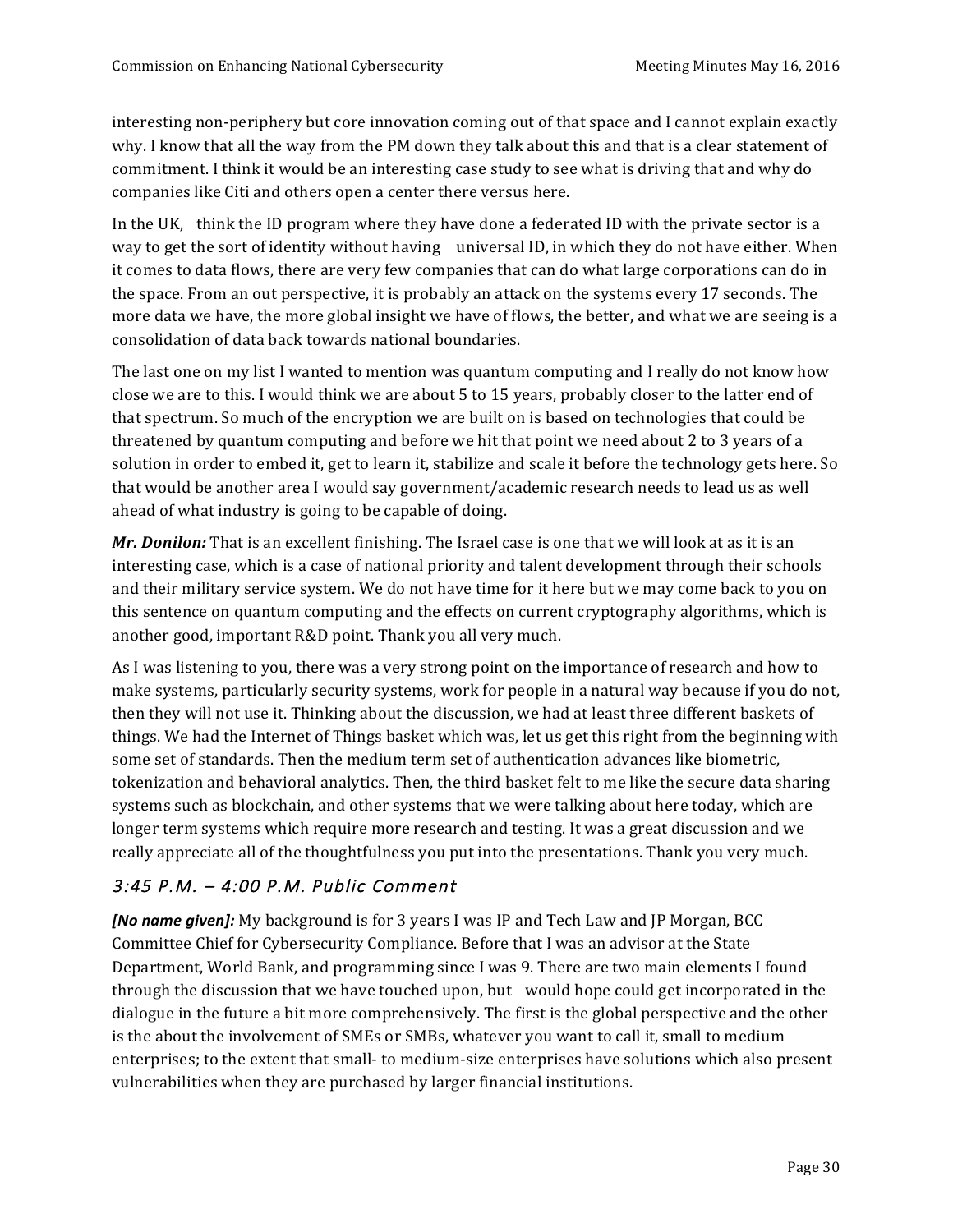There is a dynamic there that if you see both perspectives, it is kind of evident as there are not only legacy systems but legacy institutions, legacy dialogue, legacy interests, and there needs to be a little bit more discussion. I will provide a quick example: we were just talking about authentication and how things like Apple Pay authentication is pretty good. I am not sure if this was touched upon but Apple Pay is technically illegal because it does not d proper multi-factor authentication. Yes, you can have the phone tokenized when you sign up; yes, you can use a password, but the moment you start using your biometrics, the phone allows for up to six different fingerprints to be stored.

There have been cases where boyfriend and girlfriend have broken u and one person has taken the iPad, that they still have access to and wipe the bank account. Now this is something that smallto medium-sized businesses are not aware of and I think only three out of the top ten banks have incorporated into their Apple Pay terms and conditions, but because they have the capacity to understand it. So this speaks to the point you were talking about trust and having to have trust in institutions, that trust is not equal.

In this case for Apple Pay, the three sentences in the terms and conditions that allow Apple Pay to be legalized is, if someone hacks your bank account and you use biometrics, it is neither the bank's fault nor is it Apply Pay's fault. That puts the onus directly on the consumer and I think that is one of the best examples of how you cannot necessarily make it a seamless process for consumers because established interest will also try and make sure that trust goes in their favor without much transparency.

**Ms. Alice Labrie:** Former U.S. Department of State, Foreign Service. am here today as a concerned citizen, tax payer, resident of Target City, Bank America and MasterCard customer. I want to thank Mr. Goldman from NYU for making this event possible for the general public to attend. This is my question, which may be a bit off subject, but is important to me. What is being considered and by whom, retaliation against state nation hackers, especially regarding our infrastructure and reactors? I know the General has left and this question was going to be for him, so perhaps you cannot comment, but I hope that is up for consideration by the commission.

*Mr. Randal Gamby:* U.S. Bank. am the manager of the informational architecture. So, in the correlation between the first and the last panels today, I think there is a correlation that I want to make sure is captured with that. When we were talking about our love for the Cybersecurity Framework (CSF), some people say they are not that happy with it, the reason we like the CSF is that it gives us the opportunity to compare apples to apples when we look at an external organization and this gets in the area of trust, not necessarily risk.

So, as we look at the control structures we have, compare them to the control structures of someone else and that gives us the ability to decide whether we are going to have at least the same level of security and protection of information that we already have. I think that when we talk about consumer trust, it is kind of the same way in that, while there may be biometrics to ensure that this is a good credential, there is not that registration process which is what we were asking for in the CSF. Meaning, d we have that UL type of thing so that we can ensure that the trust that was setup is something that can be validated against a strong authority?

In the case of the CSF, it is still self-attest, so that means there is no organization that says, "Yes, you have met this level of control." It is a self-assessment within the financial industry. The same way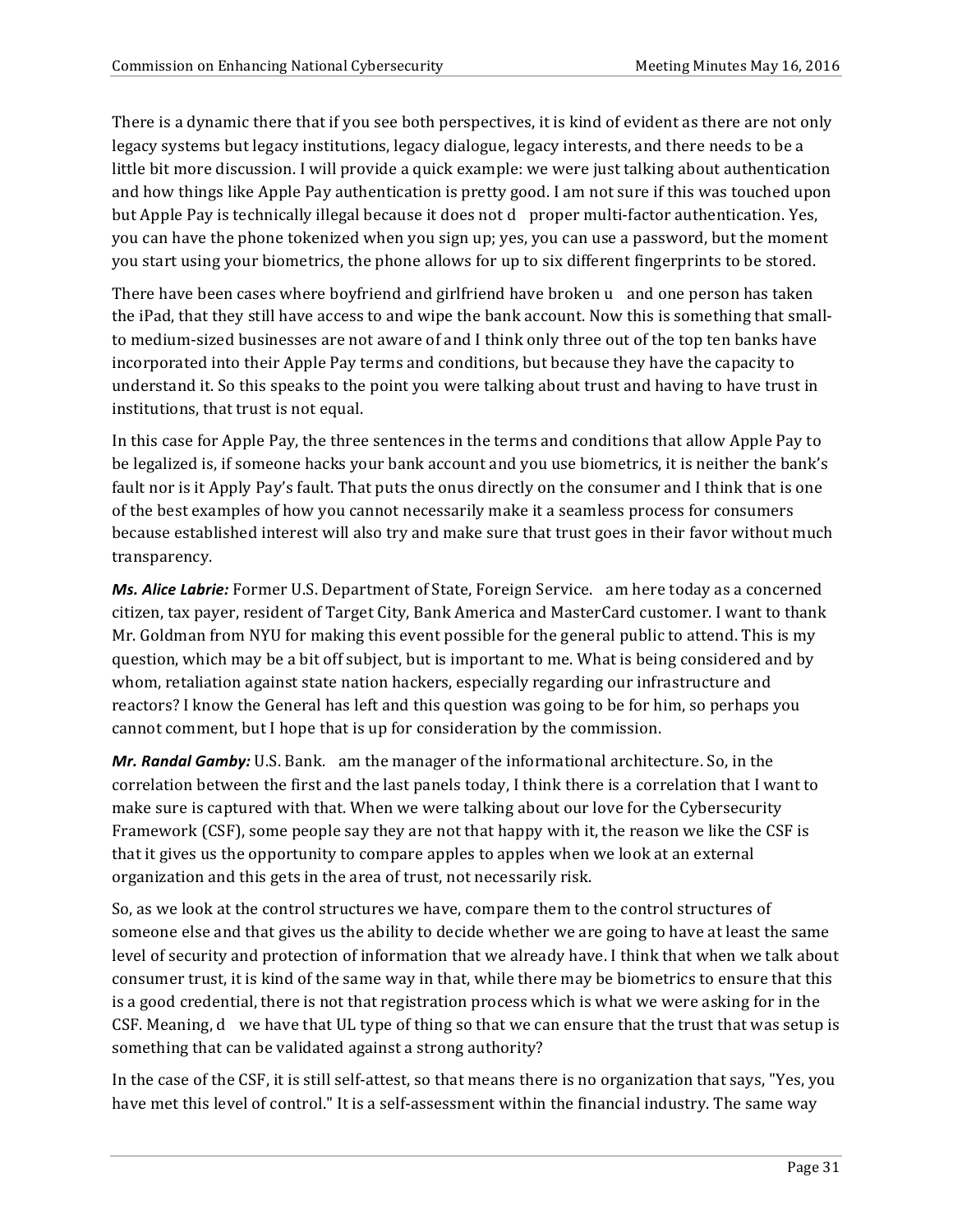with the registration of a user credential, you assume that the person is who they say they are, and there are cases where it has been demonstrated where that is not the case. So, I think tying in the registration to the trust is extremely important and to have the bodies to do that would be good.

NIST has four levels of trust they can use, but that particular trust model is based on the U.S. Government, so it is based upon that fact that you have a government credential that can be validated to g from level 2 to level 3. What we would like to see is that expanded out to trust for individual organizations and the National Strategy for Trusted Identities in Cyberspace (NSTIC) organization is looking at organizations like financial institutions who know you because they have been doing banking with you for 20 years. Possibly the medical field since your doctor knows you intimately probably better than the government does. And finally the government as a possible entity for that.

So, when we look at setting up the trust levels going across that, maybe take in the evaluation of what is a true trusted organization that we can use as part of the registration process, as an issuance process, and finally as a validation process as we look across trust in organizations.

**Mr. Jim Dingman:** With Pacifica Radio and have been in journalism covering national security affairs for over 30 years. I have two questions. I go back to the first coverage I ha as a young man about the Church Committee and its aftermath. Thanks, NYU, for these very interesting presentations. I want to raise to the panel that one thing I think the public would be concerned about, and useful in your deliberations is to consider the Orwellian aspects of this, because many people would be concerned with who is going to guard the guardians with this information. And that is an interesting problem that is part of the vexing issue that goes around the complexity of trying to deal with this.

Secondly, I think that the public needs to know more concretely, we have this example of people hacking and trying to disturb the water supply of New York State and New York City. Now, many of us who have been watching what has been happening since  $9/11$ , there are all these questions that are raised about let us gather all of the data and let us figure out afterwards what is going to happen. Not every American citizen is happy with that and I hope that in your deliberation you counter or think about people coming in who have greater expertise and raise these issues and talk about the thoughtfulness of trying to come up with good policy.

*Mr. Steven Marino:* Five grown children, 12 grandchildren, 47 years at Bell Systems, 30 years in the military, retired Lieutenant Colonel. As you make things more efficient, you increase the vulnerability, and increase the possibility of catastrophic hacking event. Thank you.

## Closing Comments:

The next public meeting is to be held in June. Thanks everyone. Thanks to NYU for hosting us and thanks to the great panelist and thanks to the great questions from the commissioners.

## Meeting Adjourned

The meeting adjourned at 3:39 P.M. Eastern Time.

I hereby certify that, to the best of my knowledge, the foregoing minutes are accurate and complete.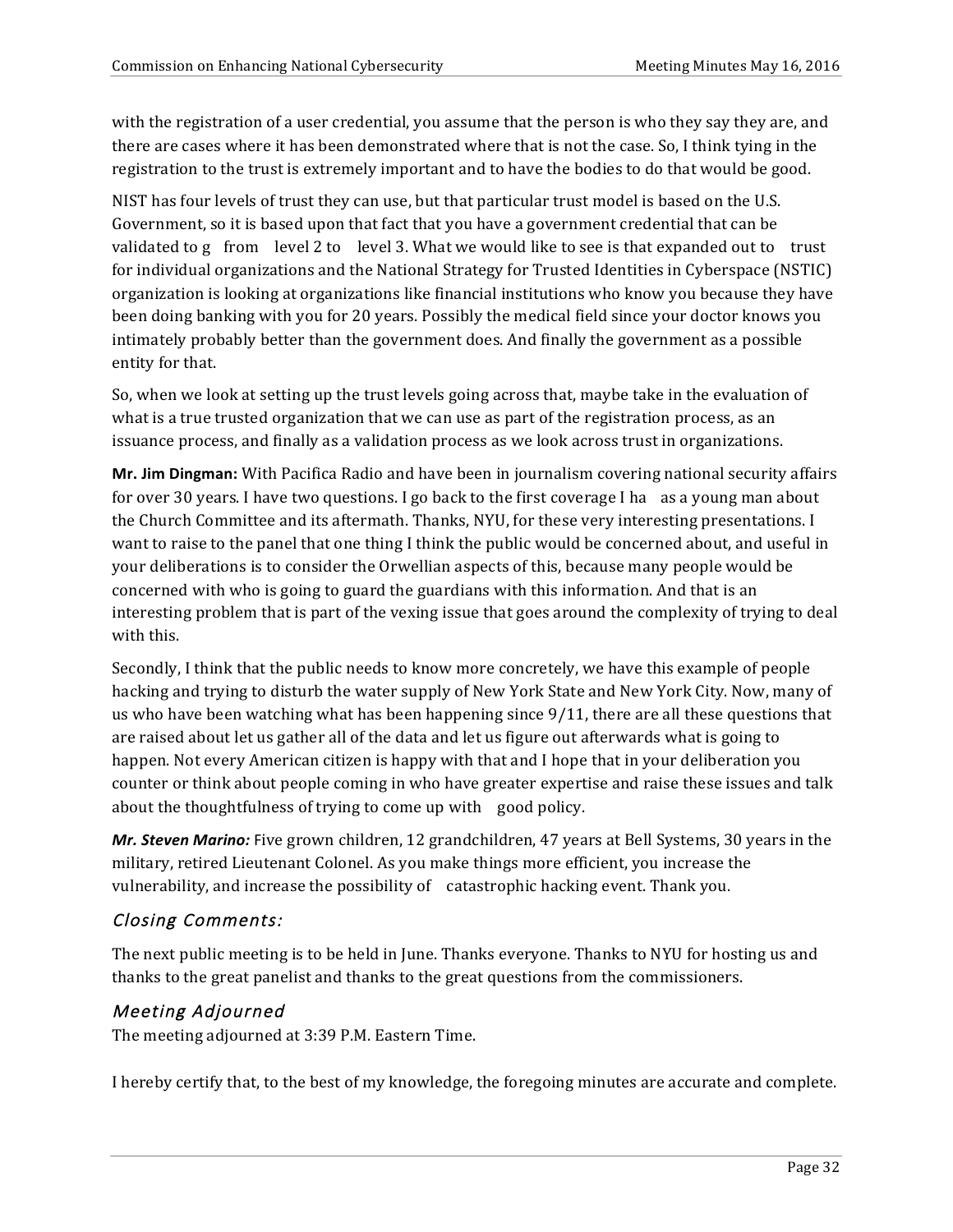Kiersten Todt Executive Director Commission on Enhancing National Cybersecurity NIST

Tom Donilon Chairman Commission on Enhancing National Cybersecurity

These minutes will be formally considered by the Commission at its June 21, 2016 meeting, and any corrections or notations will be incorporated in the minutes of that meeting.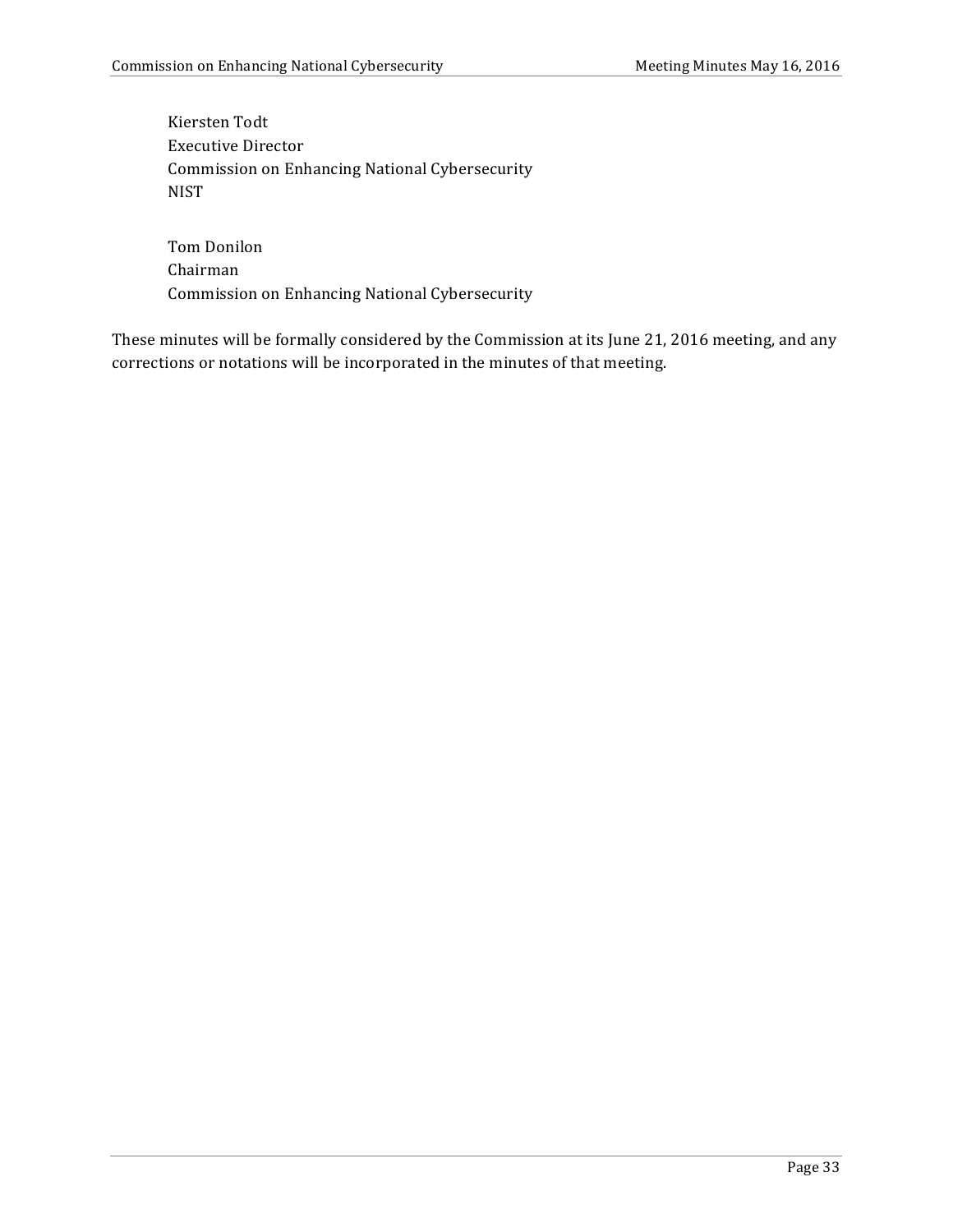| <b>Last Name</b> | <b>First Name</b> | <b>Affiliation</b>                                                                                                                                                   | <b>Role</b>                                                                                                    |
|------------------|-------------------|----------------------------------------------------------------------------------------------------------------------------------------------------------------------|----------------------------------------------------------------------------------------------------------------|
| Todt             | Kiersten          | <b>NIST</b>                                                                                                                                                          | Executive Director,<br>Commission on Enhancing<br><b>National Cybersecurity</b>                                |
| Donilon          | Thomas, E.        | O'Melveny & Myers, Vice<br>Chair, Former U.S.<br><b>National Security Advisor</b><br>to President Obama                                                              | <b>Commission Chair</b>                                                                                        |
| Palmisano        | Samuel, J.        | Retired Chairman and<br>CEO, IBM Corporation                                                                                                                         | <b>Commission Vice Chair</b>                                                                                   |
| Alexander        | Keith             | Founder/CEO of IronNet,<br>Former Director of the<br><b>National Security</b><br>Administration, and<br>retired four-star general<br>who headed U.S.<br>Cybercommand | Commissioner                                                                                                   |
| Anton            | Annie             | Professor and Chair of<br>Interactive Computing at<br>the Georgia Institute of<br>Technology                                                                         | Commissioner                                                                                                   |
| <b>Banga</b>     | Ajay              | President and CEO of<br>MasterCard                                                                                                                                   | Commissioner                                                                                                   |
| Chabinsky        | Steve             | <b>General Council and Chief</b><br>Risk Officer, CrowdStrike                                                                                                        | Commissioner                                                                                                   |
| Gallagher        | Pat               | Chancellor, University of<br>Pittsburgh                                                                                                                              | Commissioner                                                                                                   |
| Lee              | Peter             | Microsoft Research<br>Corporate Vice President                                                                                                                       | Commissioner                                                                                                   |
| Lin              | Herb              | Senior Research Scholar,<br><b>Stanford University</b>                                                                                                               | Commissioner                                                                                                   |
| Murren           | Heather           | Former commissioner on<br>the Financial Crisis Inquiry<br>Commission                                                                                                 | Commissioner                                                                                                   |
| Sullivan         | Joseph            | Chief Security Officer at<br>Uber                                                                                                                                    | Commissioner                                                                                                   |
| Harman           | Michelle          | <b>NIST</b>                                                                                                                                                          | <b>Designated Federal</b><br>Officer (DFO),<br><b>Commission on Enhancing</b><br><b>National Cybersecurity</b> |
| Baxter           | Greg              | Global Head of Digital, Citi                                                                                                                                         | Presenter                                                                                                      |
| Beshar           | Peter             | <b>Executive Vice President</b><br>and General Counsel,                                                                                                              | Presenter                                                                                                      |

# Annex A - List of Participants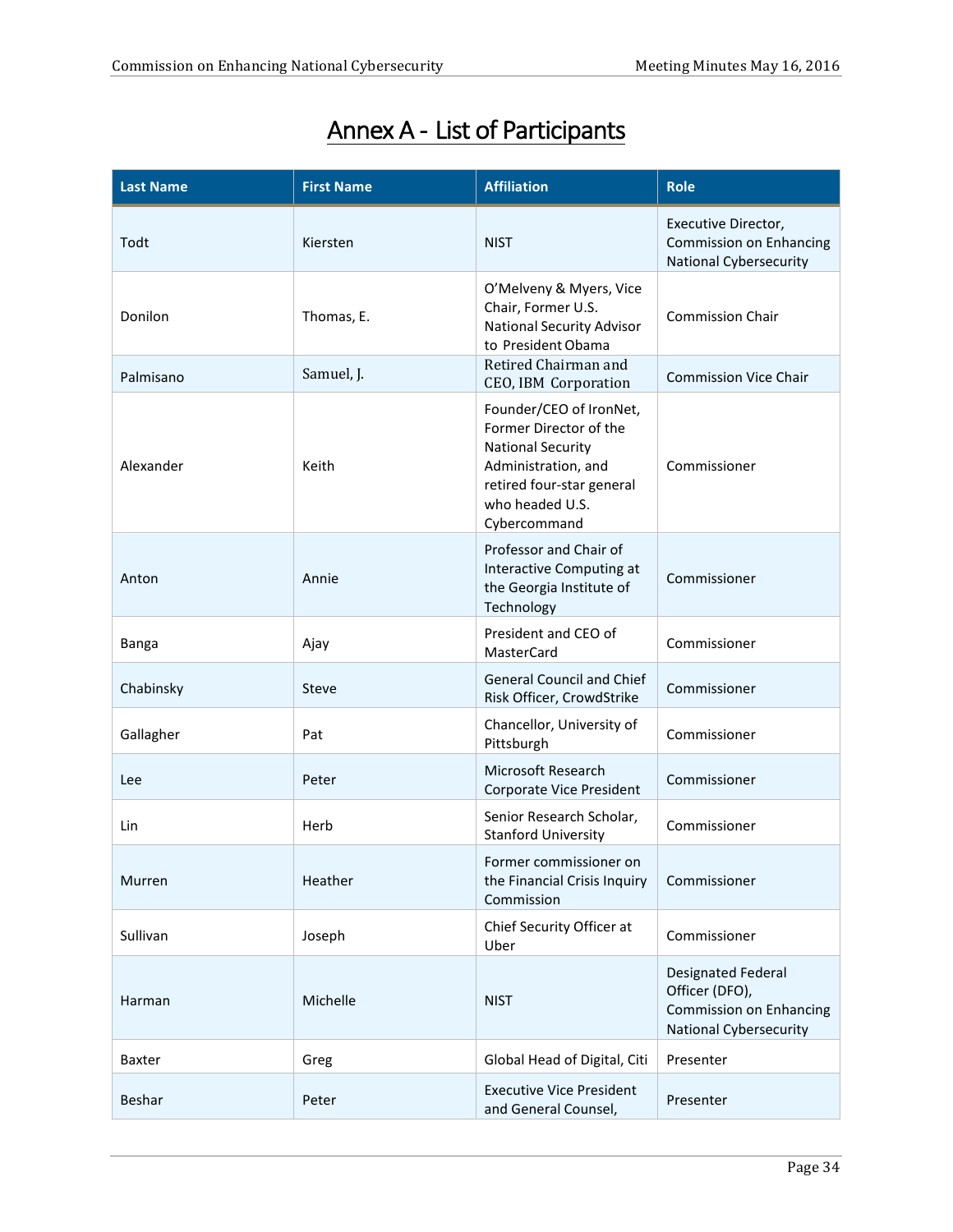| <b>Last Name</b> | <b>First Name</b> | <b>Affiliation</b>                                                                                                                                                                | <b>Role</b>      |
|------------------|-------------------|-----------------------------------------------------------------------------------------------------------------------------------------------------------------------------------|------------------|
|                  |                   | Marsh & McLennan<br>Companies, Inc.                                                                                                                                               |                  |
| Cuomo            | Jerry             | IBM Fellow, VP Blockchain<br>Technologies                                                                                                                                         | Presenter        |
| Garvin           | Lee               | Director of Risk<br>Management and<br>Workers Compensation,<br>JetBlue Airways                                                                                                    | Presenter        |
| Goldman          | Zachary K.        | <b>Executive Director, Center</b><br>on Law & Security;<br>Adjunct Professor of Law,<br>New York University<br>School of Law; Co-<br>Founder, NYU Center for<br>Cybersecurity     | Presenter        |
| Gordon           | Marc              | <b>Executive Vice President</b><br>and CIO, American<br><b>Express</b>                                                                                                            | Presenter        |
| Milch            | Randal            | Former General Counsel,<br>Verizon; Distinguished<br>Professor, NYU School of<br>Law                                                                                              | Presenter        |
| Morrison         | Trevor            | Dean, Eric M. and Laurie<br>B. Roth Professor of Law,<br><b>New York University</b><br>School of Law                                                                              | Presenter        |
| Mulligan         | Catherine         | Senior Vice President,<br><b>Head of Professional</b><br>Liability, Zurich, North<br>America                                                                                      | Presenter        |
| Pentland         | Alex              | Professor, MIT                                                                                                                                                                    | Presenter        |
| Rattray          | Greg              | Managing Director, Head<br>of Global Cyber<br>Partnerships, JP Morgan<br>Chase & Co                                                                                               | Presenter        |
| Venables         | Phil              | Managing Director and<br>CISO, Goldman Sachs                                                                                                                                      | Presenter        |
| Wladawsky-Berger | Irving            | Visiting Lecturer of<br>Engineering Systems, MIT;<br>Strategic Advisor, HBO;<br>Executive in Residence,<br>New York University;<br>Adjunct Professor,<br>Imperial College, London | Presenter        |
| Dingman          | Jim               | Not indicated                                                                                                                                                                     | Presenter/Public |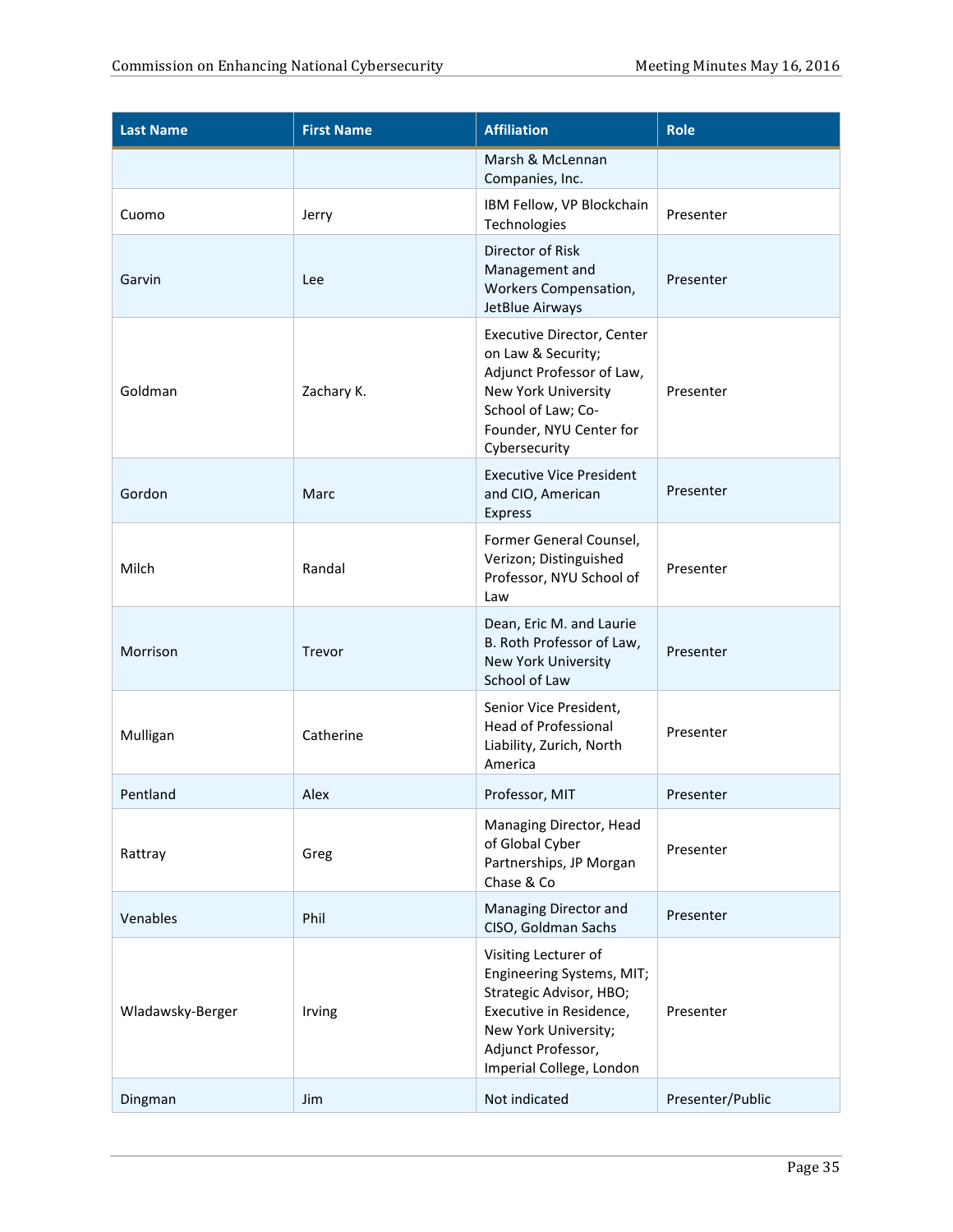| <b>Last Name</b> | <b>First Name</b> | <b>Affiliation</b>                          | <b>Role</b>                       |
|------------------|-------------------|---------------------------------------------|-----------------------------------|
|                  |                   |                                             | Participation                     |
| Gamby            | Randal            | U.S. Bank                                   | Presenter/Public<br>Participation |
| Labrie           | Alice             | Not indicated                               | Presenter/Public<br>Participation |
| Marino           | Steven            | Not indicated                               | Presenter/Public<br>Participation |
| No Name Given    | Not indicated     | Not indicated                               | Presenter/Public<br>Participation |
| Chalpin          | <b>JP</b>         | <b>Exeter Government</b><br><b>Services</b> | <b>Meeting Staff</b>              |
| <b>Drake</b>     | Robin             | <b>Exeter Government</b><br>Services        | <b>Meeting Staff</b>              |
| Salisbury        | Warren            | <b>Exeter Government</b><br><b>Services</b> | <b>Meeting Staff</b>              |
| Aguos            | Charles           | not indicated                               | Attendee                          |
| Alexander        | Deborah           | IronNet Cybersecurity                       | Attendee                          |
| Allsberg         | Sam V.            | FBI                                         | Attendee                          |
| Anderson         | Christopher       | <b>Cybercat Risk</b><br>Management, LLC     | Attendee                          |
| B                | Jim               | Pacifica                                    | Attendee                          |
| Bauchner         | Robert            | NYU Law School                              | Attendee                          |
| <b>Boyens</b>    | Jon               | <b>NIST</b>                                 | Attendee                          |
| <b>Brunet</b>    | Jennifer          | IronNet Cybersecurity                       | Attendee                          |
| Cammaroto        | Gerilyn           | <b>American Express</b>                     | Attendee                          |
| Carnahan         | Lisa              | <b>NIST</b>                                 | Attendee                          |
| Castelli         | Christopher       | <b>PWC</b>                                  | Attendee                          |
| Chaudri          | Vishal            | <b>Credit Suisse</b>                        | Attendee                          |
| Chen             | G.                | self                                        | Attendee                          |
| Clinton          | Lenny             | <b>Internet Security Alliance</b>           | Attendee                          |
| Dinnigan         | William           | <b>DTCC</b>                                 | Attendee                          |
| Dodson           | Donna             | <b>NIST</b>                                 | Attendee                          |
| Dubinski         | Vitaliy           | Citi                                        | Attendee                          |
| Dwyer            | Meghan            | Pryor Cashman                               | Attendee                          |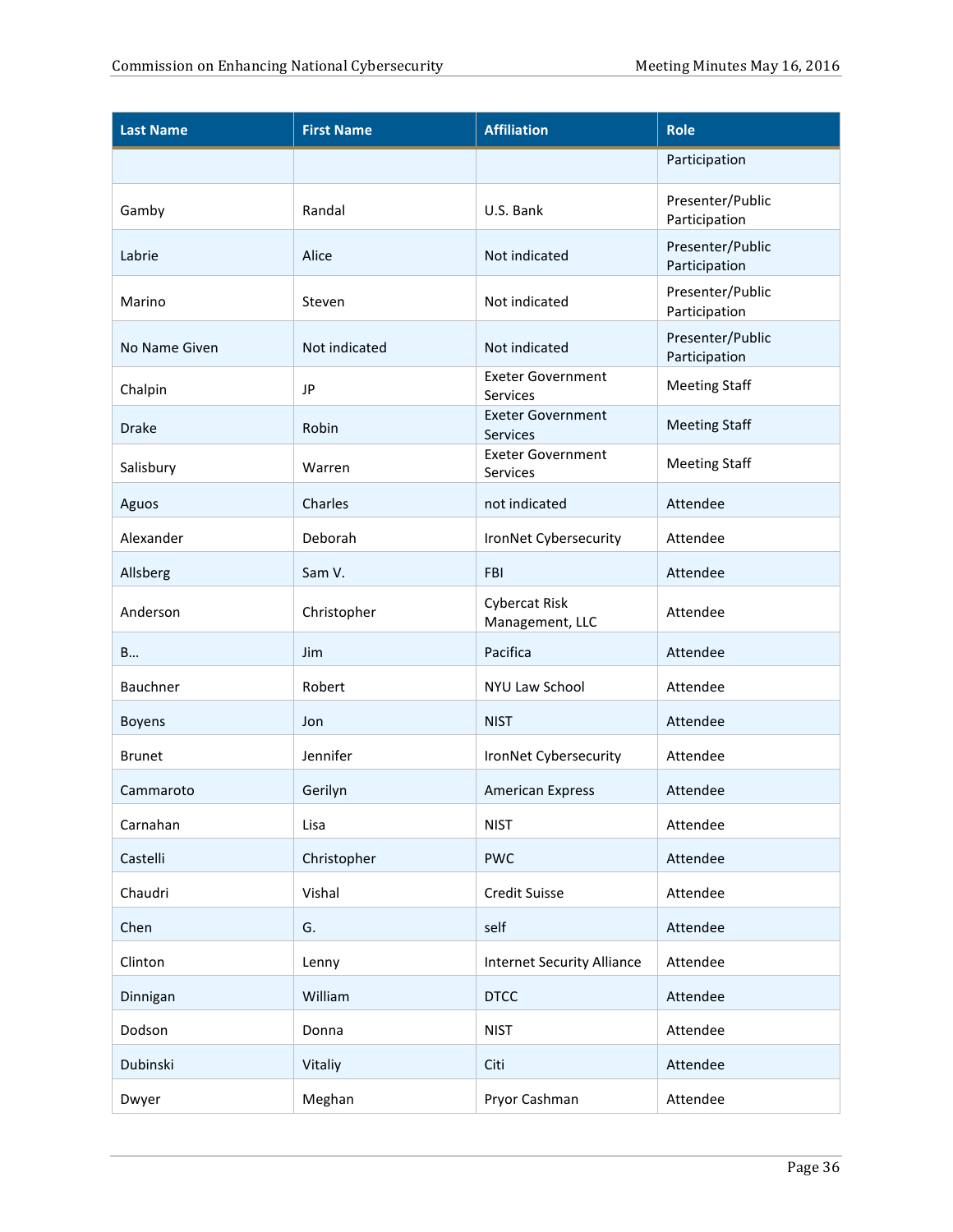| <b>Last Name</b> | <b>First Name</b> | <b>Affiliation</b>                                          | <b>Role</b> |
|------------------|-------------------|-------------------------------------------------------------|-------------|
| E                | Michael           | <b>National Association</b><br><b>Federal Credit Unions</b> | Attendee    |
| Egel             | Naomi             | Council on Foreign<br>Relations                             | Attendee    |
| Egger            | Matthew           | U.S. Chamber                                                | Attendee    |
| Eze              | Uggi A.           | Not legible                                                 | Attendee    |
| Fenser           | <b>Brooke</b>     | <b>King Street</b>                                          | Attendee    |
| Frisch           | Henry             | self                                                        | Attendee    |
| G                | Marc              | <b>American Express</b>                                     | Attendee    |
| G                | Ε.                | Fashion One, LLC                                            | Attendee    |
| Gallagher        | Shawn             | AIG                                                         | Attendee    |
| Galvin           | Tiffany           | <b>Goldman Sachs</b>                                        | Attendee    |
| Gartenmann       | Curtis            | Citi                                                        | Attendee    |
| Gerantt          | Jaruthan          | Not legible                                                 | Attendee    |
| Gillespie        | Noah              | Schultz Roth Rabel, LLP                                     | Attendee    |
| Gray             | Danielle          | O'Melveny                                                   | Attendee    |
| Hamilton         | Christopher       | <b>FBI</b>                                                  | Attendee    |
| Hehner           | Chris             | SI <sub>C</sub>                                             | Attendee    |
| Hilgen           | David             | Zurich North America                                        | Attendee    |
| Hirsch           | Frederick         | Hirsch IP Solutions                                         | Attendee    |
| House            | Eric V.           | Van House Associates                                        | Attendee    |
| Jones            | Robert V.         | Presafe Technologies                                        | Attendee    |
| Kappoor          | Shweta            | <b>NYU</b>                                                  | Attendee    |
| Kelly            | Erin              | Federal Reserve Bank of<br>New York                         | Attendee    |
| Kerdon           | Isaac             | NYU Law                                                     | Attendee    |
| Kerrow           | Linda             | NYU alum                                                    | Attendee    |
| Knelte           | Ros               | Not legible                                                 | Attendee    |
| Krebs            | Christopher       | Microsoft                                                   | Attendee    |
| Krimpotich       | Laurie            | New York Life Insurance                                     | Attendee    |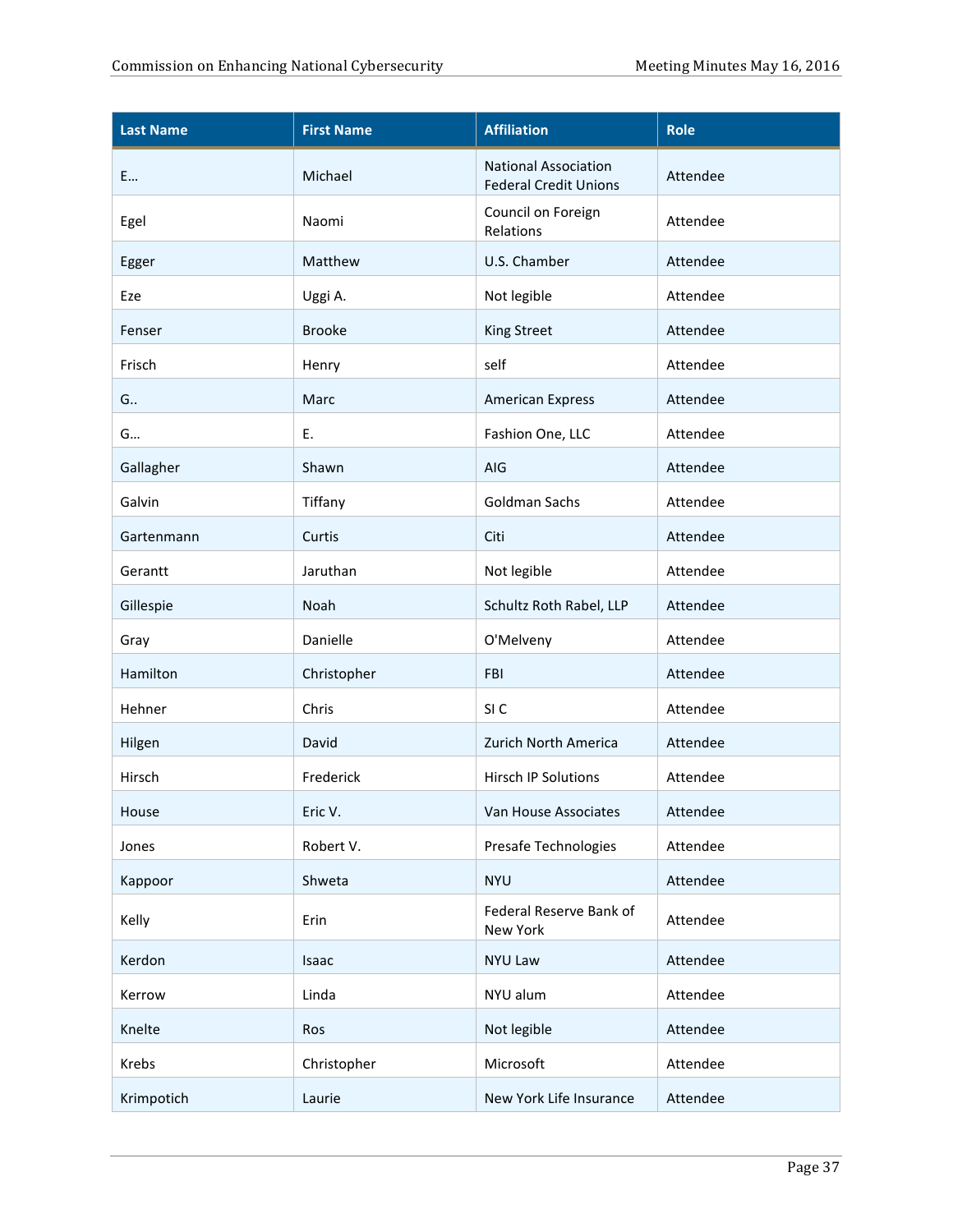| <b>Last Name</b> | <b>First Name</b> | <b>Affiliation</b>                  | <b>Role</b> |
|------------------|-------------------|-------------------------------------|-------------|
| la Brie          | Alice F.          | Former U.S. Dept. State<br>for Serv | Attendee    |
| Leger            | Micki             | Not legible                         | Attendee    |
| Leinhardt        | <b>Bradley</b>    | Leinhardt Law                       | Attendee    |
| Liebermann       | Erez              | Prudential                          | Attendee    |
| Liu              | Diyang            | Mayer Brown, LLP                    | Attendee    |
| Luis             | Chuck             | IEFE/Professor E.T.                 | Attendee    |
| Magri            | Josh              | FSR/BITS                            | Attendee    |
| Matsh            | Michael           | New School                          | Attendee    |
| Maymi            | Fernando          | <b>NYU Tandon</b>                   | Attendee    |
| McCabe           | Matthwer          | Not legible                         | Attendee    |
| McClelland       | Wes               | AIA                                 | Attendee    |
| Morroc           | Mattew            | not indicated                       | Attendee    |
| Noone            | <b>Brian</b>      | Nova Venture Partners               | Attendee    |
| Not legible      | Not indicated     | Not legible                         | Attendee    |
| Not legible      |                   | Avery Labs                          | Attendee    |
| Not legible      | Stephen           | New School                          | Attendee    |
| Not legible      | William           | NYU Tandon                          | Attendee    |
| O'Riley          | Mark              | <b>IBM</b>                          | Attendee    |
| Padilla          | Aaron             | API                                 | Attendee    |
| Pawlick          | Jeffery           | <b>NYU Tandon</b>                   | Attendee    |
| Pomerantz        | Stewart           | Jefferies                           | Attendee    |
| Potter           | <b>Bruce</b>      | <b>NIST</b>                         | Attendee    |
| Quincy           | Julia             | Perrot Library                      | Attendee    |
| R                | А.                | Not legible                         | Attendee    |
| Romanelli        | Frederica         | Not legible                         | Attendee    |
| Ronen            | Kristie           | <b>USI Insurance</b>                | Attendee    |
| Ronen            | Marc              | <b>USI Insurance</b>                | Attendee    |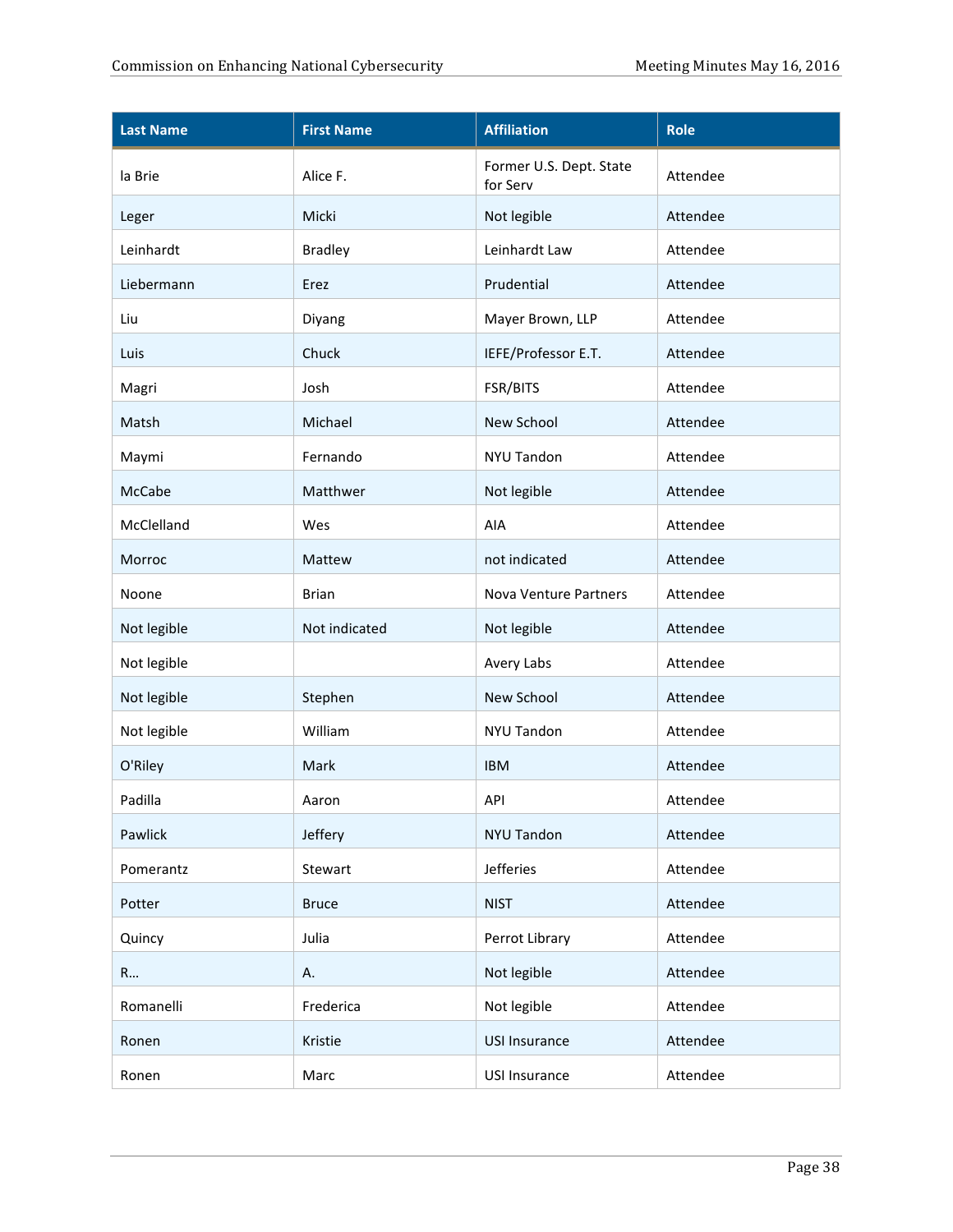| <b>Last Name</b> | <b>First Name</b> | <b>Affiliation</b>               | <b>Role</b> |
|------------------|-------------------|----------------------------------|-------------|
| Rosi             | Sheea             | <b>UN</b>                        | Attendee    |
| Rothman          | Kevin             | <b>American Express</b>          | Attendee    |
| Rymar            | Zachary           | Senator Menendez                 | Attendee    |
| Schap            | Minuele           | Chresa Shahinian &<br>Giastonian | Attendee    |
| Scholl           | Matt              | <b>NIST</b>                      | Attendee    |
| Shabtay          | Sammy Henig       | self                             | Attendee    |
| Singh            | Amendeep          | <b>NYU</b>                       | Attendee    |
| Sneh             | Ithi              | Cu-ISHA                          | Attendee    |
| Song             | Liping            | Bank of China                    | Attendee    |
| Southwell        | Alexander         | Gibson Dunn                      | Attendee    |
| Stendahl         | Benjamin          | Google                           | Attendee    |
| Stine            | Kevin             | <b>NIST</b>                      | Attendee    |
| Tan              | Ha                | Suedentsche Rerbuy               | Attendee    |
| Tannenbaum       | Andrew            | <b>IBM</b>                       | Attendee    |
| Terris           | Chris             | <b>NYU Law</b>                   | Attendee    |
| Tyre             | Sarah             | <b>Burson Marsteller</b>         | Attendee    |
| Underwood        | <b>Mark</b>       | Krypton Brothers                 | Attendee    |
| Vassansi         | Anil              | Sullivan & Cromwell, LLC         | Attendee    |
| Walker           | Carolyn           | not indicated                    | Attendee    |
| Walsh            | Robert            | FBI                              | Attendee    |
| Wang,            | Shanxing          | Not legible                      | Attendee    |
| Weber            | Rick              | Inside Cybersecurity             | Attendee    |
| Welder           | Kelly             | Dept of Commerce                 | Attendee    |
| Wood             | Keppel            | IronNet                          | Attendee    |
| Xiane            | Not indicated     | City Tech                        | Attendee    |
| Yuen             | Rambo             | not indicated                    | Attendee    |
| Zhai             | Jing              | <b>NYU SPS</b>                   | Attendee    |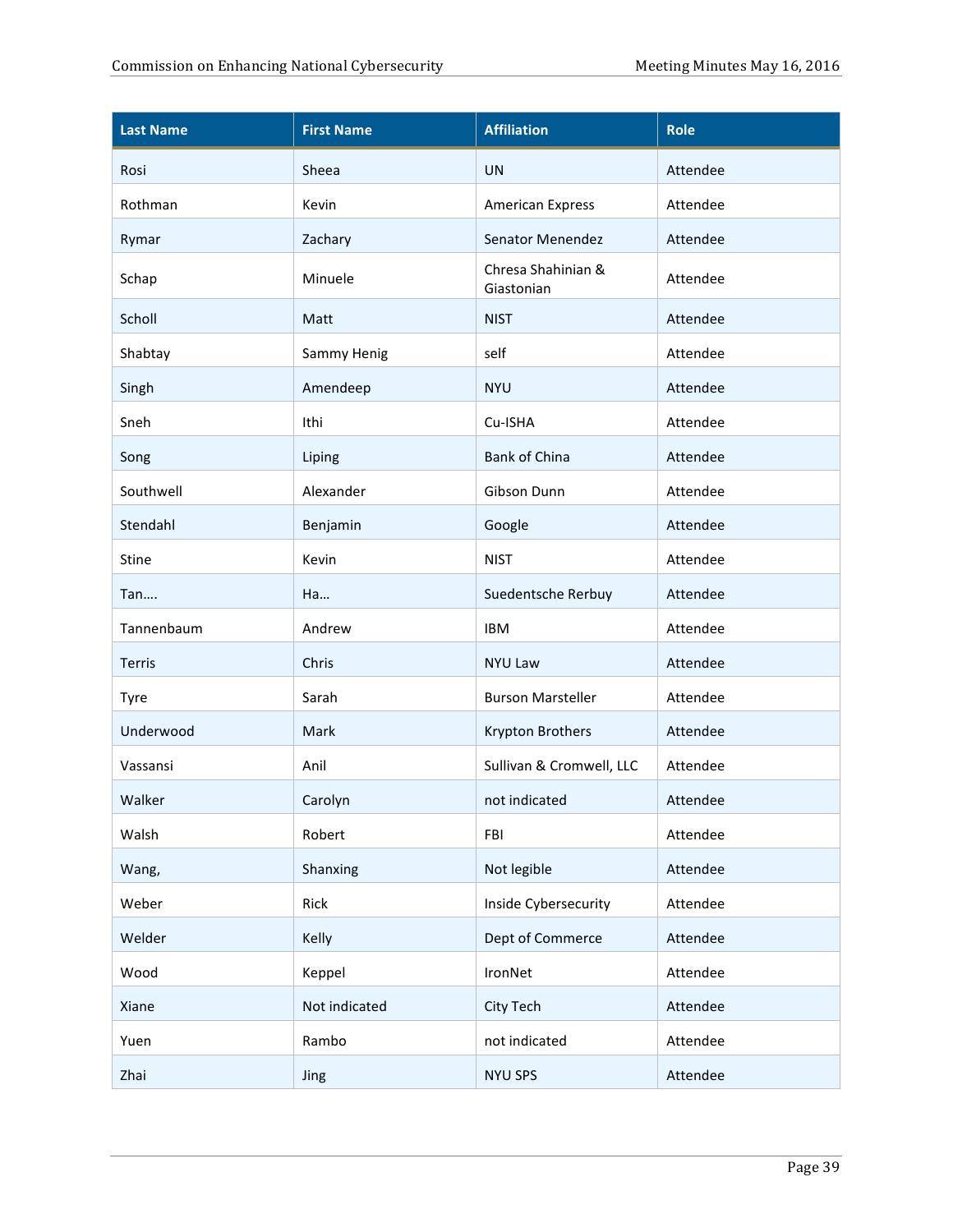| <b>Last Name</b> | <b>First Name</b> | <b>Affiliation</b> | <b>Role</b> |
|------------------|-------------------|--------------------|-------------|
| Heugner          | Michael           | Reactions          | Media       |
| Jonas            | Erik              | Not legible        | Media       |
| Otto             | Greg              | Scoop News Group   | Media       |
| Paglieri         | Jose              | <b>CNN</b>         | Media       |